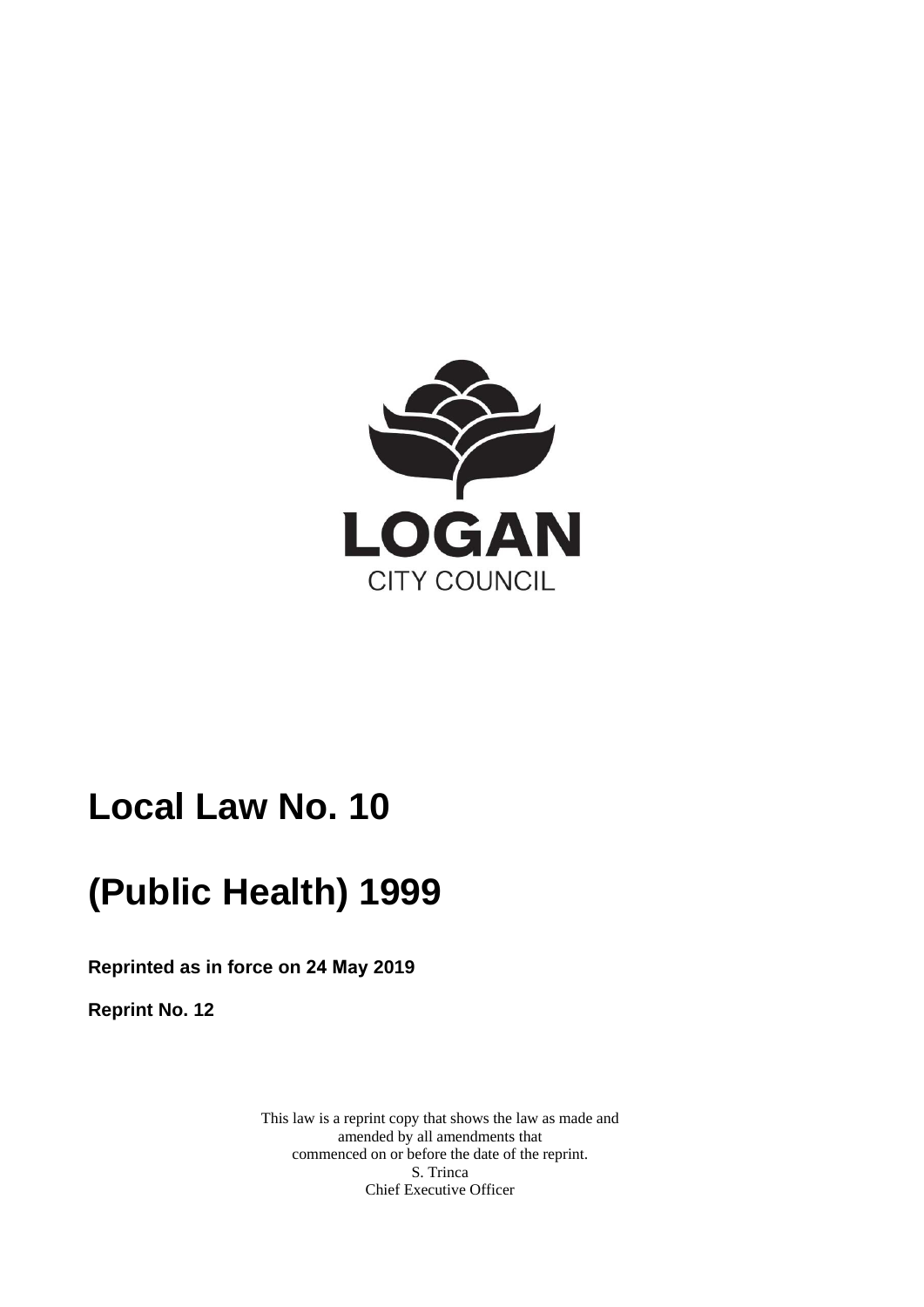

## **Local Law No. 10** (Public Health) 1999

## Contents

## Page

| Part 1 |                |                                                                              |  |
|--------|----------------|------------------------------------------------------------------------------|--|
|        | 1              |                                                                              |  |
|        | $\overline{2}$ |                                                                              |  |
|        | 3              |                                                                              |  |
|        | 4              |                                                                              |  |
| Part 2 |                |                                                                              |  |
|        | 5              |                                                                              |  |
|        | 6              |                                                                              |  |
|        | $\overline{7}$ |                                                                              |  |
| Part 3 |                |                                                                              |  |
|        | 8              |                                                                              |  |
|        | 9              |                                                                              |  |
|        | 10             |                                                                              |  |
|        | 11             |                                                                              |  |
|        | 12             |                                                                              |  |
| Part 4 |                |                                                                              |  |
|        | 13             |                                                                              |  |
|        | 14             |                                                                              |  |
| Part 5 |                |                                                                              |  |
|        | 15             |                                                                              |  |
|        | 16             |                                                                              |  |
|        | 17             |                                                                              |  |
|        | 18             |                                                                              |  |
|        | 19             |                                                                              |  |
| Part 6 |                |                                                                              |  |
|        | 20             | Executive officers must ensure the corporation complies with the local law18 |  |
|        | 21             | Owners and occupiers must ensure compliance with the local law  18           |  |
|        | 22             |                                                                              |  |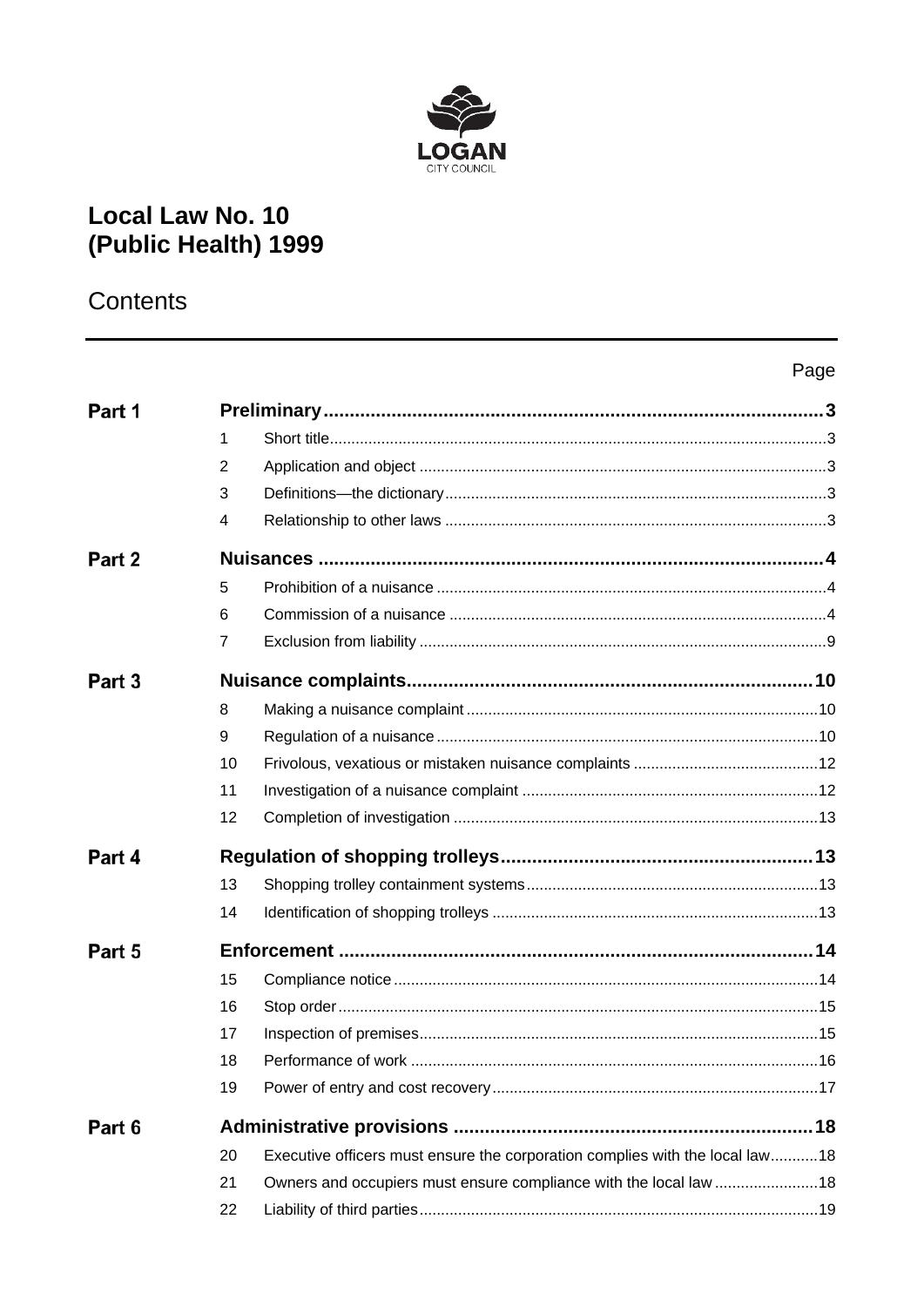2<br>Logan City Council<br>Local Law No. 10<br>(Public Health) 1999

| <b>Endnotes</b> |    |  |
|-----------------|----|--|
| <b>Schedule</b> |    |  |
|                 | 25 |  |
| Part 7          |    |  |
|                 | 24 |  |
|                 | 23 |  |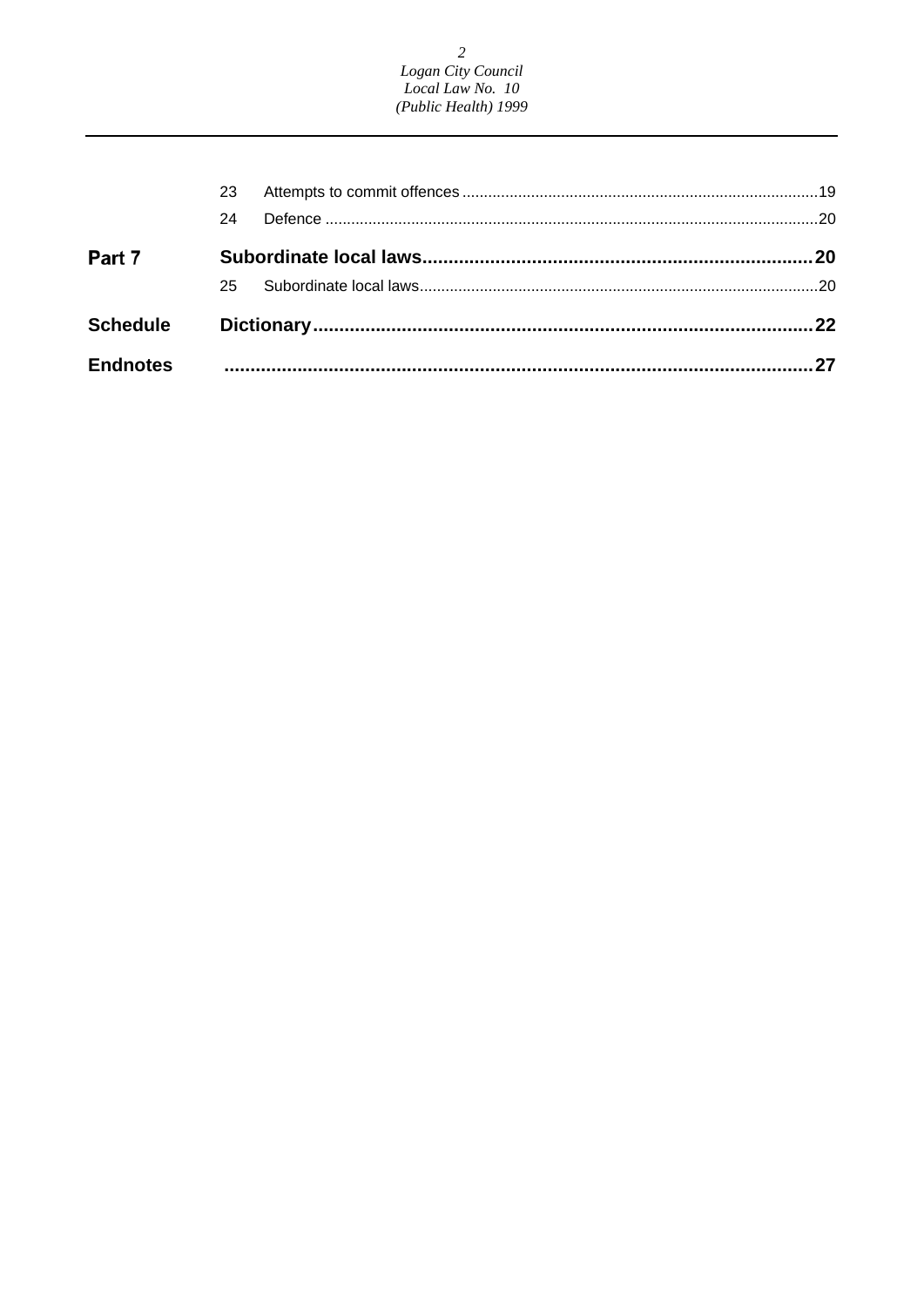#### <span id="page-3-0"></span>**Preliminary**  Part 1

## **1 Short title**

This local law may be cited as *Local Law No. 10 (Public Health) 1999*.

## **2 Application and object**

- (1) This local law and any subordinate local law made under this local law apply to the whole of the Logan City Council local government area.
- (2) The objects of this local law are to—
	- (a) protect public health and safety by ensuring the proper management and control of acts and omissions that result in—
		- (i) harm to human health or safety or personal injury; or
		- (ii) property damage or a loss of amenity; or
		- (iii) environmental harm or environmental nuisance; and
	- (b) provide a mechanism for the assessment and resolution of nuisance complaints.

## **3 Definitions—the dictionary**

The dictionary in the Schedule (Dictionary) defines particular words used in this local law.

## **4 Relationship to other laws**

The powers given by this local law must be exercised in a way that is not inconsistent with all Acts (including subordinate legislation) including—

- (a) the *Environmental Protection Act 1994*; and
- (b) the *Fire and Emergency Services Act 1990*; and
- (c) the *Stock Route Management Act 2002*; and
- (d) the *Transport Operations (Road Use Management) Act 1995*; and
- (e) the *Public Health Act 2005*; and
- (f) the *Land Act 1994*; and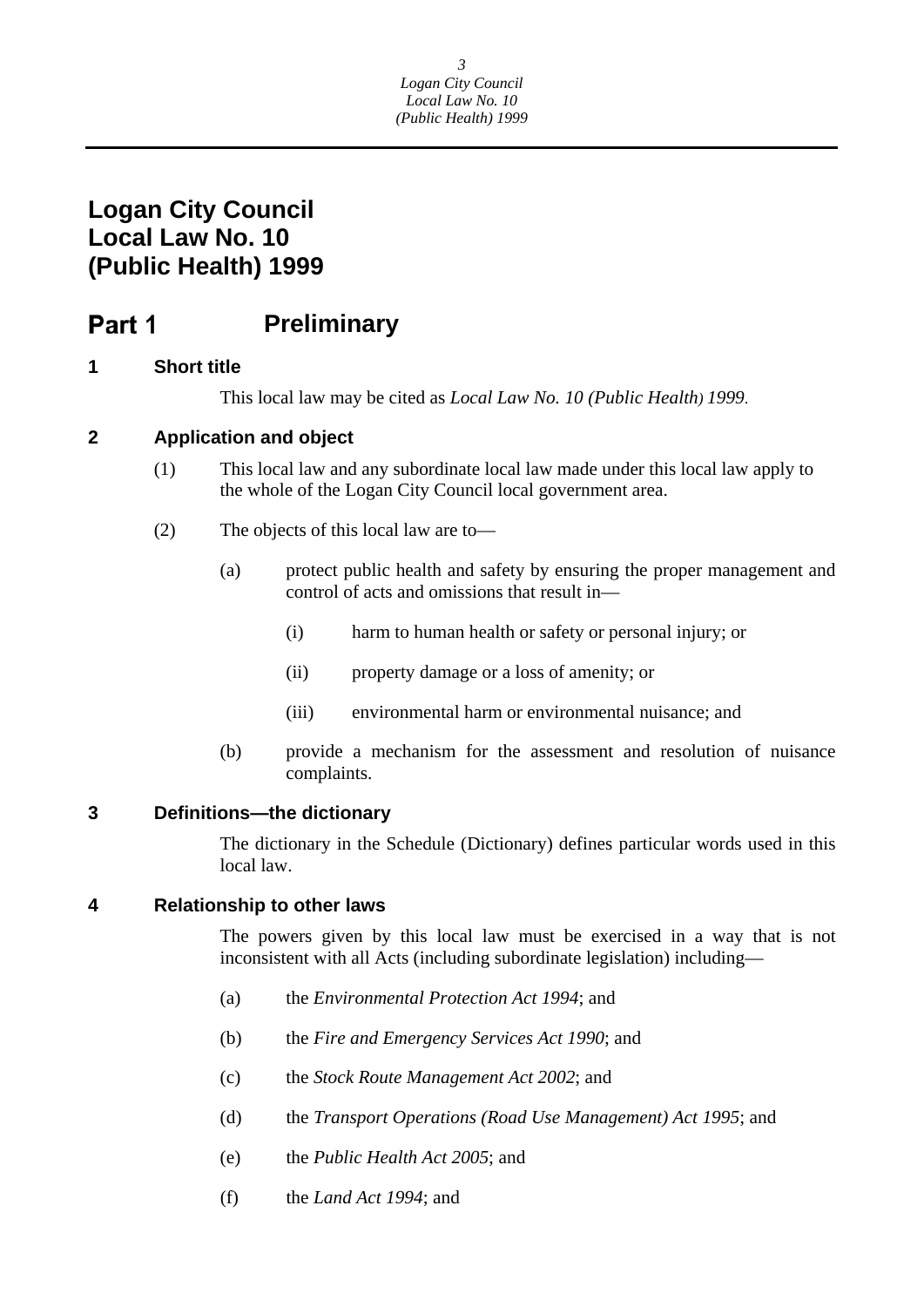

- <span id="page-4-0"></span>(g) the Police Powers and Responsibilities Act 2000; and
- (h) the *Plumbing and Drainage Act 2002*; and
- (i) the *Building Act 1975*; and
- (j) the *Planning Act 2016*; and
- (k) the *Work Health and Safety Act 2011*; and
- (l) the *Food Production (Safety) Act 2000.*

## **Part 2 Nuisances**

### **5 Prohibition of a nuisance**

A person must not do any act or omit to do any act which causes a nuisance.

Maximum penalty—

- (a) for first offence—10 penalty units.
- (b) for second offence—30 penalty units.
- (c) for third offence and further offences thereafter—50 penalty units.

### **6 Commission of a nuisance**

- (1) For the purposes of section 5 (Prohibition of a nuisance) of this local law, a nuisance shall be deemed to exist if—
	- (a) an object or material on the premises—
		- (i) has been carried away by the wind and has caused—
			- (A) harm to human health or safety or personal injury; or
			- (B) property damage or a loss of amenity; or
			- (C) environmental harm or environmental nuisance; or
		- (ii) is likely in the authorised person's opinion to—
			- (A) be carried away by the wind; and
			- $(B)$  give rise to a risk of
				- (1) harm to human health or safety or personal injury; or
				- (2) property damage or a loss of amenity; or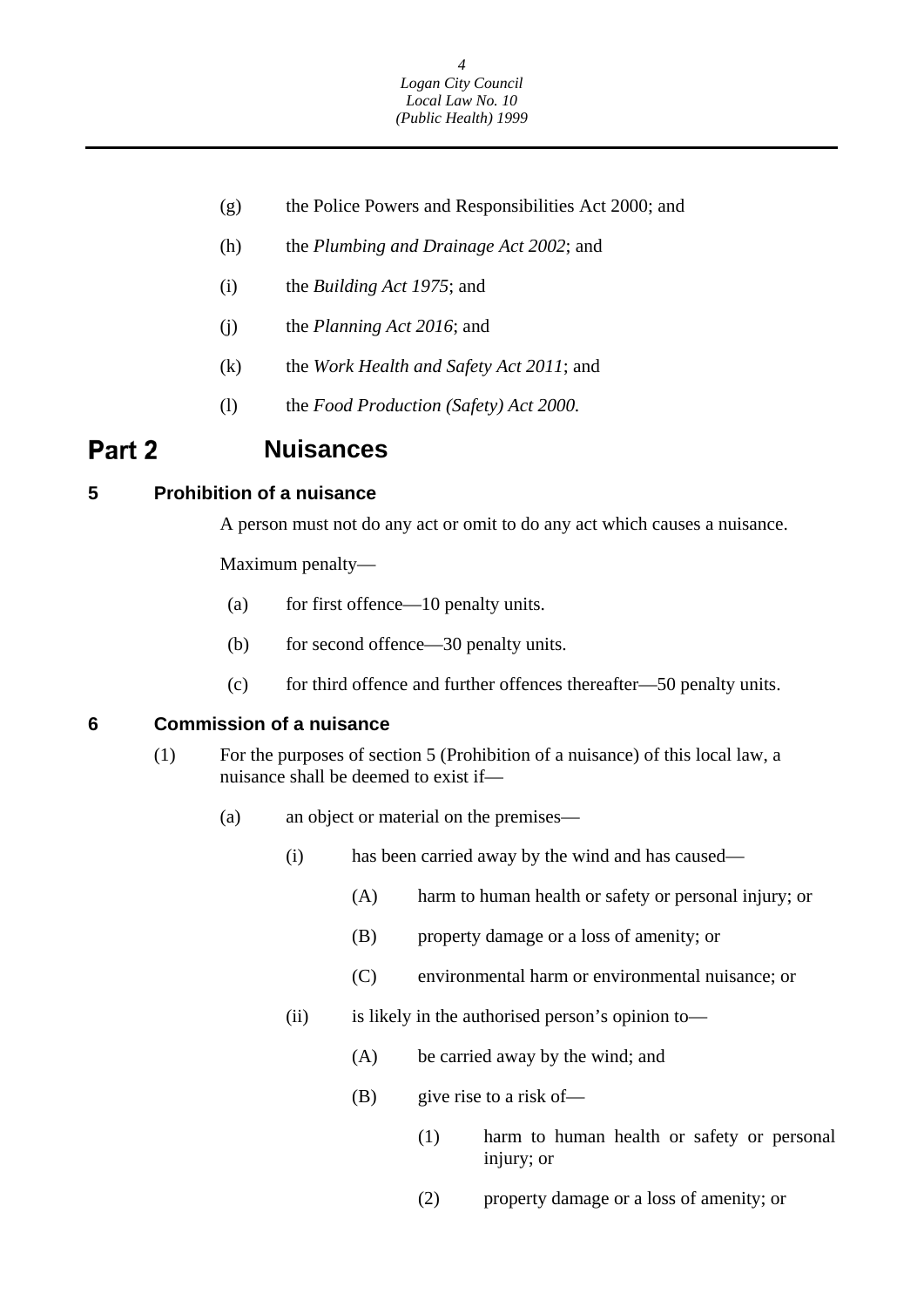- (3) environmental harm or environmental nuisance; or
- (b) the spillage of light from an artificial illumination on a residential premises—
	- (i) exceeds the relevant light emission standards specified in a subordinate local law; or
	- (ii) in the authorised person's opinion has caused—
		- (A) harm to human health or safety or personal injury; or
		- (B) a loss of amenity; or
		- (C) environmental harm or environmental nuisance; or
	- (iii) in the authorised person's opinion is likely to give rise to a risk of—
		- (A) harm to human health or safety or personal injury; or
		- (B) a loss of amenity; or
		- (C) environmental harm or environmental nuisance; or
- (c) a plant on the premises—
	- (i) attracts vermin; or
	- (ii) is a fire hazard; or
	- (iii) is likely in the authorised person's opinion to—
		- (A) attract vermin; or
		- (B) be a fire hazard; or
- (d) an act or omission on the premises—
	- (i) has caused the breeding or harbouring of flies or vermin; or
	- (ii) is likely in the authorised person's opinion to give rise to the breeding or harbouring of flies or vermin; or
- (e) a plant or animal on the premises is a declared pest; or
- (f) a declared pest has been sold, displayed or offered for sale or supplied; or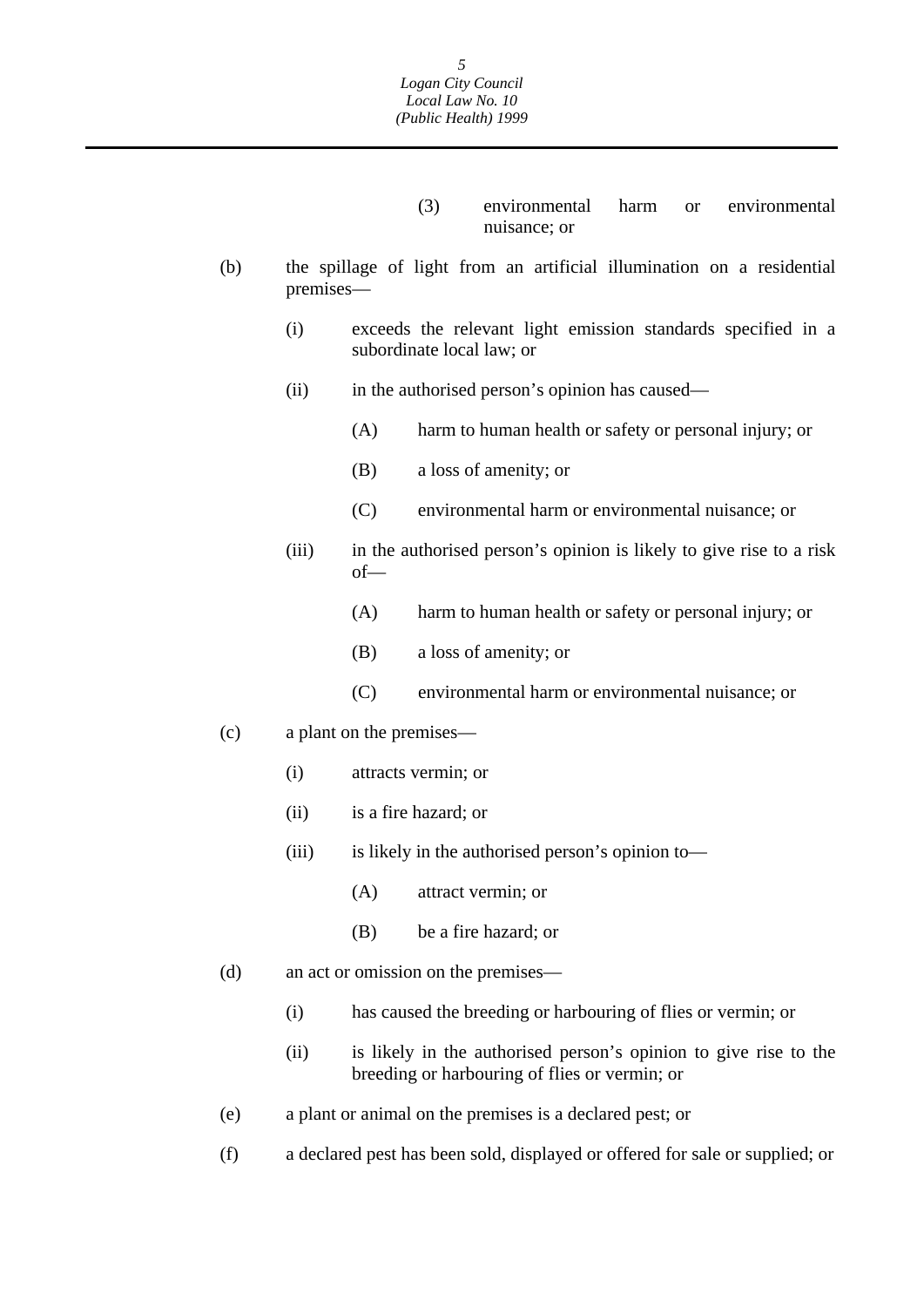- (g) a release on residential premises of odours, gas, fumes, smoke, dust, particles or aerosols in the authorised person's opinion—
	- (i) has caused—
		- (A) harm to human health or safety or personal injury; or
		- (B) property damage or a loss of amenity; or
		- (C) environmental harm or environmental nuisance; or
	- (ii) is likely to give rise to a risk of—
		- (A) harm to human health or safety or personal injury; or
		- (B) property damage or a loss of amenity; or
		- (C) environmental harm or environmental nuisance; or
- (h) fencing on the premises—
	- (i) is dangerous fencing; or
	- (ii) has caused personal injury or property damage; or
	- (iii) is likely in the authorised person's opinion to give rise to a risk of personal injury or property damage; or
- (i) a dead animal or animal remains on the premises—
	- (i) has caused harm to human health or safety or personal injury; or
	- (ii) is likely in the authorised person's opinion to give rise to a risk of harm to human health or safety or personal injury; or
- (j) noise emitted from a residential premises exceeds the limits specified in a subordinate local law; or
- (k) a fire hazard exists on the premises; or
- (l) the stacking, storing or exposure of goods (including rubbish bins) in, on, across, under or over a road—
	- (i) has caused personal injury or property damage; or
	- (ii) is likely in the authorised person's opinion to give rise to a risk of personal injury or property damage; or
- (m) a vehicle is painted, repaired, altered or maintained on a road; or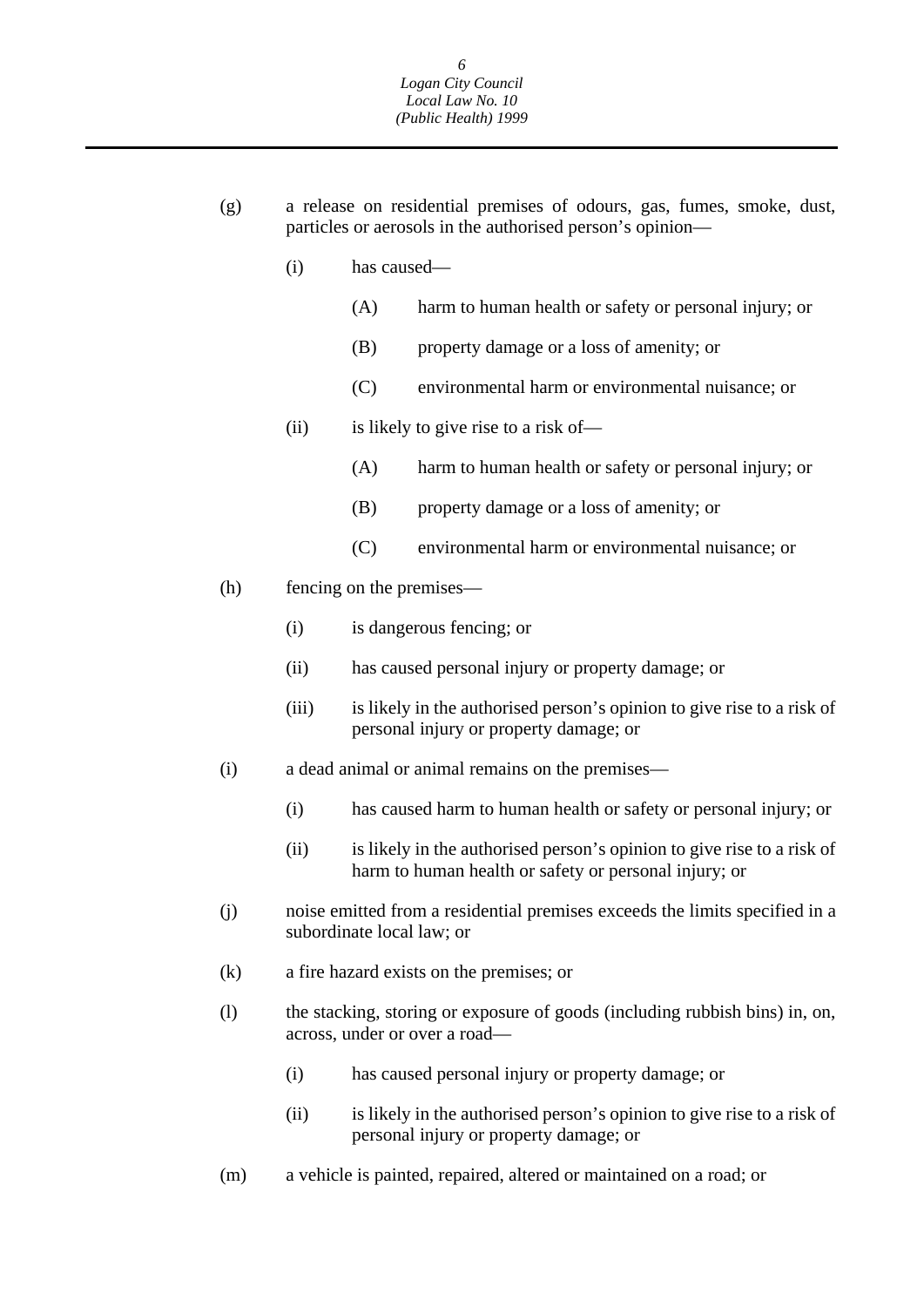- (n) the driving, standing, wheeling or riding of a vehicle on a nature strip, footpath, water channel or gutter—
	- (i) has caused personal injury or property damage; or
	- (ii) is likely in the authorised person's opinion to give rise to a risk of personal injury or property damage; or
- (o) a vehicle has been abandoned on a road (other than a busway as defined in the *Transport Infrastructure Act 1994*) or a public place by the person who last drove or used it; or
- (p) a vehicle has been:
	- (i) left unattended on a road (other than a busway as defined in the *Transport Infrastructure Act 1994*) or a public place, whether temporarily or otherwise; or
	- (ii) found on a road (other than a busway as defined in the *Transport Infrastructure Act 1994*) or a public place;

and where:

- (iii) in the authorised person's opinion, the vehicle's presence in a place, condition, way or circumstance is hazardous because the presence of the vehicle is:
	- (A) causing, or is likely to cause, danger, hindrance, or obstruction to traffic; or
	- (B) preventing, hindering or obstructing, or is likely to prevent, hinder or obstruct, the use of the road or public place or a part of the road or public place for a lawful purpose; or
	- (C) causing or is likely to cause harm to human health or safety or personal injury; or
	- (D) causing or is likely to cause property damage or loss of amenity; and
- (iv) the driver of the vehicle:
	- (A) can not readily be located; or
	- (B) has failed to immediately remove the vehicle when required by an authorised person to do so.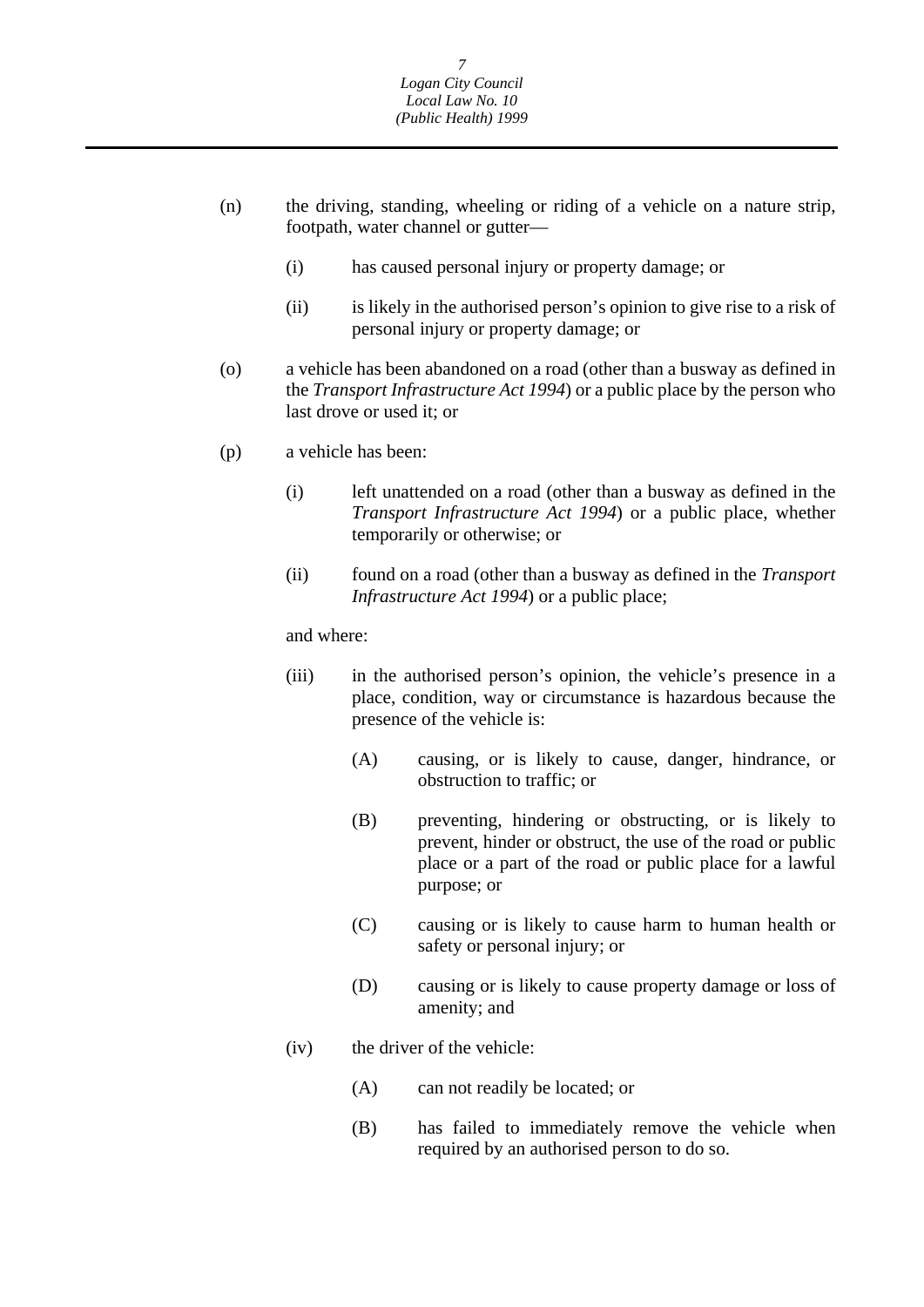- (q) an animal is slaughtered on residential premises other than premises in the Rural zone—Farming precinct in the planning scheme; or
- (r) a wasp nest, bee hive or other insect nest on the premises—
	- (i) has caused personal injury or property damage; or
	- (ii) is likely in the authorised person's opinion to give rise to a risk of personal injury or property damage; or
- (s) a fire which is not authorised under the *Fire and Emergency Services Act 1990* has been lit or maintained in the open air on premises, except where—
	- (i) on premises with an area of less than  $4000m^2$ , the fire—
		- (A) is for cooking food for human consumption in or on a gas, wood or coal fire barbeque, hangi or similar device, uses only clean, dry, non-toxic and combustible material as fuel and does not otherwise cause a nuisance under this local law; or
		- (B) only involves the lighting of a match, cigarette lighter, candle, lamp, blow torch or similar device; or
		- (C) is part of a Boy Scout or Girl Guide activity or function; or
		- (D) is for outdoor heating within an enclosed fireplace or similar device which is constructed so as to prevent the escape of fire or any burning material contained within the device and does not otherwise cause a nuisance under this local law; or
	- (ii) on premises with an area of  $4000m<sup>2</sup>$  or greater, the fire meets the requirements specified in a subordinate local law.

### *Note—*

A fire in which either the height, width or length of the material to be consumed exceeds 2 metres requires a permit under the Fire and Emergency Services Act 1990.

- (t) the water in a swimming pool does not meet the prescribed water quality standards; or
- (u) there exists on premises a hole, well, excavation or other place which—
	- (i) has caused personal injury or property damage; or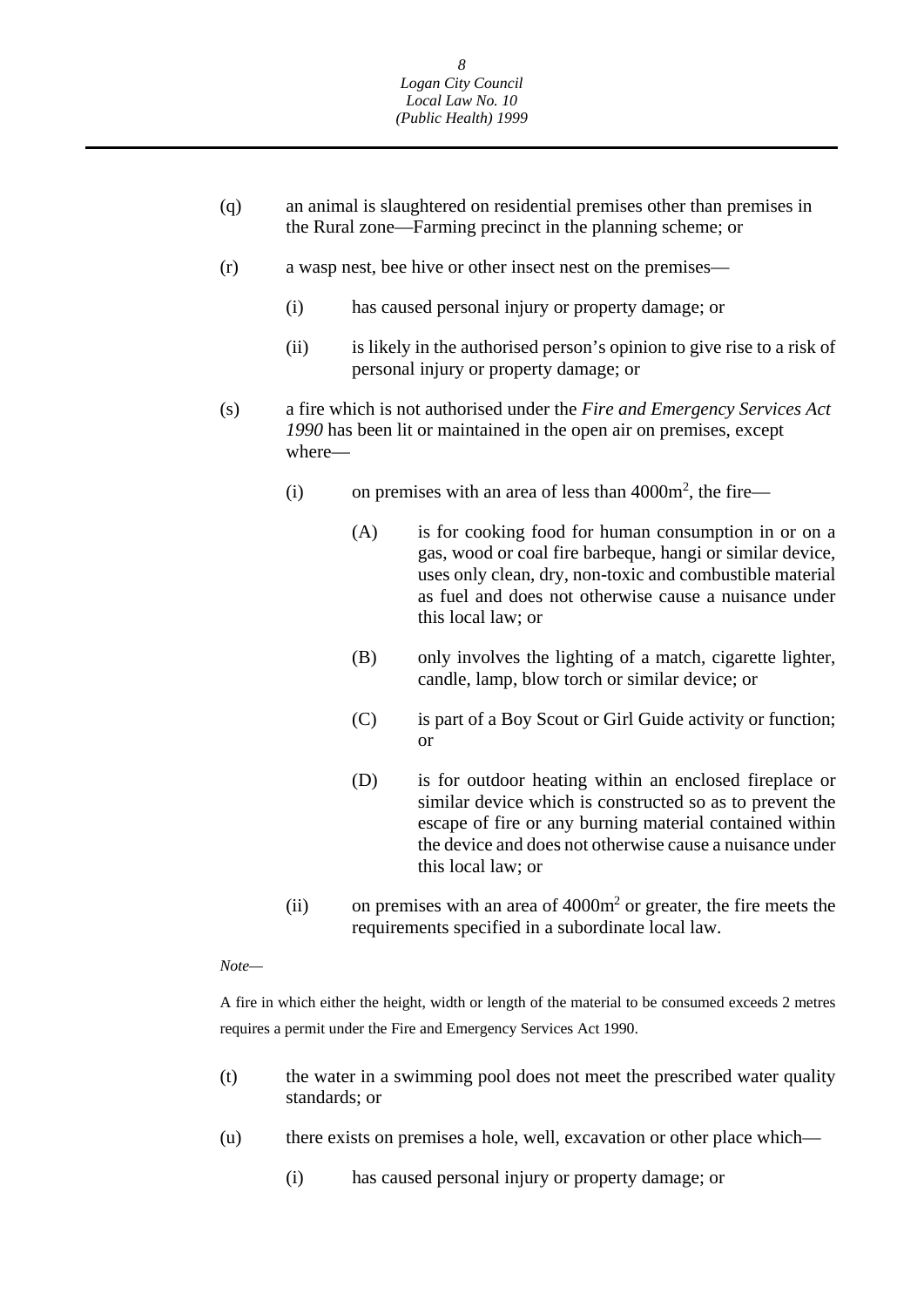- (ii) is likely in the authorised person's opinion to give rise to a risk of personal injury or property damage; or
- <span id="page-9-0"></span>(v) there exists on the premises an object or material which, in the opinion of an authorised person, is not in accordance with the amenity of the locality or is unsightly when viewed from any point outside the premises; or
- (w) an act or omission specified in a subordinate local law will give rise to a risk of—
	- (i) harm to human health or safety or personal injury; or
	- (ii) property damage or a loss of amenity; or
	- (iii) environmental harm or environmental nuisance; or
- (2) For the purposes of section  $6(1)(0)$  (commission of a nuisance) of this local law, where an unregistered vehicle is parked on a road it is taken to be abandoned.

#### **7 Exclusion from liability**

A person does not commit an offence against section 5 (Prohibition of a nuisance) of this local law if—

- (a) the nuisance is authorised or required in the performance of an express duty, express power or an approval under—
	- (i) the *Environmental Protection Act 1994*; or
	- (ii) the *Fire and Emergency Services Act 1990*; or
	- (iii) the *Stock Route Management Act 2002*; or
	- (iv) the *Transport Operations (Road Use Management) Act 1995*; or
	- (v) the *Public Health Act 2005*; or
	- (vi) the *Land Act 1994*; or
	- (vii) the *Plumbing and Drainage Act 2002*; or
	- (viii) the *Building Act 1975*; or
	- (ix) the *Planning Act 2016*; or
	- (x) the *Work Health and Safety Act 2011*; or
	- (xi) the *Food Production (Safety) Act 2000*; or
	- (xii) another Act (including a local law); or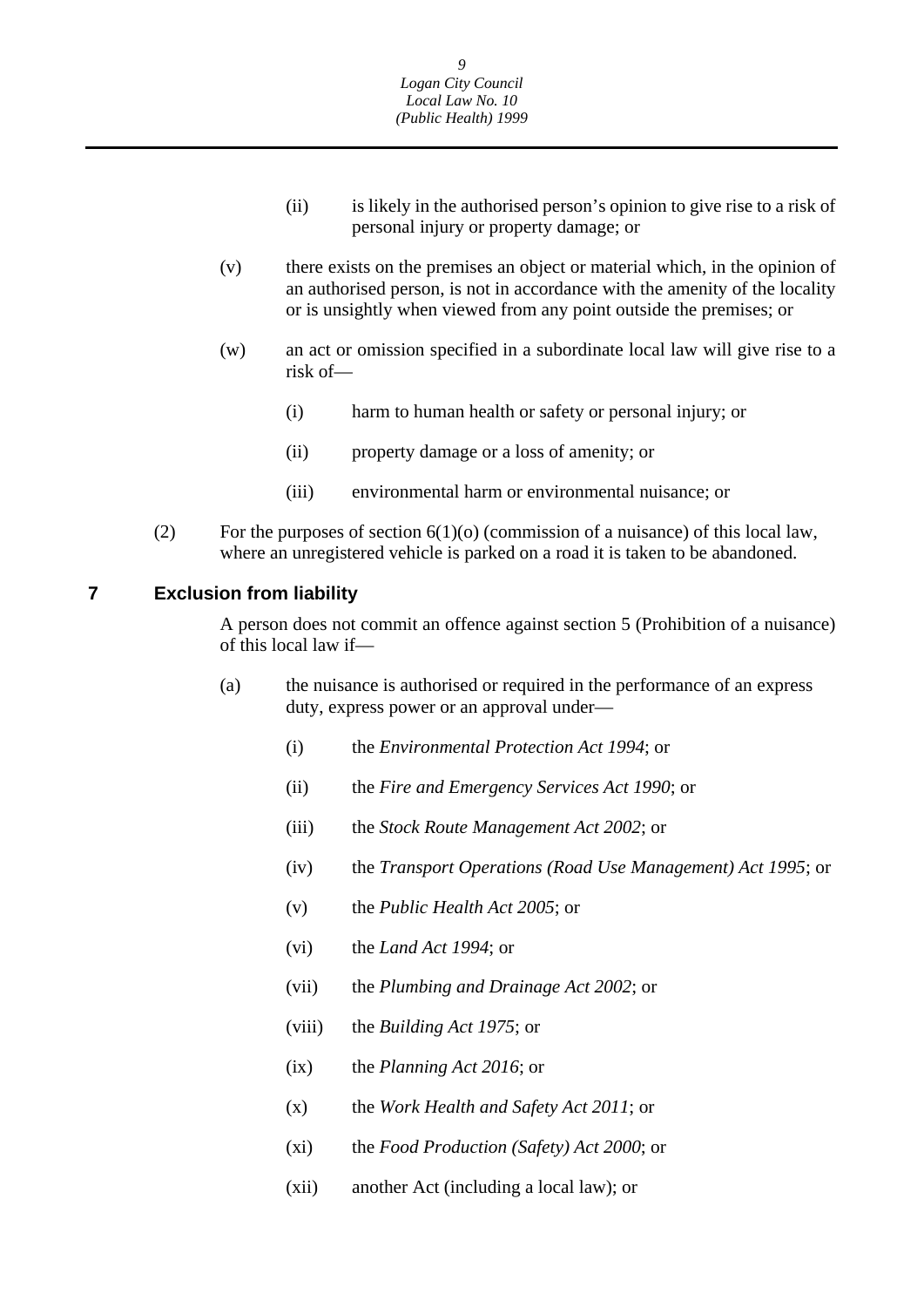(b) the act or omission is specified in a subordinate local law not to be a nuisance.

## <span id="page-10-0"></span> **Nuisance complaints**

## **8 Making a nuisance complaint**

- (1) A person may make a nuisance complaint to the local government if that person believes that another person, by an act or omission, has caused or is causing a nuisance.
- (2) The nuisance complaint may be written or oral.
- (3) The nuisance complaint must include—
	- (a) the complainant's name and residential address; and
	- (b) a telephone number at which the complainant can be contacted; and
	- (c) enough details of the act or omission to allow the local government to investigate whether the act or omission is causing a nuisance.

Note—

Alternatively, a person may be able to make a public interest disclosure in relation to certain types of information to the local government under the *Public Interest Disclosures Act 2010*, which may be made anonymously.

## **9 Regulation of a nuisance**

- (1) As soon as practicable after receiving a nuisance complaint, the local government must decide—
	- (a) whether the nuisance complaint is frivolous, vexatious or based on a mistaken belief; and
	- (b) if not, whether the nuisance complaint will be dealt with under—
		- (i) this local law; or
		- (ii) another Local Government Act; or
		- (iii) a State law.
- (2) The local government may decide not to deal with a nuisance complaint under this local law where it considers that the nuisance complaint would be more appropriately dealt with under a State law or another local law.

*Examples*—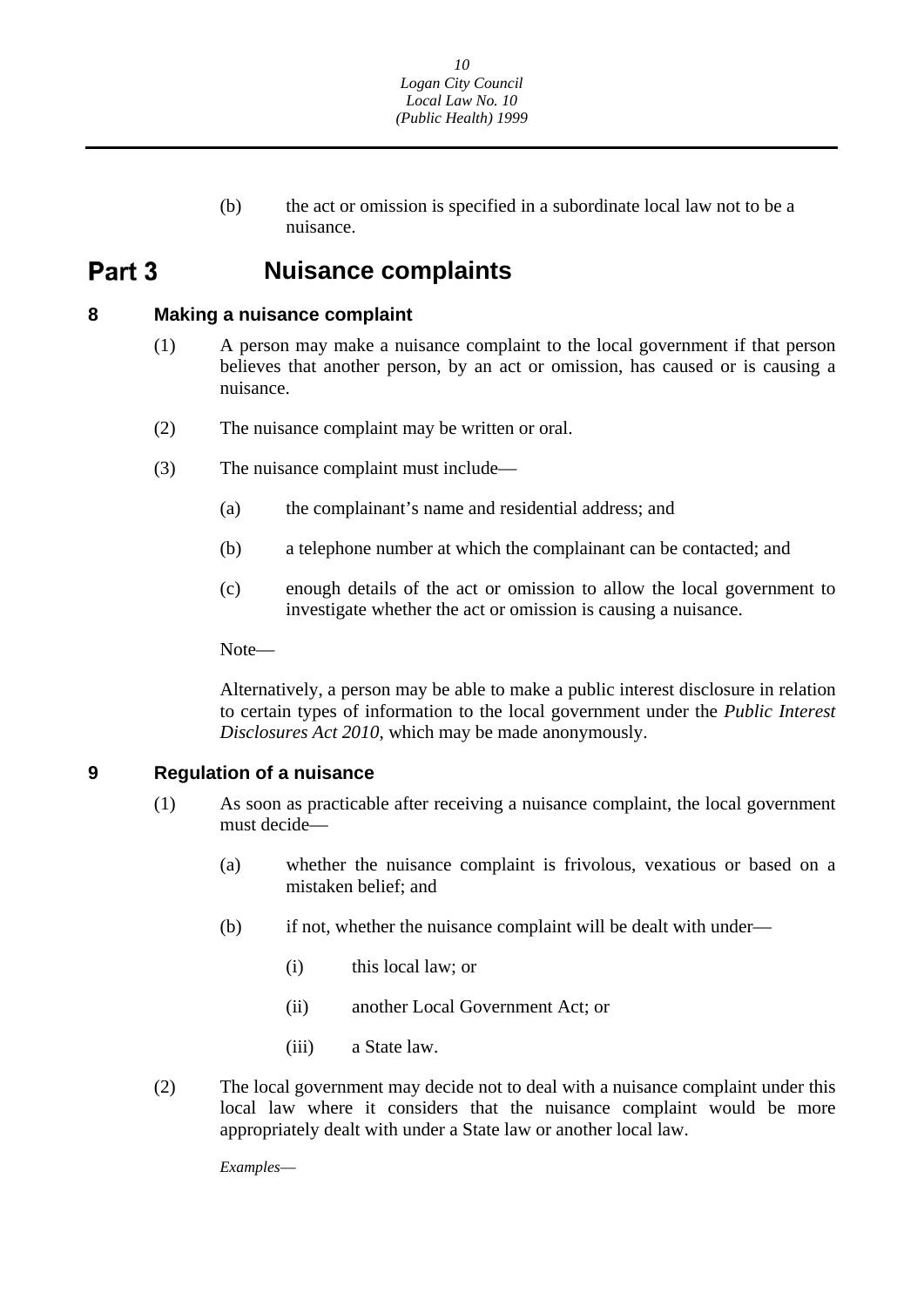- If a nuisance complaint is made about noise from refrigeration equipment, the local government may consider the complaint would be more appropriately dealt with under a State law such as the *Environmental Protection Act 1994*.
- If a nuisance complaint is made about domestic animal noise, the local government may consider it more appropriate to deal with the complaint under a local law relating to animal management.
- (3) In making a decision under section 9(1)(b) (Regulation of a nuisance) of this local law, the local government may consider—
	- (a) the nature of the nuisance; and
	- (b) the general emission criteria; and
	- (c) the noise emission criteria; and
	- (d) the seriousness of the nuisance; and
	- (e) the nature and extent to which a continuation of the nuisance has caused or is likely to give rise to a risk of—
		- (i) harm to human health or safety or personal injury; or
		- (ii) property damage or loss of amenity; or
		- (iii) environmental harm or environmental nuisance; and
	- (f) any further risk of—
		- (i) harm to human health or safety or personal injury; or
		- (ii) property damage or loss of amenity; or
		- (iii) environmental harm or environmental nuisance; and
	- (g) the use of the premises from which the nuisance originates; and
	- (h) the circumstances in which the nuisance was caused; and
	- (i) the nature and extent of any proposed investigation; and
	- (j) the available enforcement mechanisms.
- (4) Upon making a decision under section 9(1)(b) (Regulation of a nuisance) of this local law, the local government must—
	- (a) give written notice of the decision to the complainant; and
	- (b) where the local government decides that the nuisance complaint would be more appropriately dealt with by a public sector entity under a State law,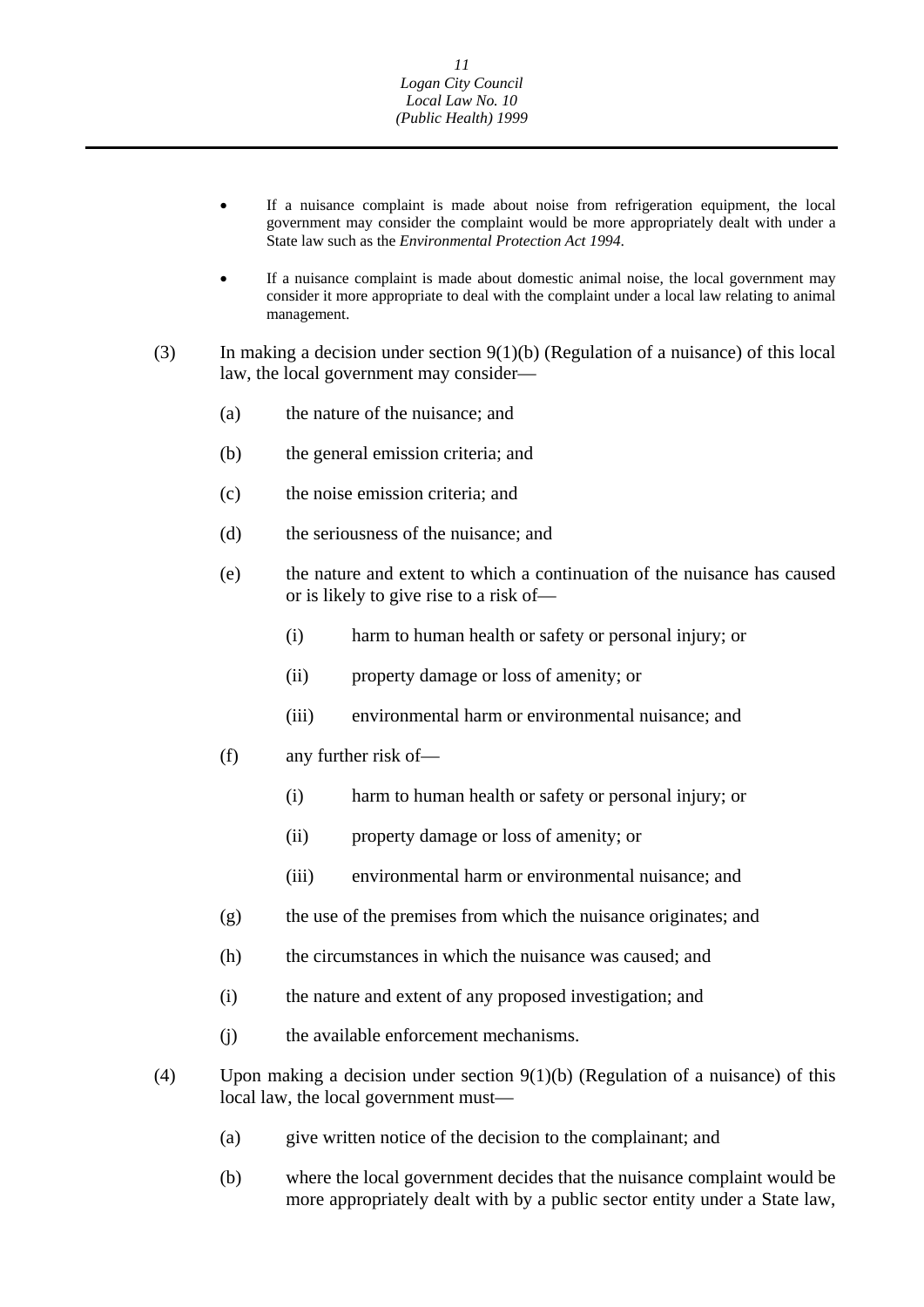refer the nuisance complaint to the public sector entity responsible for administering the State law.

### <span id="page-12-0"></span>**10 Frivolous, vexatious or mistaken nuisance complaints**

- (1) The local government may reject a nuisance complaint if, at any time after a nuisance complaint has been received by the local government, the local government believes, on reasonable grounds, the nuisance complaint is frivolous, vexatious or based on a mistaken belief.
- (2) If the local government rejects the nuisance complaint, the local government must give the person who made the nuisance complaint a written notice (a *rejection notice*) stating—
	- (a) that the local government has rejected the nuisance complaint; and
	- (b) the reasons for the rejection of the nuisance complaint; and
	- (c) that the person who made the nuisance complaint may apply to the local government, within 10 business days after receiving the rejection notice, for a review of the local government's decision to reject the nuisance complaint.

### **11 Investigation of a nuisance complaint**

- (1) The local government must investigate a nuisance complaint under this local law as soon as practicable after—
	- (a) receiving the nuisance complaint; and
	- (b) the local government has had a reasonable opportunity to consider whether—
		- (i) the nuisance complaint is frivolous, vexatious or based on a mistaken belief; and
		- (ii) the nuisance complaint should be dealt with under this local law.
- (2) However, section 11(1) (Investigation of a nuisance complaint) of this local law ceases to apply if—
	- (a) a rejection notice has been given for the nuisance complaint; or
	- (b) the local government considers the nuisance complaint would be more appropriately dealt with under another Local Government Act or a State law.

## **12 Completion of investigation**

Upon the completion of an investigation of a nuisance complaint under section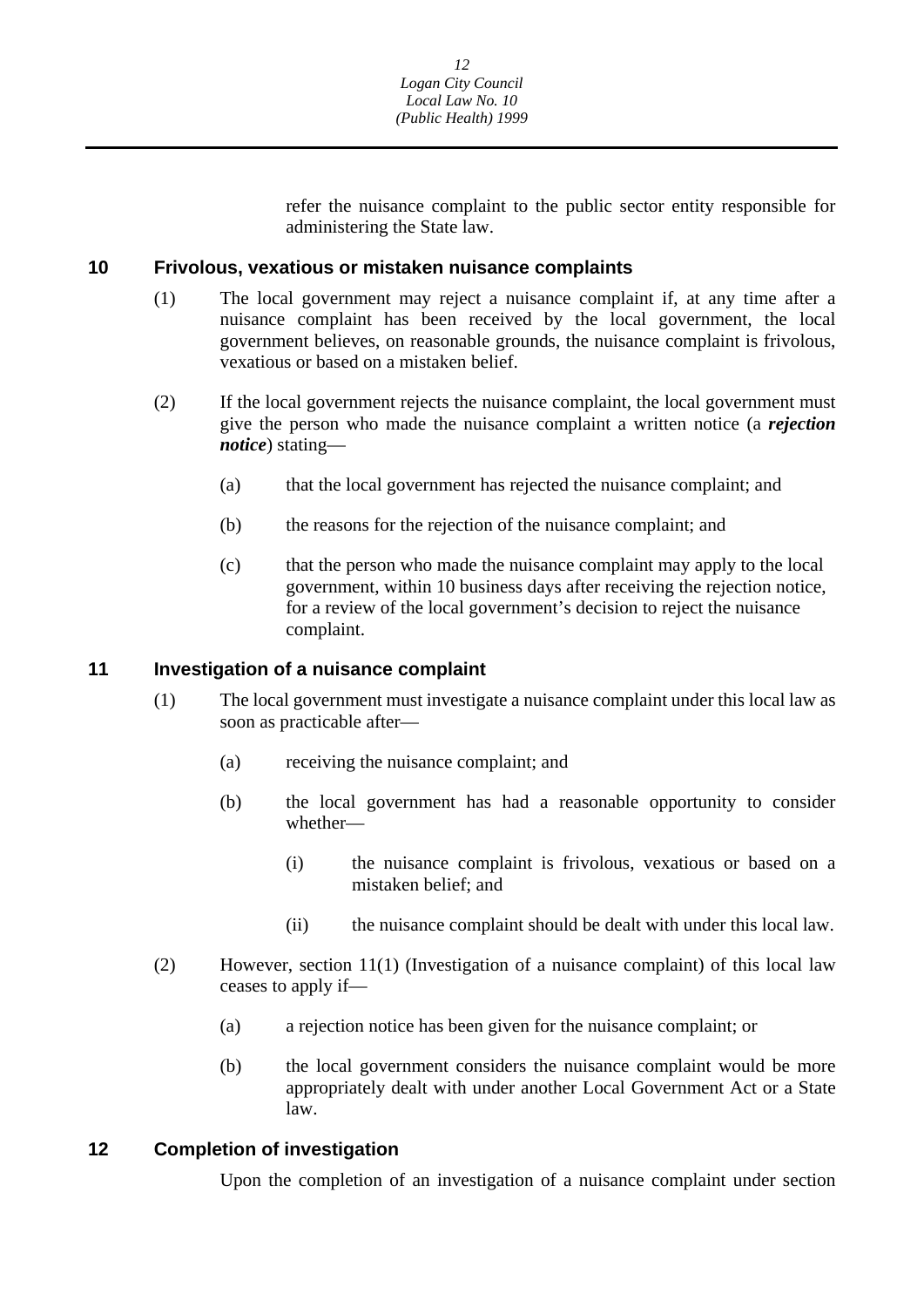<span id="page-13-0"></span>11(1) (Investigation of a nuisance complaint) of this local law, the local government must give the complainant notice of—

- (a) the results of the investigation; and
- (b) any action which has been or is to be taken to address the nuisance.

#### Part 4 **Regulation of shopping trolleys**

## **13 Shopping trolley containment systems**

- (1) Retailers must ensure that all shopping trolleys owned by them or that they make available for use or permit to be used are controlled by a shopping trolley containment system within 60 days of the commencement of this section<sup>1</sup>.
- (2) After 60 days from the commencement of this section, a retailer must not make available for use, or permit to be used, a shopping trolley which is not controlled by a shopping trolley containment system.

Maximum penalty for subsection (2)—850 penalty units.

(3) The local government may specify in a subordinate local law retailers that are exempt from the provisions in subsections (1) and (2) and are therefore not required to implement a shopping trolley containment system.

## **14 Identification of shopping trolleys**

- (1) Retailers must ensure within 60 days of the commencement of this section<sup>2</sup> that all shopping trolleys owned by them or that they make available for use or permit to be used are marked with details of—
	- (a) the name of the retailer that made the shopping trolley available for use; and
	- (b) the address, or brand that indicates the address, of the retailer's premises where the shopping trolley is ordinarily kept.
- (2) After 60 days from the commencement of this section, a retailer must not make available for use, or permit to be used, a shopping trolley which is not marked with the details required in subsection  $(1)$ .

Maximum penalty for subsection (2)—850 penalty units.

<sup>&</sup>lt;sup>1</sup> To be clear, this section commences on 14 January 2011.

<sup>&</sup>lt;sup>2</sup> To be clear, this section commences on 14 January 2011.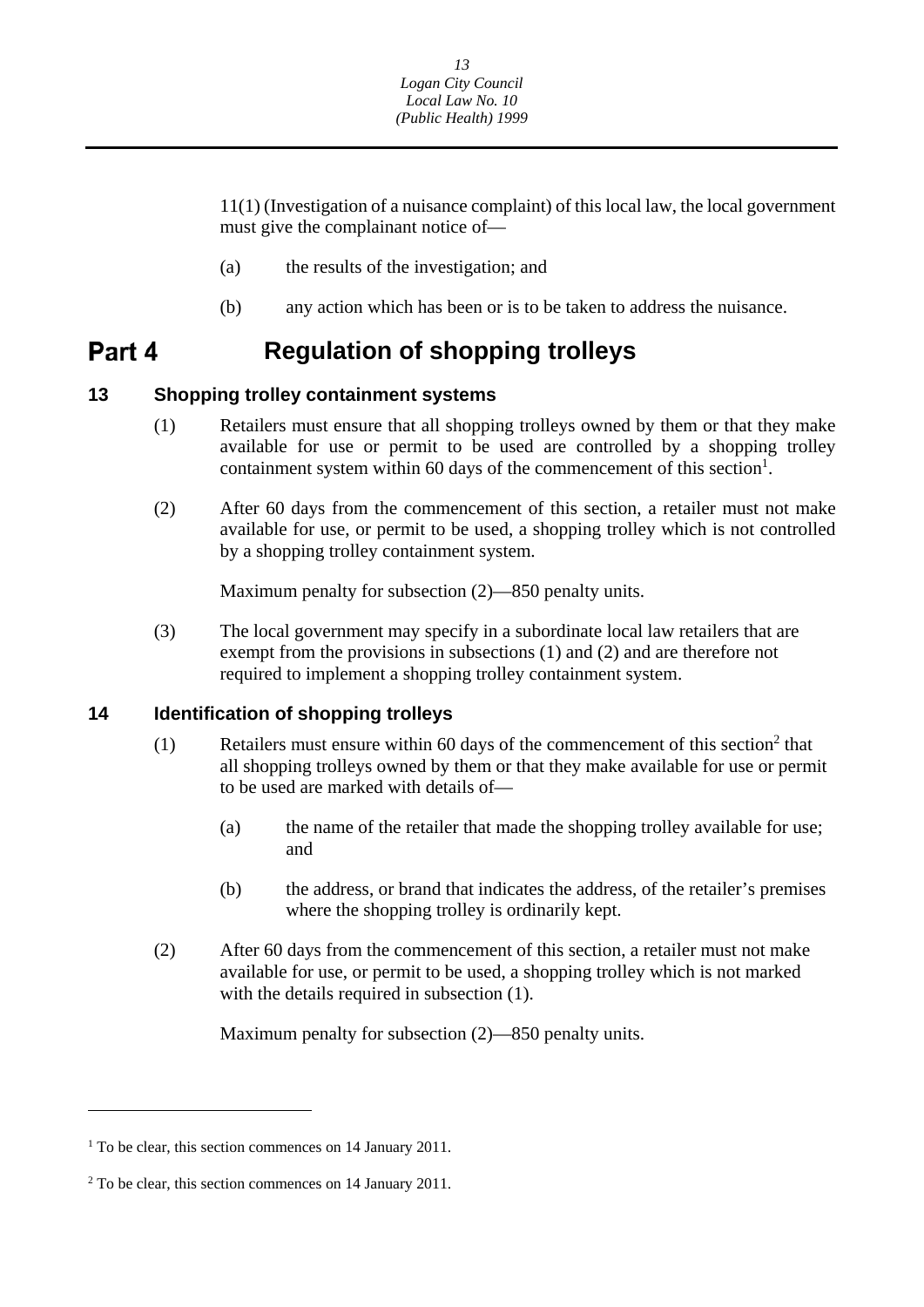#### <span id="page-14-0"></span>Part 5 **Enforcement**

#### **15 Compliance notice**

- (1) The local government may give a compliance notice to—
	- (a) a person who contravenes this local law; and
	- (b) any person involved in the contravention of this local law pursuant to section 22 (Liability of third parties) of this local law; and
	- (c) the owner or occupier of the premises on which a nuisance exists.
- (2) A compliance notice may require the person to whom it is given to—
	- (a) stop the contravention, if the contravention is of a continuing or recurrent nature; and
	- (b) perform work or otherwise take specified action to remedy the contravention (including the making of an application for a licence or permit under a relevant law) for or within a time specified in the compliance notice, whether or not the contravention is of a continuing or recurrent nature; and
	- (c) perform work or otherwise take specified action for or within a time specified in the compliance notice to prevent—
		- (i) harm to human health or safety or personal injury; or
		- (ii) property damage or a loss of amenity; or
		- (iii) environmental harm or environmental nuisance.
- (3) Without limiting specific requirements a compliance notice may impose under subsection (2), a compliance notice may require a person to do any one or more of the following—
	- (a) for a swimming pool that has not met the prescribed water quality standards in contravention of section  $6(1)(t)$  (Commission of a nuisance) on two or more occasions in any 12 month period—
		- (i) drain or otherwise empty a swimming pool of water;
		- (ii) render a swimming pool incapable of holding water; or
		- (iii) keep a swimming pool empty.
- (4) A person to whom the compliance notice is given must comply with the compliance notice.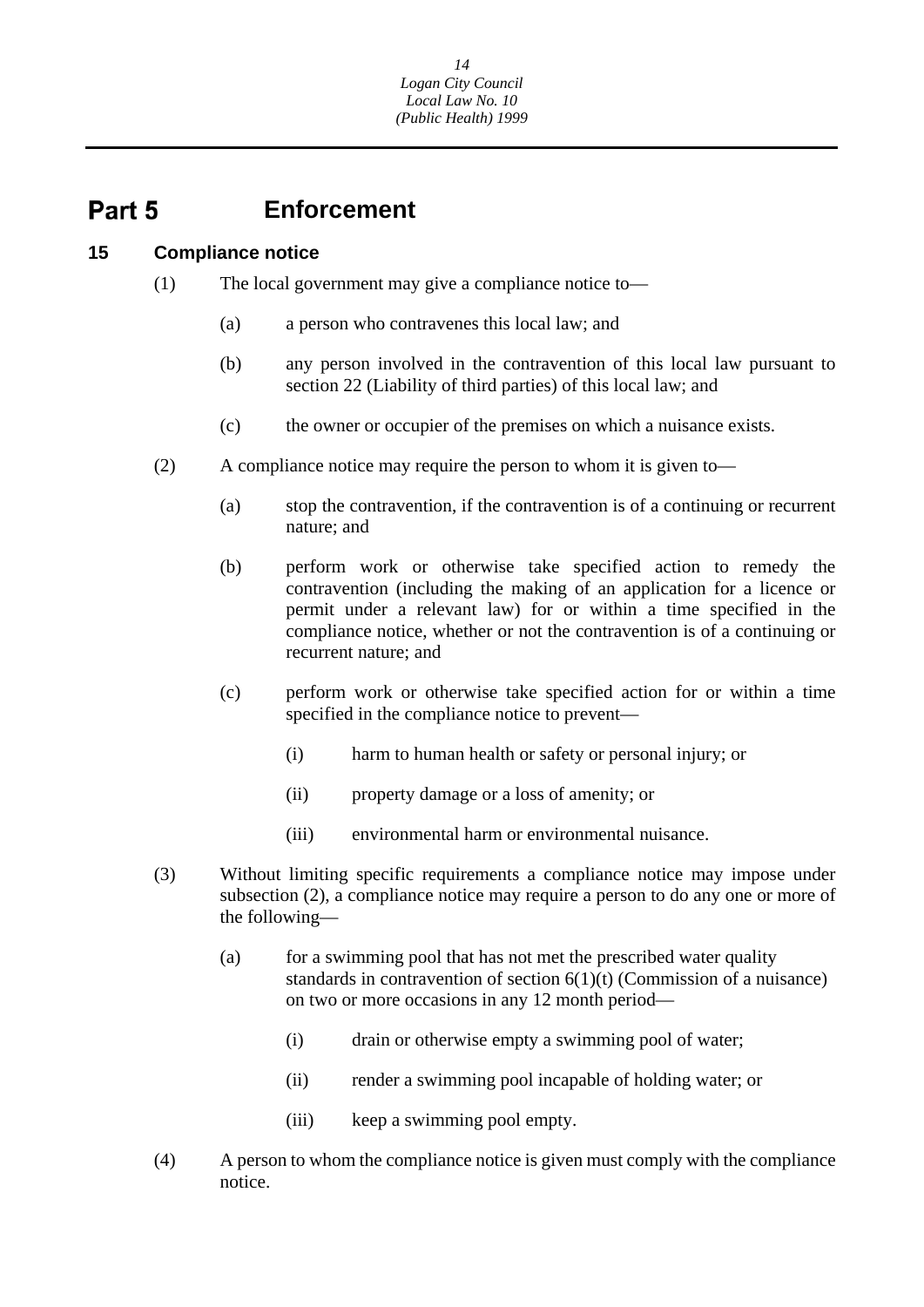Maximum penalty for subsection (4)—50 penalty units.

### <span id="page-15-0"></span>**16 Stop order**

- (1) The local government may, by notice to the owner or occupier of the premises on which a nuisance exists require the owner or occupier to cease the nuisance within the time allowed in the notice where—
	- (a) a compliance notice is not complied with within the time allowed for compliance in the notice; or
	- (b) the nuisance has resulted in—
		- (i) harm to human health or safety or personal injury; or
		- (ii) property damage or a loss of amenity; or
		- (iii) environmental harm or environmental nuisance.
- (2) Subject to section 16(3) (Stop order) of this local law, the owner or occupier to whom a stop order is given must comply with the notice.

Maximum penalty for subsection (2)—200 penalty units.

- (3) The stop order ceases where the person to whom a stop order is given has complied with to the satisfaction of the authorised person—
	- (a) the requirements of this local law; and
	- (b) the requirements of any relevant compliance notice; and
	- (c) the requirements of the stop order.

## **17 Inspection of premises**

- (1) An authorised person may inspect premises (including any vehicle, equipment, animal, plant or other thing on the premises) on which a nuisance exists to establish whether there is compliance with $3$ —
	- (a) the requirements of this local law; and
	- (b) the requirements of a compliance notice; and
	- (c) the requirements of a stop order.

<sup>3</sup> See the powers contained in Chapter 5, Part 2, Division 1 of the *Local Government Act 2009*.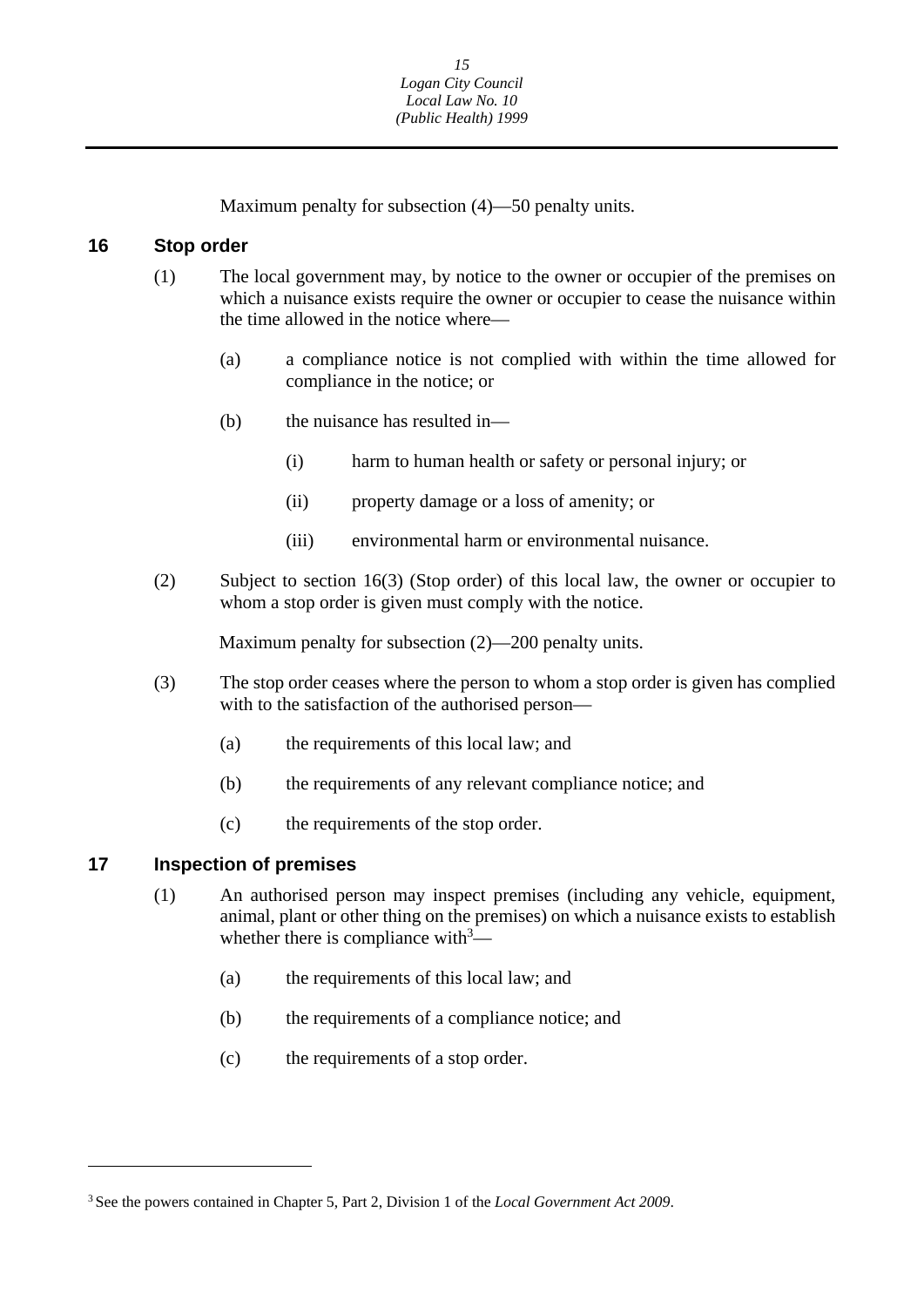- <span id="page-16-0"></span>(2) An authorised person may direct the owner or occupier of premises to produce for inspection4 —
	- (a) all licences or permits granted by the local government; and
	- (b) any records that are required to be kept as specified in a subordinate local law and may take copies or extracts from those records; and
	- (c) any vehicle, equipment, animal, plant or thing used on the premises; and
	- (d) any inspection, monitoring or management program required to be kept as a condition of the licence or as specified in a subordinate local law.
- (3) An authorised person may measure, weigh, sample, test, photograph, videotape or otherwise examine anything that may be inspected pursuant to section 17 (Inspection of premises) of this local  $law<sup>5</sup>$ .
- (4) The owner or occupier of the premises must comply with—
	- (a) a direction of an authorised person pursuant to section 17(2) (Inspection of premises) of this local law; and
	- (b) the terms of a periodic inspection, monitoring or management program specified in a subordinate local law.

Maximum penalty for subsection (4)—50 penalty units.

#### **18 Performance of work**

- (1) A person who commits an offence under this local law must make good any damage caused directly or indirectly by the commission of the offence.
- (2) The local government may perform work where a person has failed to perform work required to be performed by  $\overset{6}{-}$ 
	- (a) section 18(1) (Performance of work) of this local law; or
	- (b) a compliance notice or stop order issued under this local law; or
	- (c) any other provision of this local law.

<sup>&</sup>lt;sup>4</sup> See the powers contained in Chapter 5, Part 2, Division 1 of the *Local Government Act 2009*.<br><sup>5</sup> See the powers contained in Chapter 5, Part 2, Division 1 of the *Local Government Act* 2009.

<sup>&</sup>lt;sup>5</sup> See the powers contained in Chapter 5, Part 2, Division 1 of the *Local Government Act 2009*.<br><sup>6</sup> The exercise of this power is subject to Chapter 5, Part 2, Division 2 of the *Local Government Act 2009*.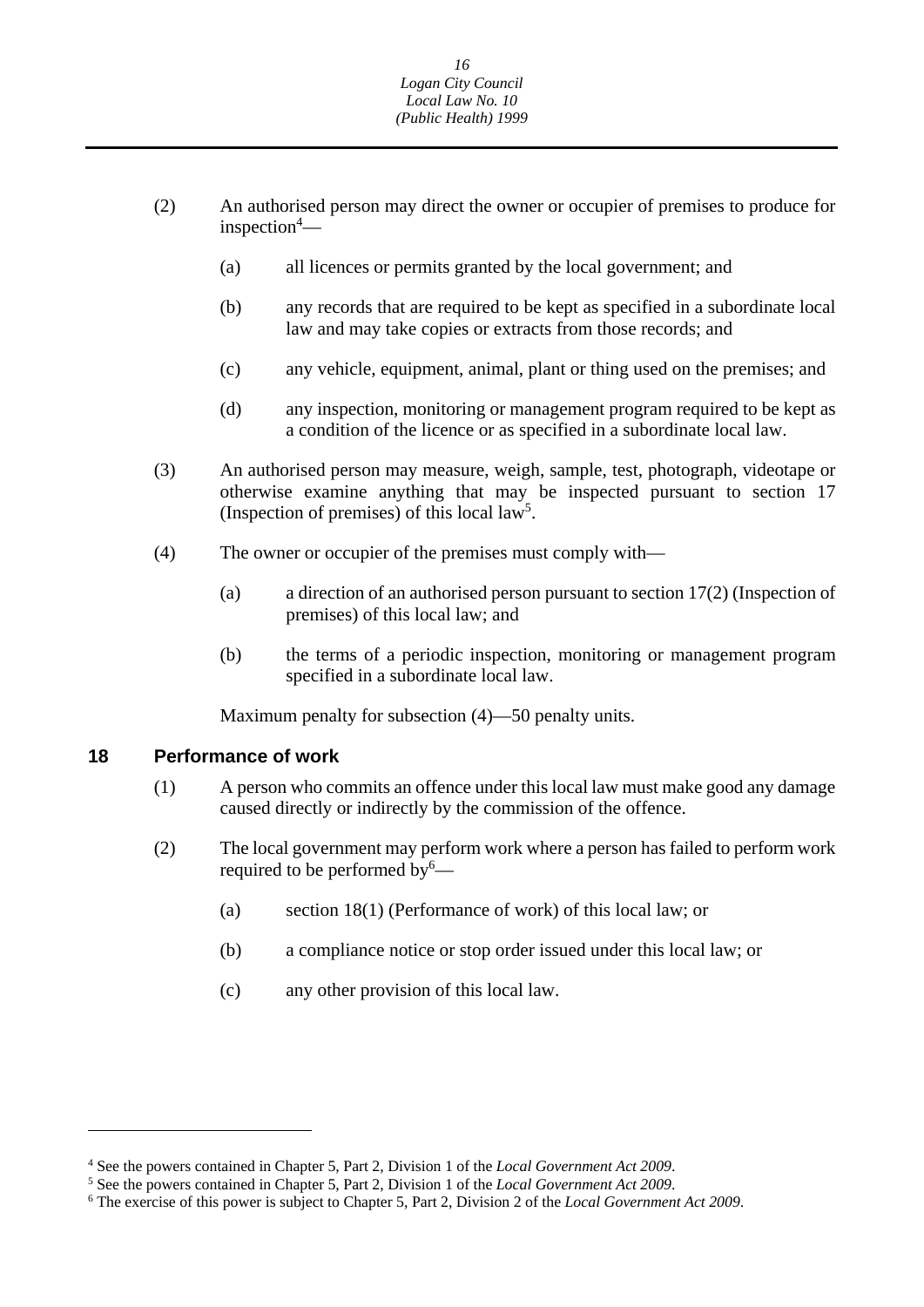- <span id="page-17-0"></span>(3) The local government may in the course of performing work remove from the premises any structure, vehicle, equipment, animal or thing used in the commission of the nuisance where the local government is satisfied there is a risk of  $\sim$ 
	- (a) harm to human health or safety or personal injury; or
	- (b) property damage or a loss of amenity; or
	- (c) environmental harm or environmental nuisance.
- (4) The local government must dispose of any material of any nature removed by it pursuant to section 18(3) (Performance of work) of this local law in accordance with the provisions for the disposal of confiscated goods under *Local Law No. 2 (Administration) 2010*.
- (5) An authorised person may perform the work that the local government is empowered to undertake pursuant to section 18 (Performance of work) of this local law.
- (6) The Court may order a person found guilty of an offence under this local law to—
	- (a) perform work required to be performed by—
		- (i) section 18(1) (Performance of work) of this local law; and
		- (ii) a compliance notice or a stop order issued under this local law; and
		- (iii) a provision of this local law; and
	- (b) pay to the local government all costs incurred by the local government in performing the work pursuant to section 18 (Performance of work) of this local law.

#### **19 Power of entry and cost recovery**

- (1) If the work to be carried out by the local government is on land of which the local government is not the owner or occupier, the local government may enter the land to perform the work $8$ —
	- (a) if the person who has failed to perform the work is the owner or occupier of the land; or

 7 The exercise of this power is subject to Chapter 5, Part 2, Division 2 of the *Local Government Act 2009*.

<sup>8</sup> See the powers contained in Chapter 5, Part 2, Division 2 of the *Local Government Act 2009*.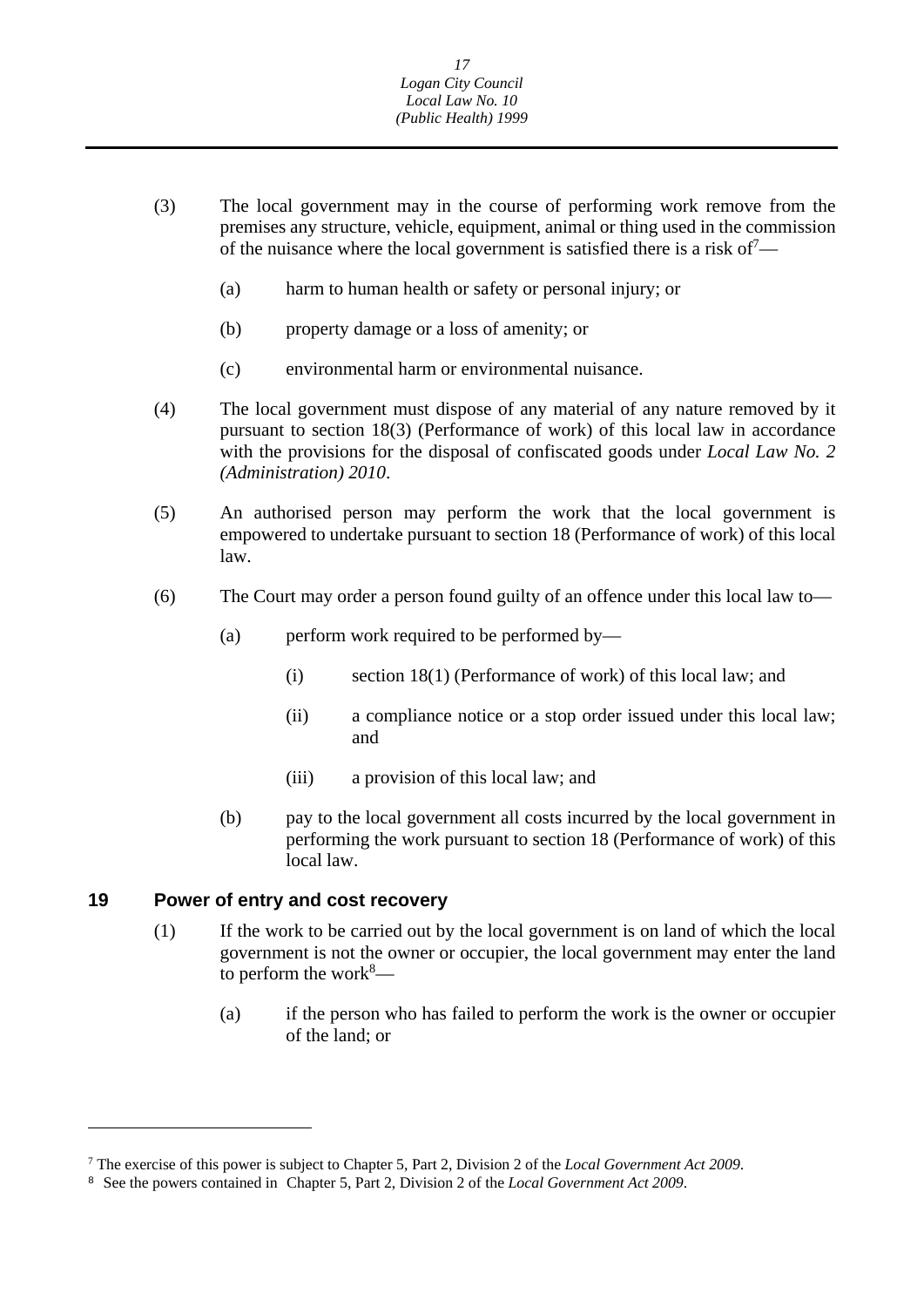- <span id="page-18-0"></span>(b) if the entry is necessary for the exercise of the local government's jurisdiction.
- (2) If the person who failed to perform the work is the owner of the land, the amount properly and reasonably incurred by the local government to perform the work is recoverable (together with any interest) under Chapter 5, Part 2, Division 2 of the *Local Government Act 2009*.
- (3) If the person who failed to perform the work is not the owner of the land, the amount properly and reasonably incurred by the local government is recoverable as a debt from the person in default together with interest on the same basis as applies to an owner of the land under Chapter 5, Part 2, Division 2 of the *Local Government Act 2009*.

## **Part 6** Administrative provisions

## **20 Executive officers must ensure the corporation complies with the local law**

- (1) The executive officers of a corporation must ensure the corporation complies with this local law.
- (2) If a corporation commits an offence against a provision of this local law, each of the corporation's executive officers also commit an offence, namely, the offence of failing to ensure that the corporation complies with the provision.

Maximum penalty for subsection (2)—the penalty for the contravention of the provision by an individual.

- (3) Evidence that the corporation has been convicted of an offence against a provision of this local law is evidence that each of the executive officers committed the offence of failing to ensure that the corporation complied with the provision.
- (4) However, it is a defence for an executive officer to prove—
	- (a) if the officer was in a position to influence the conduct of the corporation in relation to the offence – the officer exercised reasonable diligence to ensure the corporation complied with the provision; or
	- (b) the officer was not in a position to influence the conduct of the corporation in relation to the offence.
- (5) This section applies so as not to limit or affect in any way the liability of a corporation to be proceeded against and punished for an offence committed by the corporation in contravention of this local law.

## **21 Owners and occupiers must ensure compliance with the local law**

(1) The owner and occupier of premises must ensure that an offence is not committed on the premises.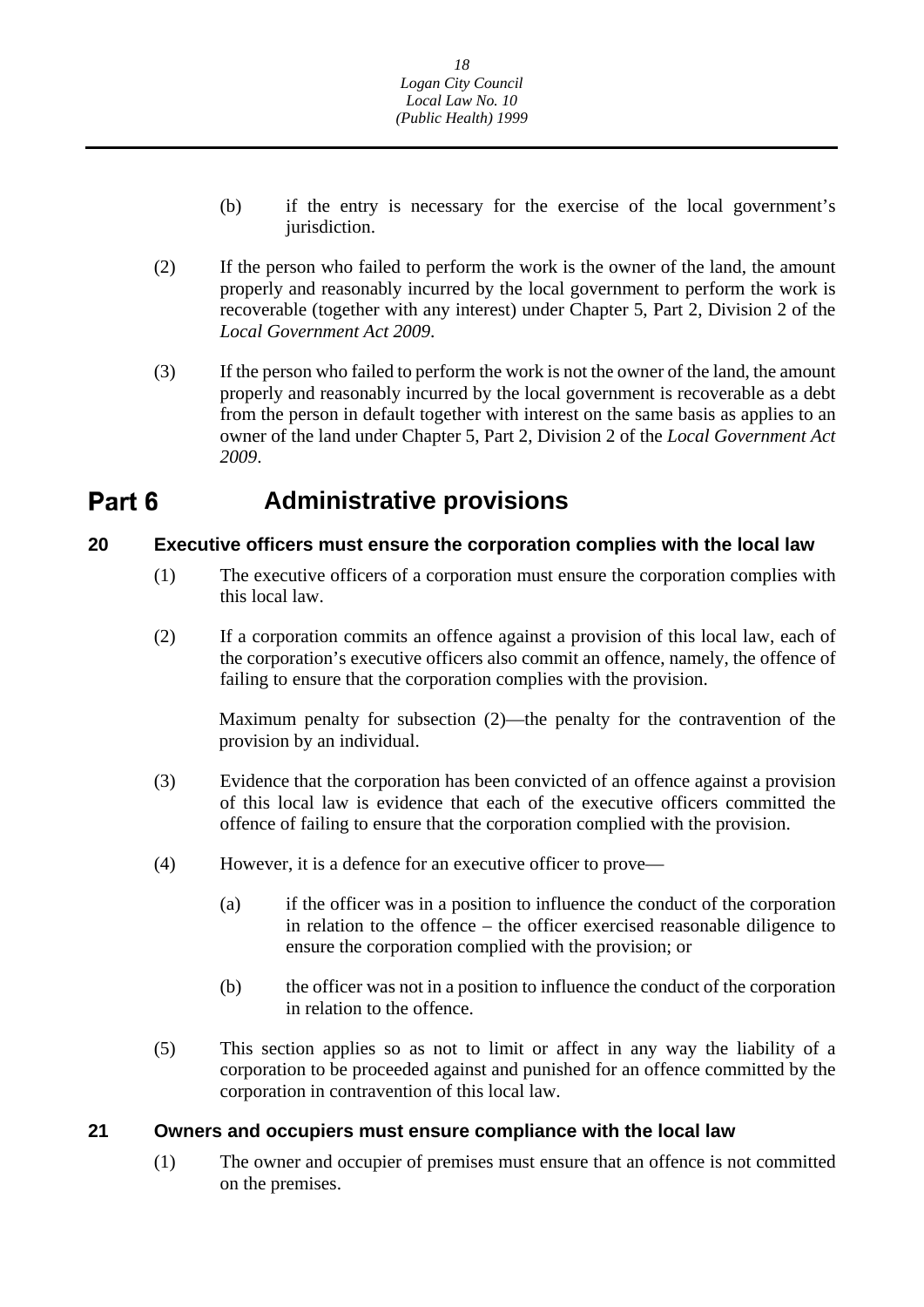<span id="page-19-0"></span>(2) If an offence is committed on the premises, the owner and occupier of the premises also commit an offence, namely the offence of failing to ensure that an offence is not committed on the premises.

Maximum penalty for subsection (2)—the penalty for the commission of the offence on the premises.

- (3) Evidence that an offence has been committed on the premises is evidence that the owner and occupier of the premises committed the offence of failing to ensure that the offence is not committed on the premises.
- (4) However, it is a defence for an owner or occupier to prove that—
	- (a) the owner or occupier exercised reasonable diligence to ensure that an offence was not committed on the premises; or
	- (b) the offence was committed on the premises without that person's knowledge or consent.

## **22 Liability of third parties**

(1) Any person involved in a contravention of this local law commits an offence.

Maximum penalty for subsection (1)—the penalty for which any person who committed the contravention would be liable.

- (2) For the purposes of section 22(1) (Liability of third parties) of this local law, a person involved in a contravention of this local law is any person who—
	- (a) has aided, abetted, counselled or procured the contravention; or
	- (b) has induced, whether by threats or promises or otherwise, the contravention; or
	- (c) has been in any way, directly or indirectly, knowingly concerned in, or party to, the contravention; or
	- (d) has conspired with others to effect the contravention; or
	- (e) has knowingly benefited from or knowingly was capable of benefiting from the contravention.

## **23 Attempts to commit offences**

(1) A person who attempts to commit an offence under this local law commits an offence.

Maximum penalty for subsection (1)—half the maximum penalty for committing the offence.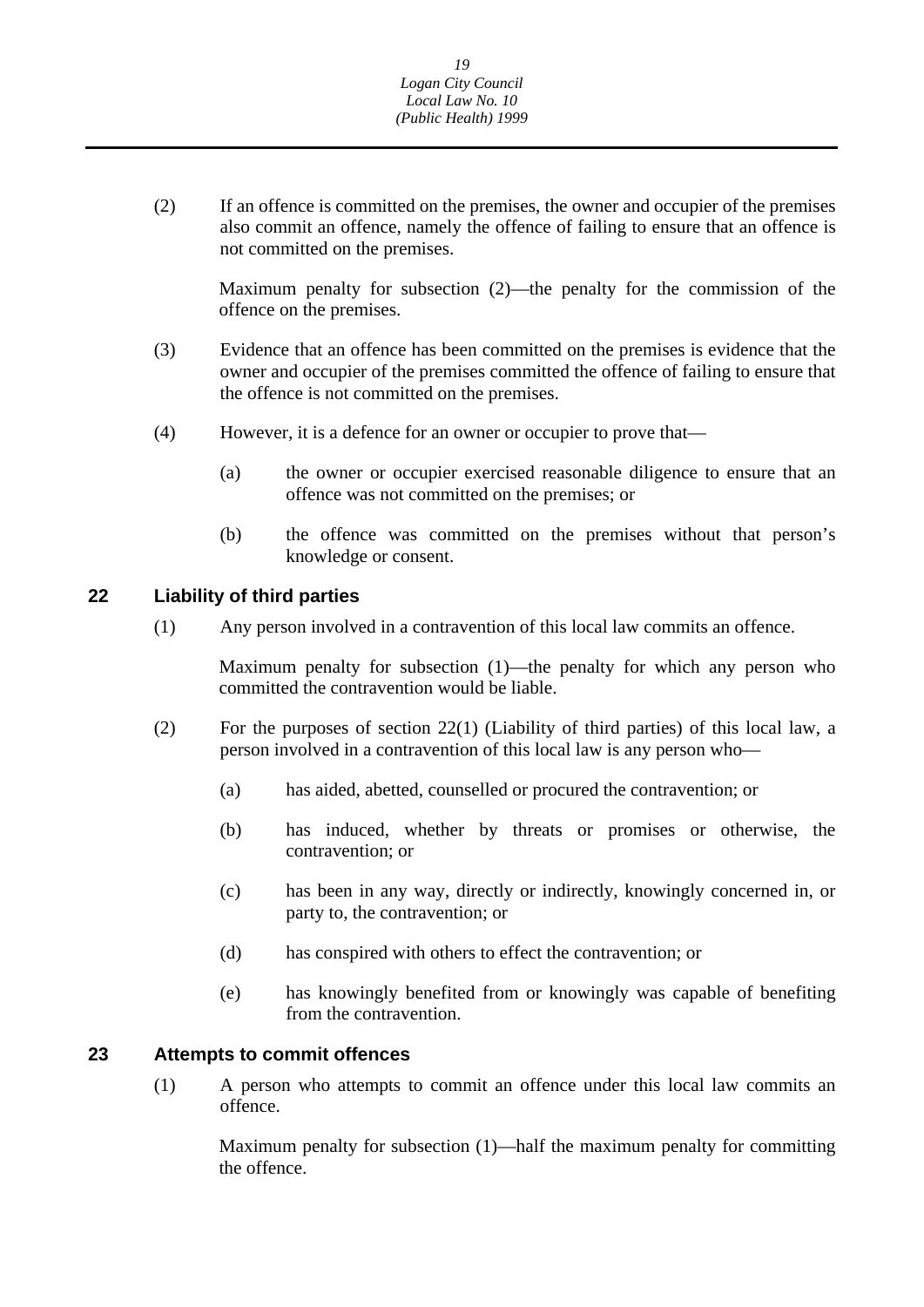<span id="page-20-0"></span>(2) The provisions of the *Criminal Code* (relevant to attempts to commit offences) apply to the attempt.

### **24 Defence**

It is a defence to any breach of or non-compliance with a provision contained in this local law if a person has a lawful excuse or defence.

*Example*—

It is a defence to any breach or non-compliance of any provision contained in a local law if a person was not criminally responsible in accordance with Chapter 5 (Criminal Responsibility) of the *Criminal Code*.

#### Part 7 **Subordinate local laws**

## **25 Subordinate local laws**

The local government may, in a subordinate local law, specify—

- (a) work as building work pursuant to the Schedule (Dictionary) of this local law; and
- (b) as a local government road a public place pursuant to the Schedule (Dictionary) of this local law; and
- (c) a thing as a vehicle pursuant to the Schedule (Dictionary) of this local law; and
- (d) a thing as a fire hazard pursuant to the Schedule (Dictionary) of this local law; and
- (e) a public place as a footpath pursuant to the Schedule (Dictionary) of this local law; and
- (f) a plant or animal as a declared pest pursuant to the Schedule (Dictionary) of this local law; and
- (g) a vehicle as a prescribed vehicle pursuant to the Schedule (Dictionary) of this local law; and
- (h) a fence as a dangerous fence pursuant to the Schedule (Dictionary) of this local law; and
- (i) the prescribed water quality standards with which water in a swimming pool must comply pursuant to the Schedule (Dictionary) of this local law; and
- (j) an animal as vermin pursuant to the Schedule (Dictionary) of this local law; and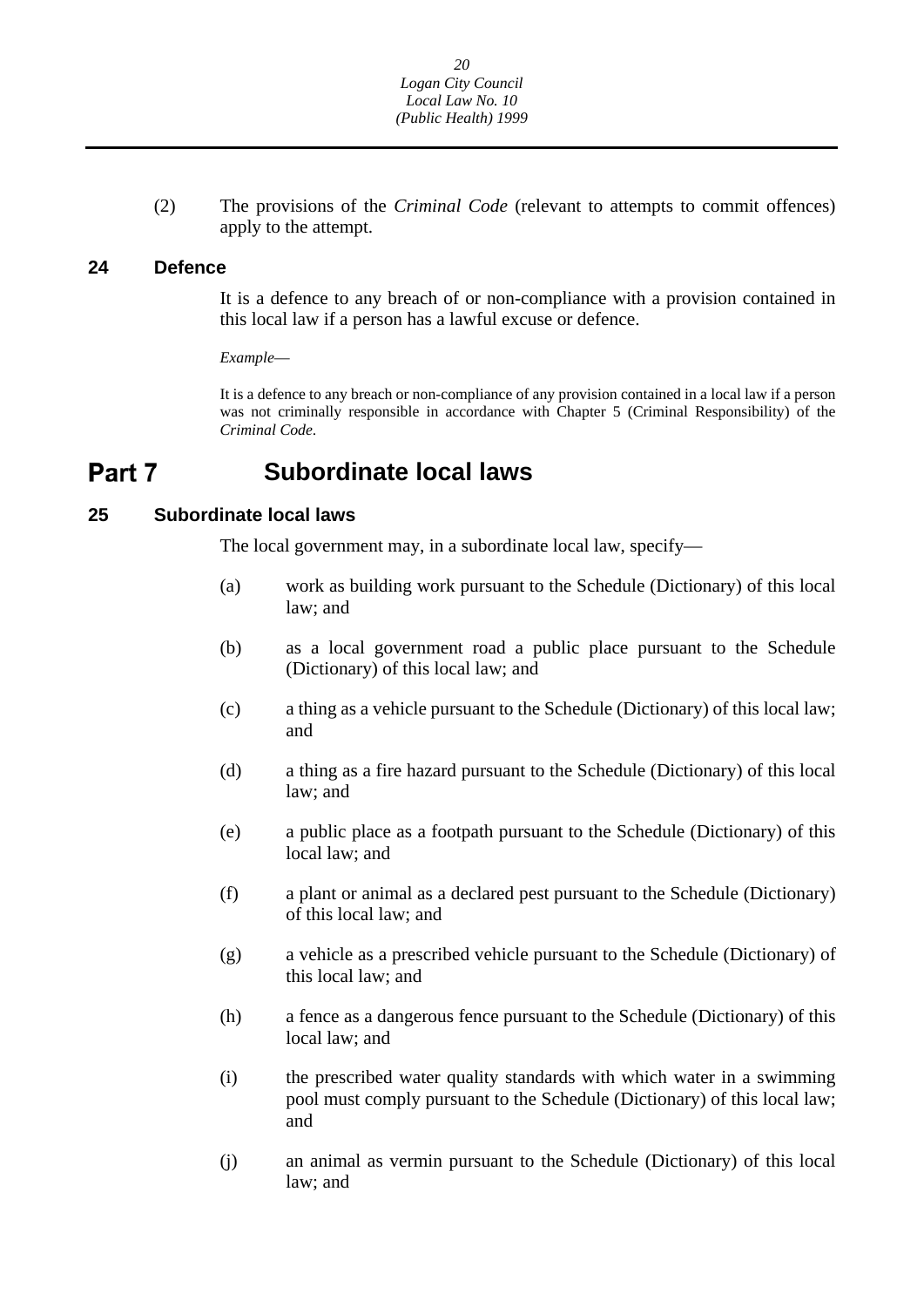- (k) a building as a dwelling pursuant to the Schedule (Dictionary) of this local law; and
- (l) a thing as a structure pursuant to the Schedule (Dictionary) of this local law; and
- (m) the emission of light constituting a light nuisance pursuant to section  $6(1)(b)(i)$  (Commission of a nuisance) of this local law; and
- (n) the emission of noise constituting a noise nuisance pursuant to section  $6(1)(i)$  (Commission of a nuisance) of this local law; and
- (o) ways in which a noise may be measured to help determine if a noise nuisance exists; and
- (p) the requirements with which a fire that has been lit or maintained in the open air on premises with an area of  $4000m<sup>2</sup>$  or greater must comply pursuant to section  $6(1)(s)(ii)$  (Commission of a nuisance) of this local law; and
- (q) an act or omission that is a nuisance pursuant to section  $6(1)(w)$ (Commission of a nuisance) of this local law; and
- (r) an act or omission that is not a nuisance pursuant to section 7(b) (Exclusion from liability) of this local law; and
- (s) the records that are required to be kept pursuant to section  $17(2)(b)$ (Inspection of premises) of this local law; and
- (t) any inspection, monitoring or management program required to be kept in accordance with section 17(2)(d) (Inspection of premises) of this local law; and
- (u) the terms of a periodic inspection, monitoring or management program pursuant to section 17(4)(b) (Inspection of premises) of this local law; and
- (v) retailers that are exempt from implementing a shopping trolley containment system pursuant to section 13(3) (Shopping trolley containment systems) of this local law; and
- (w) a shopping trolley containment system pursuant to the Schedule (Dictionary) of this local law; and
- (x) such other matters as are provided for in this local law.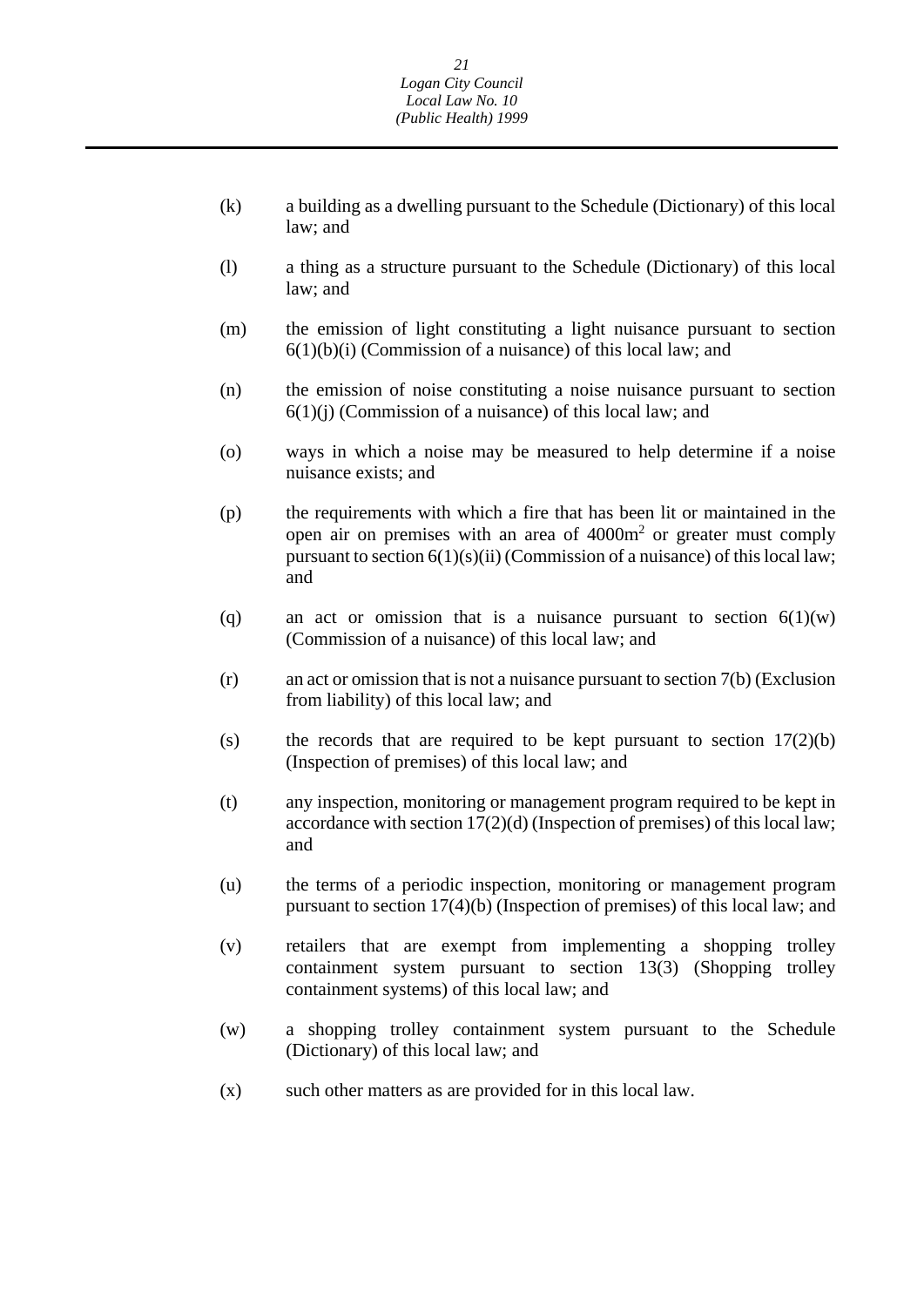## <span id="page-22-0"></span>**Schedule Dictionary**

section 3

*advertisement* has the meaning given in Schedule 1 (Prescribed activities) of *Local Law No. 9 (Licensing) 1999*.

*animal* has the meaning given in the local government's animal management local laws.

*approval* has the meaning given in *Local Law No. 2 (Administration) 2010.* 

*authorised person* means a person authorised by the local government pursuant to *Local Law No. 2 (Administration) 2010*.

*brand* means a code, engraving, number or symbol that identifies the address of the retailer to the local government.

*building* has the meaning given in the *Building Act 1975*.

*building work* has the meaning given in the *Planning Act 2016.* 

*complainant* means a person who has made a nuisance complaint, for which a rejection notice has not been given.

*compliance notice* means the written notice given pursuant to section 15 (Compliance notice) of this local law.

*corporation* means a corporation as defined in the *Corporations Act 2001 (Cth)* and includes an association as defined in the *Associations Incorporation Act 1981*.

*Court* means the court of law which has jurisdiction to deal with offences under this local law.

### *dangerous fencing* means—

- (a) a razor wire fence; or
- (b) a fence specified in a subordinate local law.

*declared pest* means a plant or animal declared to be a pest by a subordinate local law after consultation with the chief executive of the department which administers the *Stock Route Management Act 2002*.

*dwelling* has the meaning given in the planning scheme and includes a dwelling specified in a subordinate local law.

*environmental harm* has the meaning given in the *Environmental Protection Act 1994*.

*environmental nuisance* has the meaning given in the *Environmental Protection Act 1994*.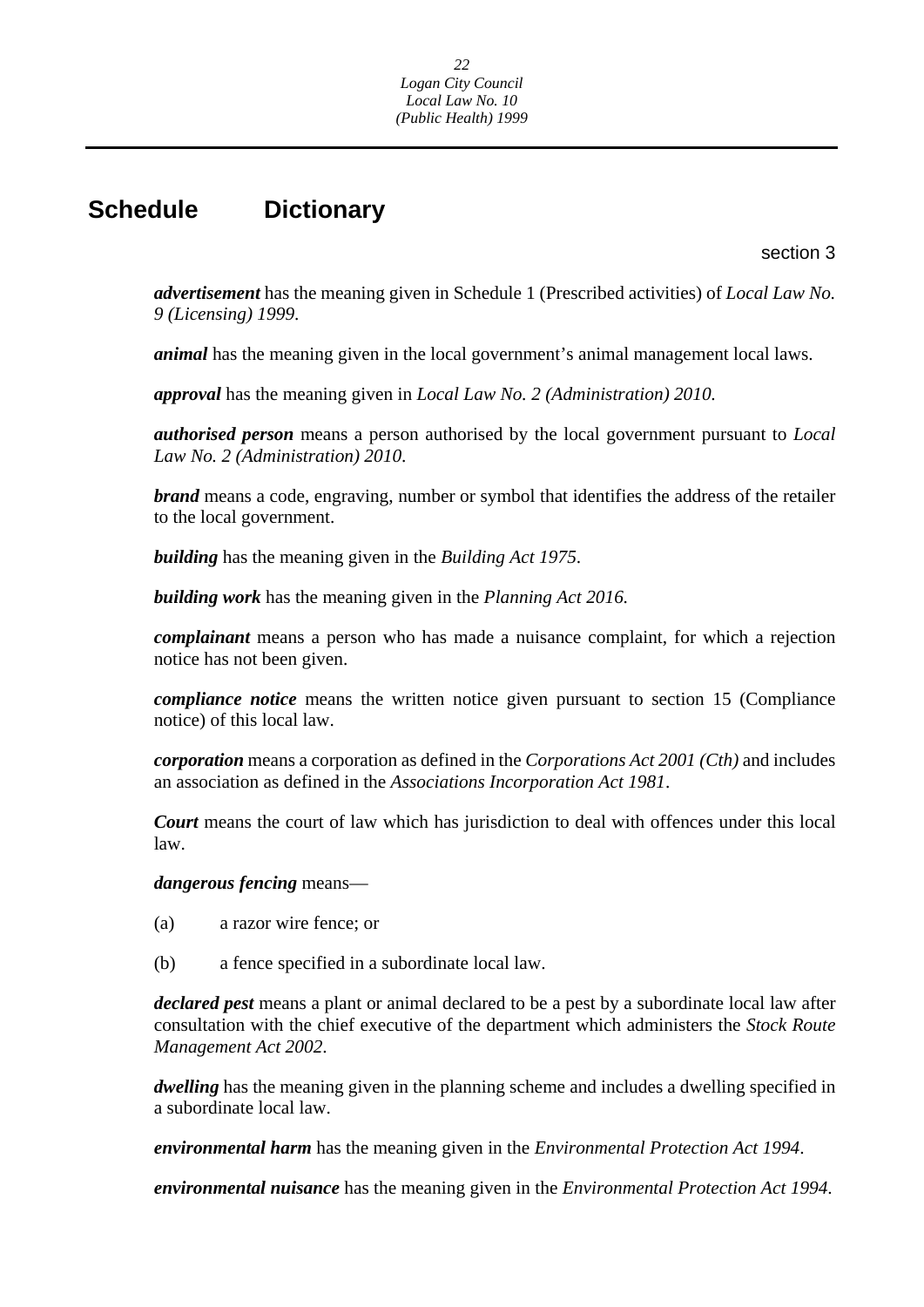*executive officer of a corporation* means a person who is concerned with, or takes part in, the corporation's management whether or not the person is a director or the person's position is given the name of executive officer.

*fire hazard* means anything that because of its flammable or combustible nature, its position, or its quantity, exposes premises or other property (such as plant, equipment or chattels) to a significant risk of damage or destruction by fire and includes anything that is declared under a subordinate local law to be a fire hazard.

*footpath* has the meaning given in the *Transport Operations (Road Use Management) Act 1995* and includes a mall, a square, court or other public place specified as a footpath in a subordinate local law.

*general emission criteria* means the general emission criteria listed in section 363C(3) of the *Environmental Protection Act 1994.* 

*goods* includes an animal, a plant, a vehicle, an advertisement and an article.

*knowledge* includes actual or constructive knowledge.

*land* has the meaning given in the *Planning Act 2016.* 

*light emission standards* means the light emission standards specified in a subordinate local law.

*Local Government Act* has the meaning given in the *Local Government Act 2009*.

*local government road* means—

- (a) a road under the *Local Government Act 2009*; or
- (b) a mall, square, court or other public place under the local government's control that is specified in a subordinate local law to be subject to this local law.

*local law* includes any subordinate local laws and all approvals granted pursuant to this local law.

*maintain* in relation to a fire includes a failure to extinguish a fire.

*noise emission criteria* means the noise emission criteria listed in section 363C(4) of the *Environmental Protection Act 1994.* 

*nuisance* see section 6 (Commission of a nuisance) of this local law.

*nuisance complaint* means a complaint—

(a) which is—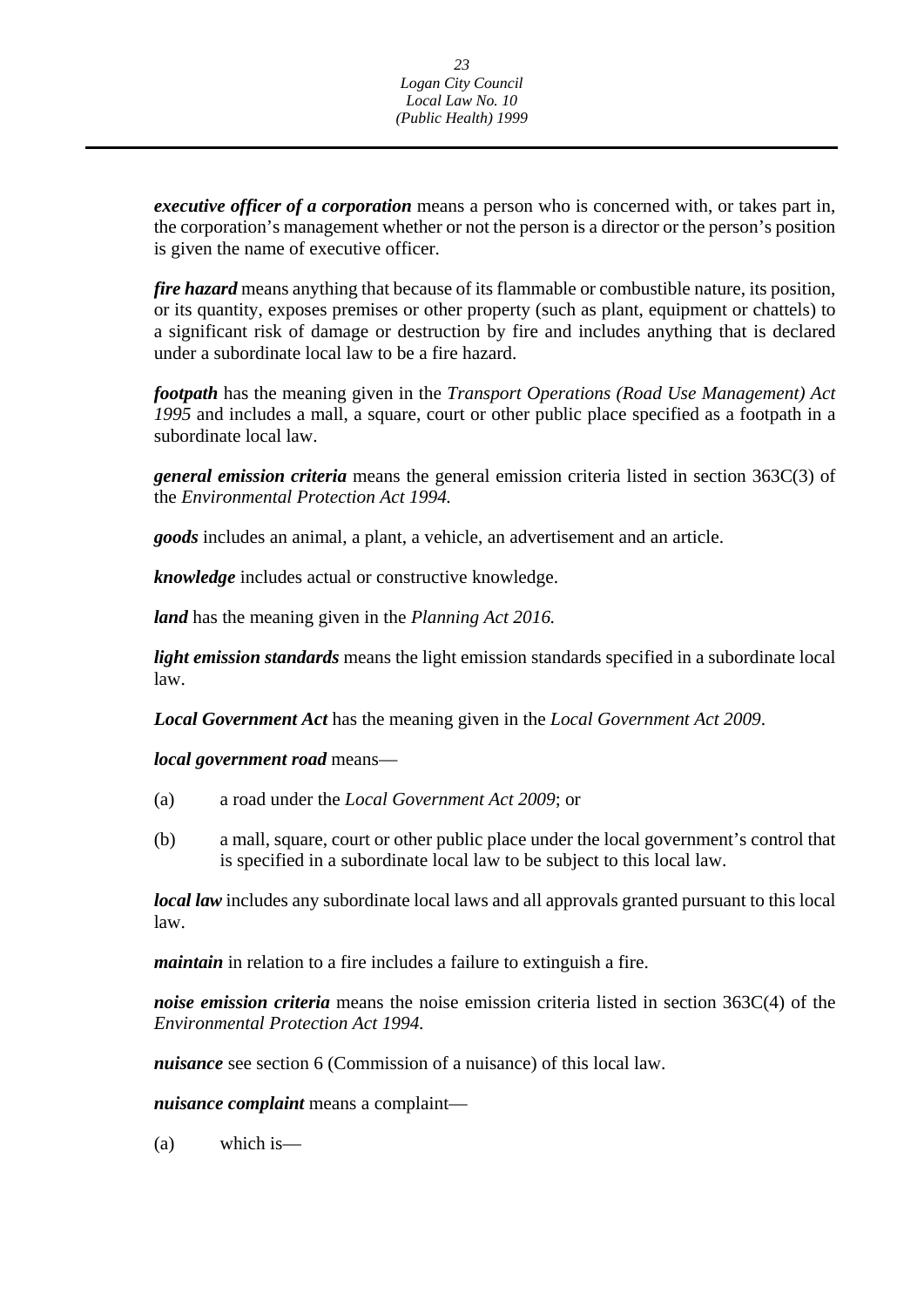- (i) made under section 8(1) (Making a nuisance complaint) of this local law; or
- (ii) referred to the local government by a public sector entity; and
- (b) in respect of which a rejection notice has not been given.

*object* includes a vehicle but does not include a building or structure.

*occupier* of premises means the person who has the control or management of the premises.

*open air* means any place not within the confines of any building.

*owner* of premises means the person for the time being entitled to receive the rent for the premises or would be entitled to receive the rent for it if it were let to a tenant at a rent.

*perform work* includes take action to comply with a Local Government Act and includes work required to be performed pursuant to a compliance notice or a stop order.

*planning scheme* means the *Logan Planning Scheme 2015*.

*plant* has the meaning given in *Local Law No. 2 (Administration) 2010*.

*premises* means any road, land, building or structure and includes any part thereof.

*prescribed water quality standards* means the standards specified in a subordinate local law with which a swimming pool must comply.

*public place* has the meaning given in *Local Law No. 12 (Council Property and Other Public Places) 2003*.

*public sector entity* means—

- (a) a department or part of a department; or
- (b) an agency, commission, corporation, instrumentality, office or other entity established under an Act for a public or State purpose.

*rejection notice* means a written notice given pursuant to section 10(2) (Frivolous, vexatious or mistaken nuisance complaints) of this local law.

*residential premises* means premises used for a residential use.

### *residential use* means—

- (a) a use listed in the Accommodation activities activity group or the Residential activities activity group in Table SC1.1.1.2—Defined activities groups in the planning scheme; or
- (b) a tourist park use as defined in the planning scheme.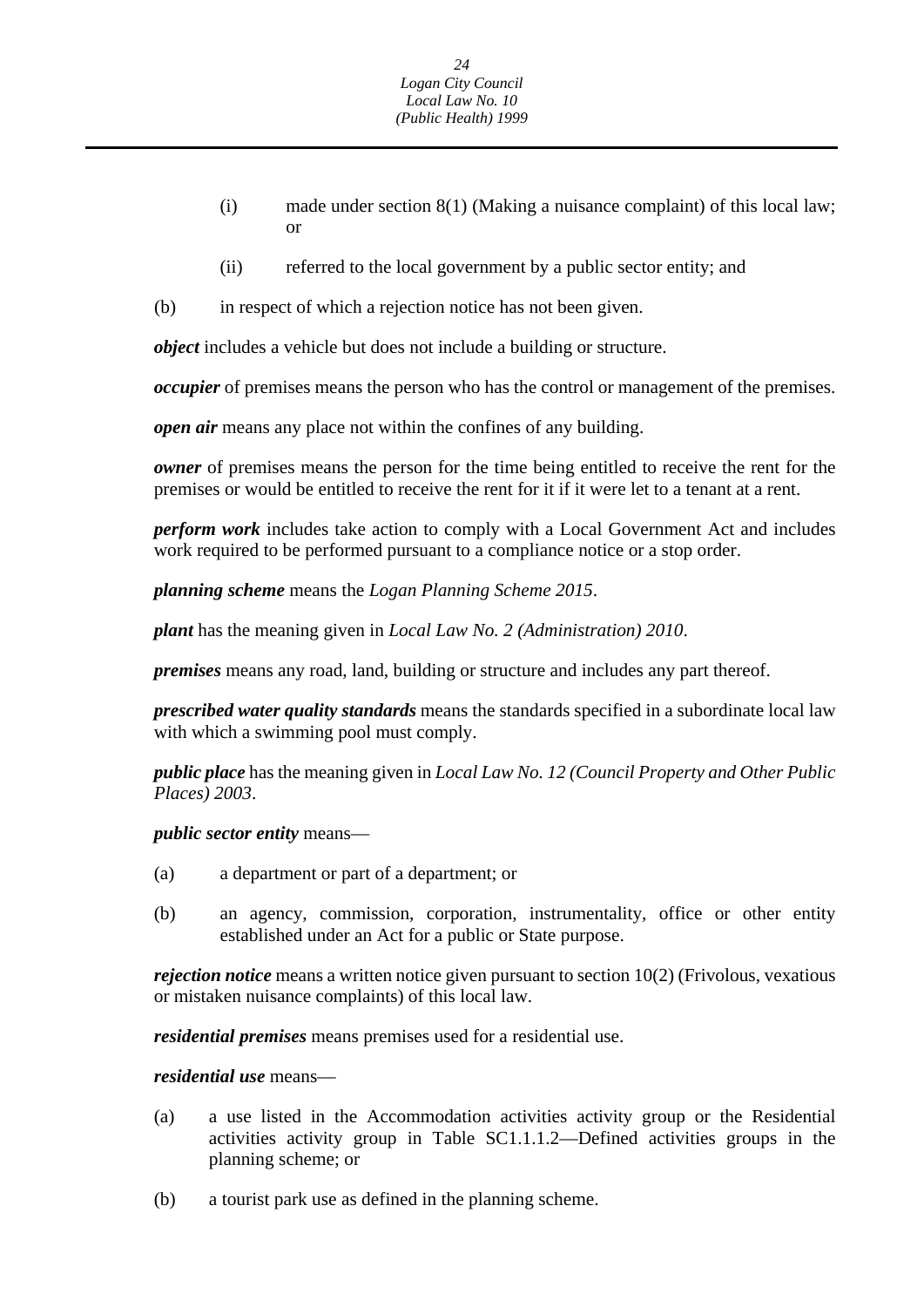*retailer* means a vendor of goods to be sold directly to a consumer within the local government's local government area who makes shopping trolleys available for use.

*road* means a local government road and a State-controlled road.

*shopping trolley containment system* means a shopping trolley containment system specified in a subordinate local law.

*State-controlled road* means a State-controlled road under the *Transport Infrastructure Act 1994*.

*stop order* means the written notice given pursuant to section 16(1) (Stop order) of this local law, which has not ceased pursuant to section 16(3) (Stop order) of this local law.

*structure* has the meaning given in the *Local Government Act 2009* and includes a structure as defined in the *Building Act 1975* and any other thing specified in a subordinate local law.

*swimming pool* has the meaning given in the *Building Act 1975* and includes a swimming pool as defined in the *Building Act 1975* within or on a building*.* 

*toy vehicle* means a vehicle (other than a bicycle, tricycle or wheelchair) that is—

- (a) ordinarily used for sport or recreation; and
- (b) designed to be propelled by human power.

*Example of a toy vehicle—* 

Scooters, skateboards, roller-skates and roller-blades.

*traffic* has the meaning given in *Local Law No. 11 (Roads) 1999.* 

*unregistered vehicle* means a vehicle that is not currently registered in the register under:

- (a) the *Transport Operations (Road Use Management Vehicle Registration) Regulation 2010* or another Act prescribed under a regulation that deals with the registration of vehicles; or
- (b) a law of the Commonwealth or another State or Territory that deals generally with the same subject matter as an Act mentioned in paragraph (a).

*vehicle* has the meaning given in the *Transport Operations (Road Use Management) Act 1995* and includes anything specified as a vehicle in a subordinate local law but does not include a bicycle, tricycle or toy vehicle.

*vermin* means any of the following—

- (a) rats; or
- (b) mice; or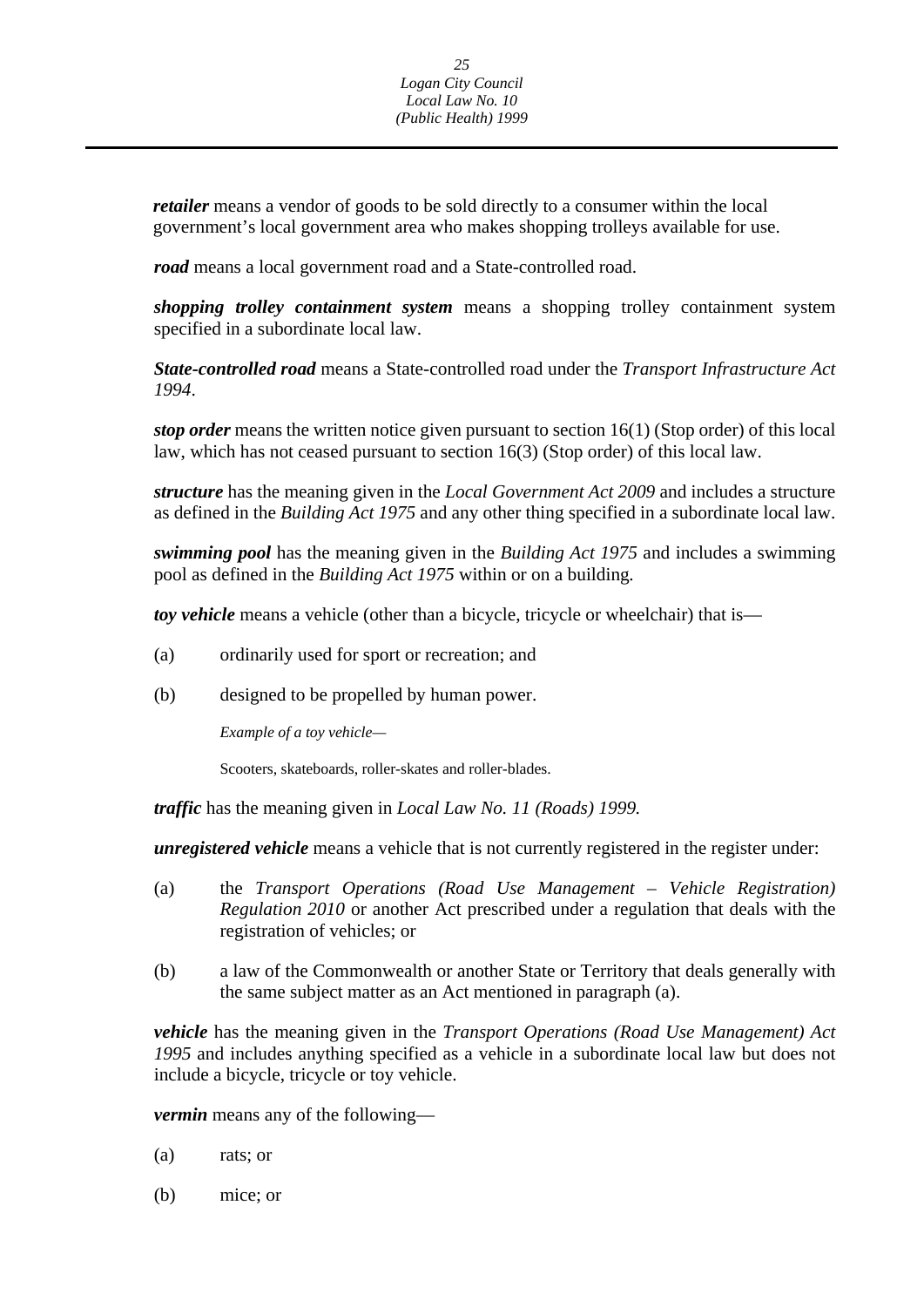(c) an animal specified in a subordinate local law.

*Note*—

A domestic animal is not vermin for the purposes of this local law.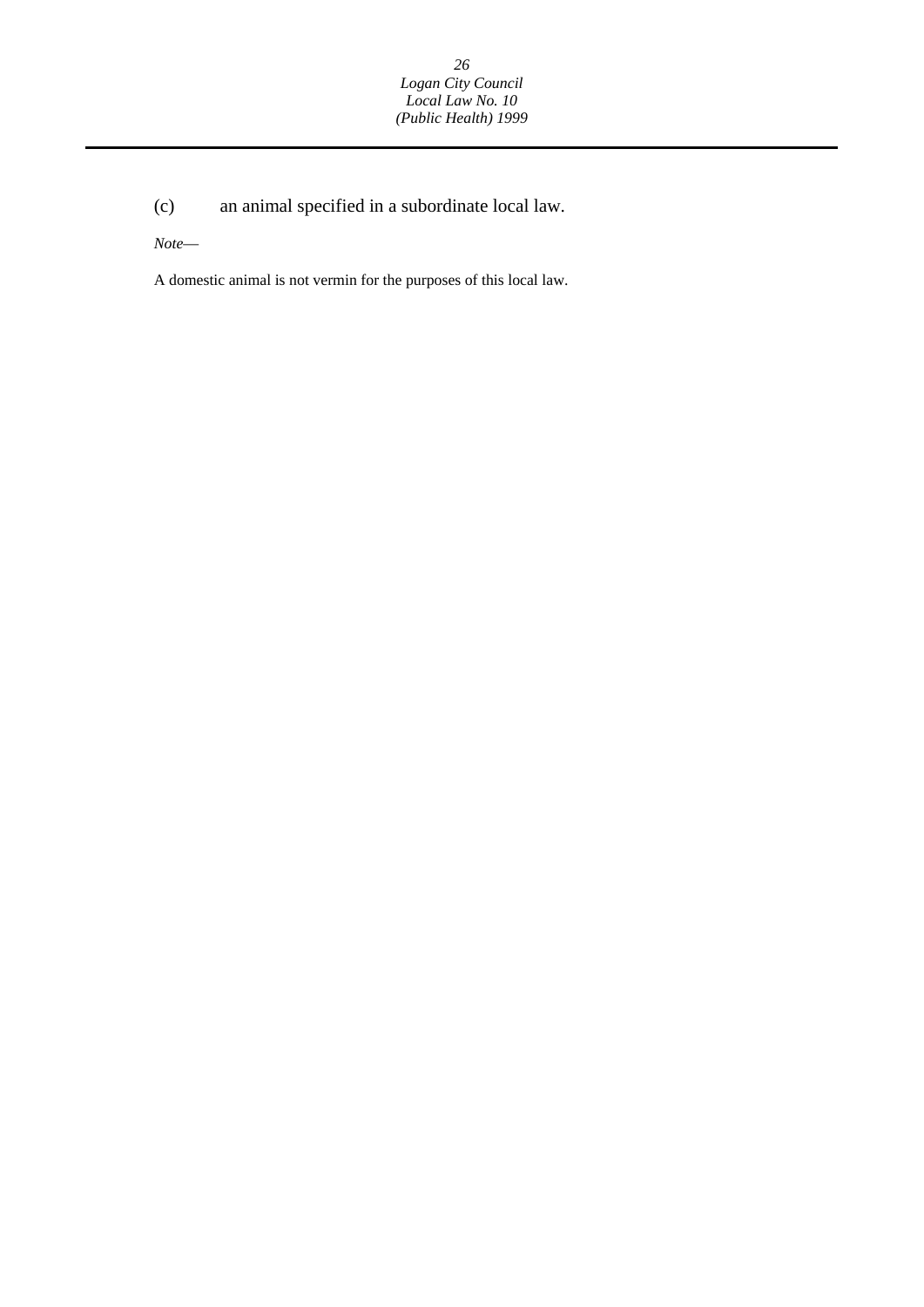## <span id="page-27-0"></span>**Endnotes**

| 1 | <b>Index to Endnotes</b> |                                       |
|---|--------------------------|---------------------------------------|
|   | $\mathbf{2}$             | Date to which amendments incorporated |
|   | 3                        | Key                                   |
|   | 4                        | <b>Table of reprints</b>              |
|   | 5                        | <b>List of legislation</b>            |
|   | 6                        | <b>List of annotations</b>            |
|   |                          |                                       |

## **2 Date to which amendments incorporated**

This reprint includes all amendments that commenced operation on or before the 24 May 2019.

## **3 Key**

Key to abbreviations in list of legislation and annotations

| Key   | <b>Explanation</b> |
|-------|--------------------|
| amd   | $=$ amended        |
| ch    | $=$ chapter        |
| def   | $=$ definition     |
| div   | $=$ division       |
| hdg   | $=$ heading        |
| ins   | $=$ inserted       |
| om    | $=$ omitted        |
| р     | $=$ page           |
| pt    | $=$ part           |
| renum | = renumbered       |
| rep   | = repealed         |
| s     | $=$ section        |
| sch   | = schedule         |
| sdiv  | $=$ subdivision    |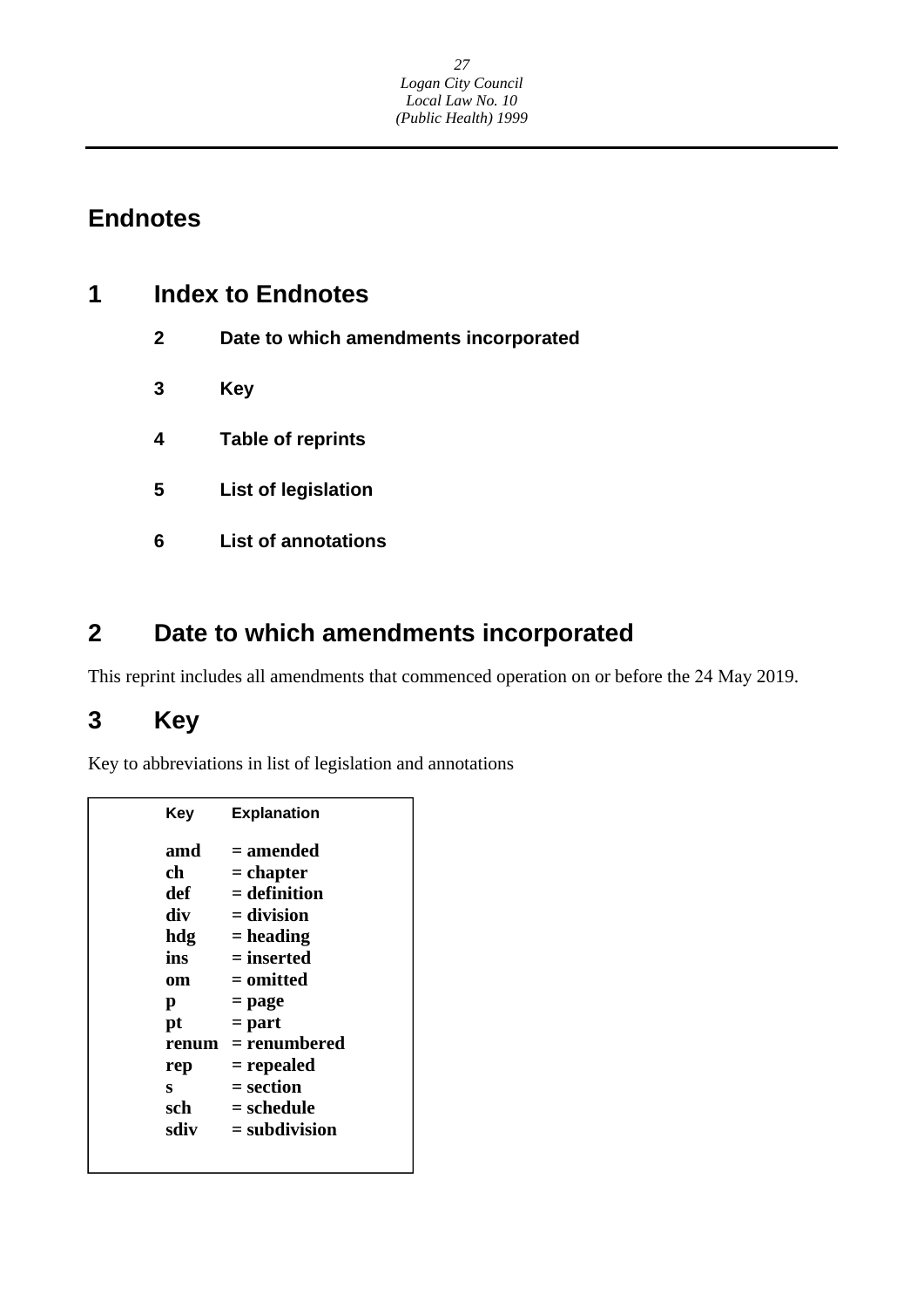#### **4 Table of reprints**

A reprint is issued upon the commencement of an amending instrument. A reprint is given the date of commencement of the amending instrument.

Table of reprints of this local law

| <b>Reprint</b> | <b>Amendments included</b>                                                                | <b>Reprint date</b> |  |
|----------------|-------------------------------------------------------------------------------------------|---------------------|--|
| No.            |                                                                                           |                     |  |
| $\mathbf{1}$   | Amending Local Law No. 1 (Miscellaneous Local 9 March 2001)<br>Laws) 2001                 |                     |  |
| $\overline{2}$ | Amending Local Law No. 1 (Miscellaneous Local   11 July 2003<br>Laws) 2003                |                     |  |
| 3              | Amending Local Law No. 1 (Miscellaneous Local 24 June 2005<br>Laws) 2005                  |                     |  |
| $\overline{4}$ | Amending Local Law No. 2 (Miscellaneous Local   17 March 2006<br>Laws) 2005               |                     |  |
| 5              | Amending Local Law No. 1 (Miscellaneous Local   9 November 2007<br>Laws) 2007             |                     |  |
| 6              | Amending Local Law No. 1 (Miscellaneous Local   14 January 2011<br>Laws) $2010$           |                     |  |
| 7              | Amending Local Law No. 1 (Local Law No. 10 (Public   29 August 2014<br>Health) 1999) 2014 |                     |  |
| 8              | Amending Local Law No. 1 (Miscellaneous Local   18 May 2015<br>Laws) 2014                 |                     |  |
| 9              | Amending Local Law No. 1 (Local Law No. 10 (Public<br>Health) 1999) 2015                  | 5 February 2016     |  |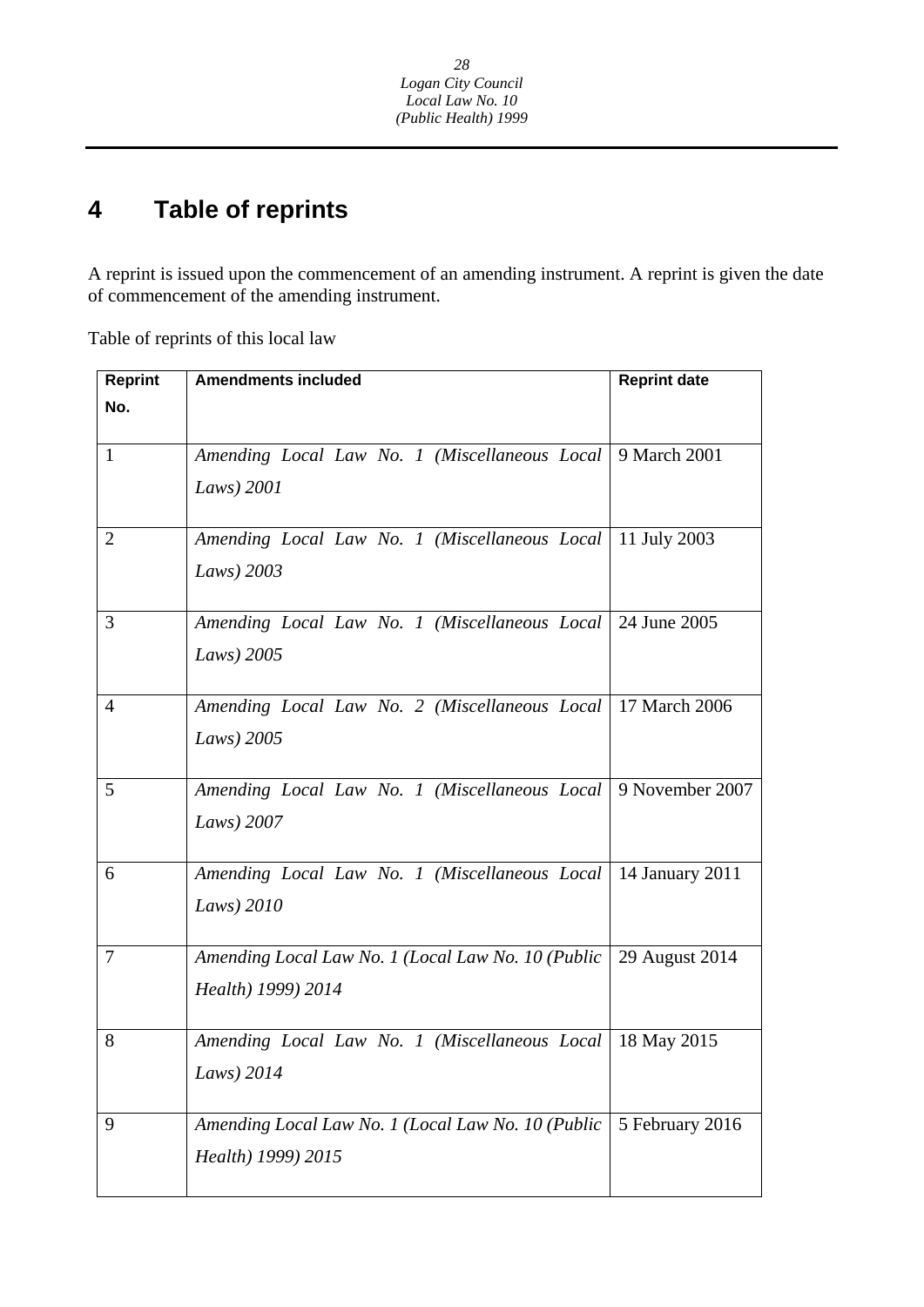| 10 | Amending Local Law No. 1 (Miscellaneous Local)<br>Laws) $2017$ | 17 March 2017 |
|----|----------------------------------------------------------------|---------------|
| 11 | Amending Local Law No. 1 (Miscellaneous Local)<br>Laws) $2018$ | 18 May 2018   |
| 12 | Amending Local Law No. 1 (Miscellaneous Local)<br>Laws) 2019   | 24 May 2019   |

#### **5 List of legislation**

## **Original Local Law**

Local Law No. 10 (Public Health) 1999 date of gazettal 7 May 1999

## **Amending Local Laws**

Amending Local Law No. 1 (Miscellaneous Local Laws) 2001 date of gazettal 9 March 2001 Amending Local Law No. 1 (Miscellaneous Local Laws) 2003 date of gazettal 11 July 2003 Amending Local Law No. 1 (Miscellaneous Local Laws) 2005 date of gazettal 24 June 2005 Amending Local Law No. 2 (Miscellaneous Local Laws) 2005 date of gazettal 10 February 2006 Amending Local Law No. 1 (Miscellaneous Local Laws) 2007 date of gazettal 9 November 2007 Amending Local Law No. 1 (Miscellaneous Local Laws) 2010 date of gazettal 11 January 2011 Amending Local Law No. 1 (Local Law No. 10 (Public Health) 1999) 2014 date of gazettal 29 August 2014 Amending Local Law No. 1 (Miscellaneous Local Laws) 2014 date of gazettal 18 May 2015 Amending Local Law No. 1 (Local Law No. 10 (Public Health) 1999) 2015 date of gazettal 5 February 2016 Amending Local Law No. 1 (Miscellaneous Local Laws) 2017 date of gazettal 17 March 2017 Amending Local Law No. 1 (Miscellaneous Local Laws) 2018 date of gazettal 18 May 2018 Amending Local Law No. 1 (Miscellaneous Local Laws) 2019 date of gazettal 24 May 2019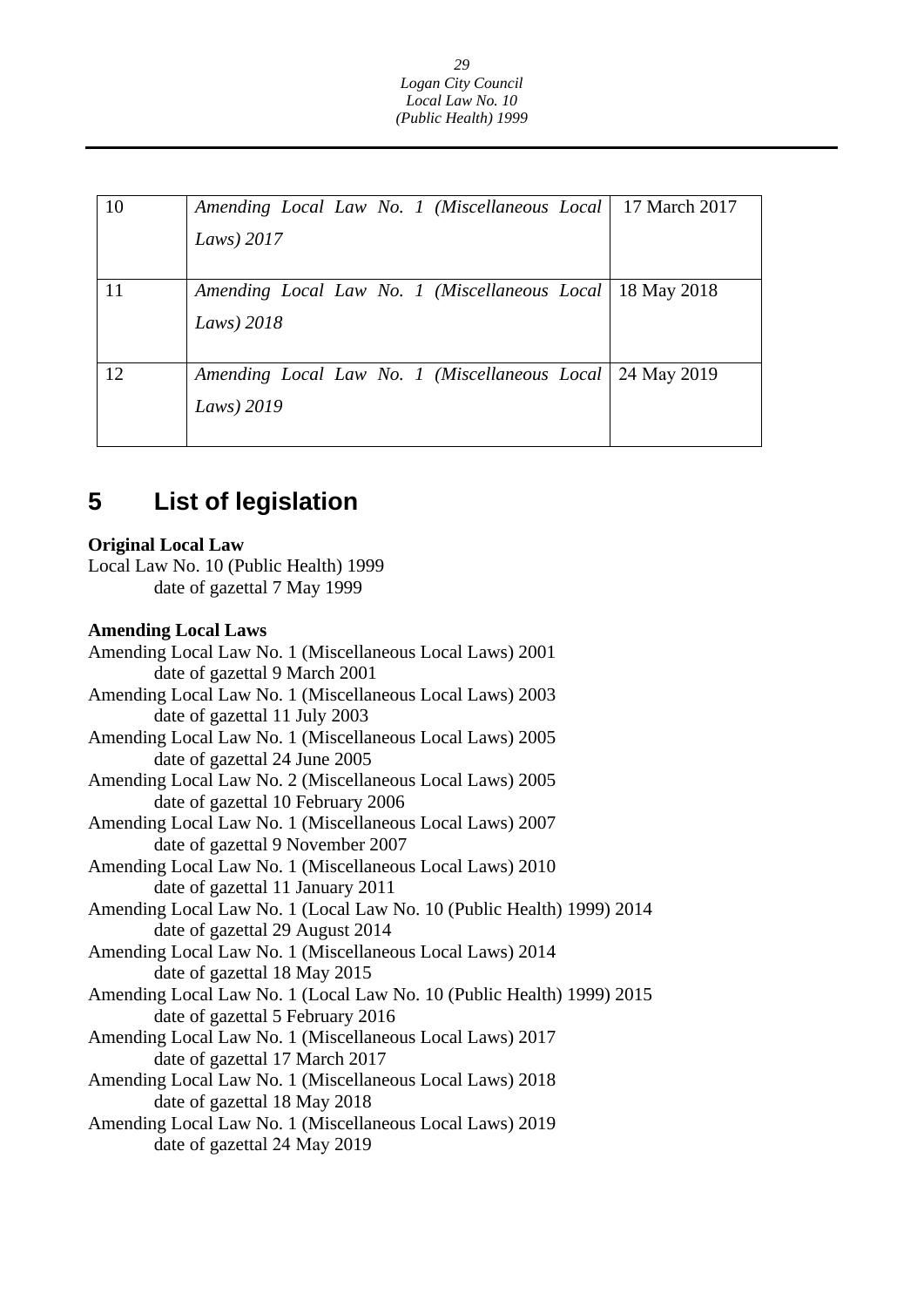#### **6 List of annotations**

## **PART 1—PRELIMINARY**

| <b>Short title</b> |                               |                                                 |
|--------------------|-------------------------------|-------------------------------------------------|
| s <sub>1</sub>     | amd                           | Amending Local Law No. 1 (Miscellaneous         |
|                    |                               | Local Laws) 2001 s 45                           |
|                    | amd                           | Amending Local Law No. 1 (Miscellaneous         |
|                    |                               | Local Laws) 2003 s 10                           |
|                    | amd                           | Amending Local Law No. 1 (Miscellaneous         |
|                    |                               | Local Laws) 2005 s 103                          |
|                    | <b>Application and object</b> |                                                 |
| s <sub>2</sub>     | amd                           | Amending Local Law No. 1 (Miscellaneous         |
|                    |                               | Local Laws) 2003 s 11                           |
|                    | amd hdg                       | Amending Local Law No. 2 (Miscellaneous         |
|                    |                               | Local Laws) 2005 s 192                          |
|                    | amd                           | Amending Local Law No. 2 (Miscellaneous         |
|                    |                               | Local Laws) 2005 s 206                          |
|                    | amd hdg                       | Amending Local Law No. 1 (Miscellaneous         |
|                    |                               | Local Laws) 2010 s 50                           |
|                    | amd                           | Amending Local Law No. 1 (Miscellaneous         |
|                    |                               | Local Laws) 2010 s 50                           |
|                    | amd                           | Amending Local Law No. 1 (Miscellaneous         |
|                    |                               | Local Laws) 2017 s 29Definitions-the dictionary |
| s <sub>3</sub>     | amd                           | def "animal" Amending Local Law No. 1           |
|                    |                               | (Miscellaneous Local Laws) 2003 s 12(1)         |
|                    | ins                           | def "building work" Amending Local Law          |
|                    |                               | No. 1 (Miscellaneous Local Laws) 2003           |
|                    |                               | $s\ 12(2)$                                      |
|                    | ins                           | def "complainant" Amending Local Law            |
|                    |                               | No. 1 (Miscellaneous Local Laws) 2003           |
|                    |                               | $s\ 12(8)$                                      |
|                    | amd                           | def "compliance notice" Amending Local          |
|                    |                               | Law No. 1 (Miscellaneous Local Laws) 2003       |
|                    |                               | $s\ 12(3)$                                      |
|                    | amd                           | def "dangerous fencing" Amending Local          |
|                    |                               | Law No. 1 (Miscellaneous Local Laws) 2001       |
|                    |                               | $s\,49(2)$                                      |
|                    | amd                           | def "declared pest" Amending Local Law          |
|                    |                               | No. 1 (Miscellaneous Local Laws) 2001           |
|                    |                               | $s\,49(2)$                                      |
|                    | amd                           | def "direction" Amending Local Law No.          |
|                    |                               | 1 (Miscellaneous Local Laws) 2003 s 12(4)       |
|                    | amd                           | def "domestic animal" Amending Local            |
|                    |                               | Law No. 1 (Miscellaneous Local Laws)            |
|                    |                               | 2001 s 49(2)                                    |
|                    | amd                           | def "dwelling unit" Amending Local Law          |
|                    |                               | No. 1 (Miscellaneous Local Laws) 2001           |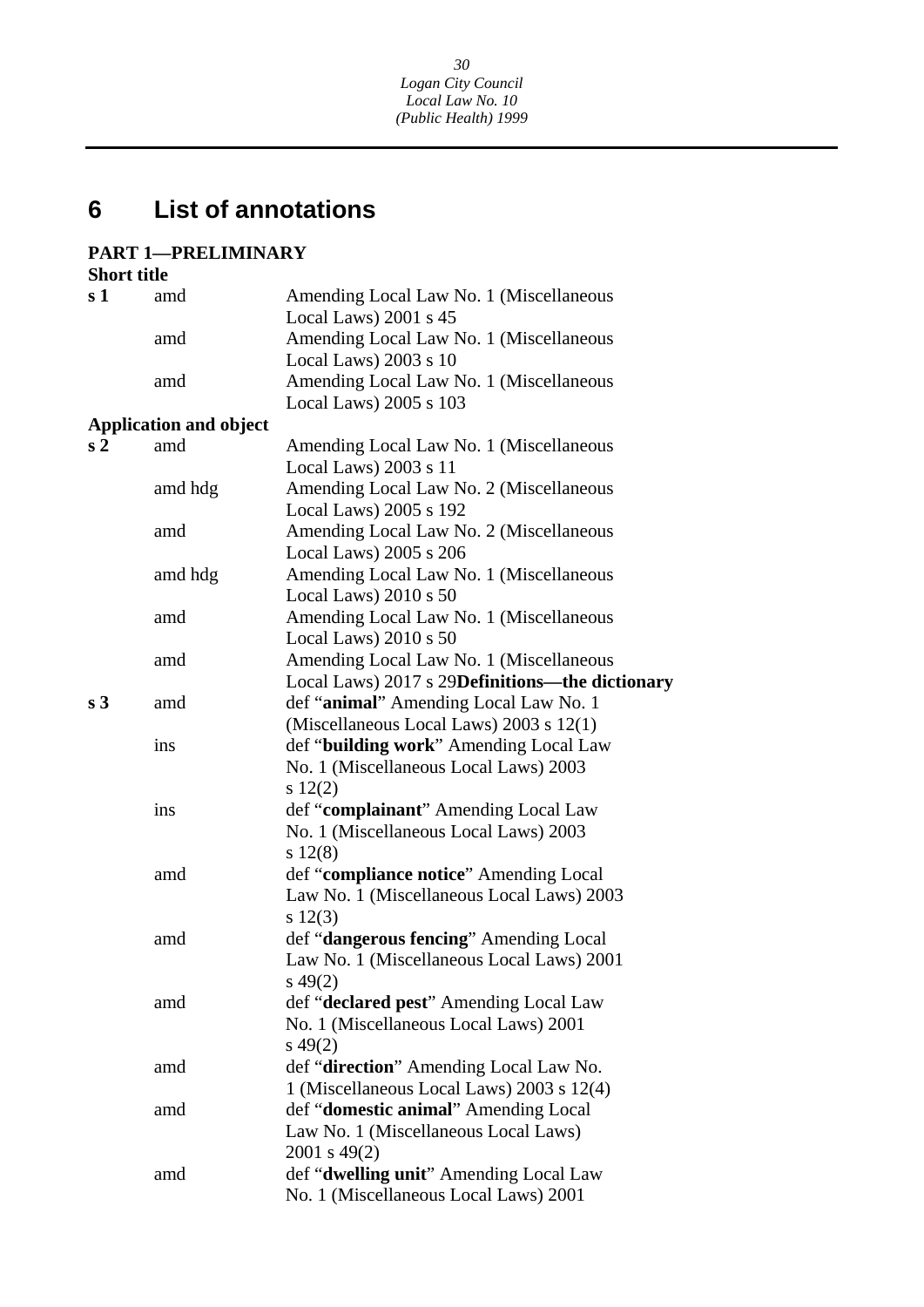|     | $s\,49(2)$                                |
|-----|-------------------------------------------|
| amd | def "fire hazard" Amending Local Law      |
|     | No. 1 (Miscellaneous Local Laws) 2001     |
|     | $s\,49(2)$                                |
| ins | def "footpath" Amending Local Law No. 1   |
|     | (Miscellaneous Local Laws) 2001 s 46      |
| om  | def "footway" Amending Local Law No. 1    |
|     | (Miscellaneous Local Laws) 2001 s 46      |
| ins | def "general emission criteria" Amending  |
|     | Local Law No. 1 (Miscellaneous Local      |
|     | Laws) 2003 s $12(12)$                     |
| om  | def "ground waters" Amending Local Law    |
|     | No. 1 (Miscellaneous Local Laws) 2003     |
|     | $s\ 12(7)$                                |
| amd | def "local government road" Amending      |
|     | Local Law No. 1 (Miscellaneous Local      |
|     | Laws) 2001 s $49(2)$                      |
| amd | def "local law" Amending Local Law No. 1  |
|     | (Miscellaneous Local Laws) 2001 s 49(3)   |
| amd | def "noise nuisance" Amending Local Law   |
|     | No. 1 (Miscellaneous Local Laws) 2001     |
|     | $s\,49(2)$                                |
| ins | def "nuisance complaint" Amending Local   |
|     | Law No. 1 (Miscellaneous Local Laws) 2003 |
|     | $s\ 12(9)$                                |
| amd | def "prescribed water quality standards"  |
|     | Amending Local Law No. 1 (Miscellaneous   |
|     | Local Laws) 2001 s 49(2)                  |
| ins | def "public sector entity" Amending Local |
|     | Law No. 1 (Miscellaneous Local Laws) 2003 |
|     | $s\ 12(10)$                               |
| ins | def "rejection notice" Amending Local Law |
|     | No. 1 (Miscellaneous Local Laws) 2003     |
|     | $s\ 12(10)$                               |
| ins | def "residential land" Amending Local Law |
|     | No. 1 (Miscellaneous Local Laws) 2003     |
|     | $s\ 12(10)$                               |
| amd | def "stop order" Amending Local Law No.   |
|     | 1 (Miscellaneous Local Laws) 2003 s 12(5) |
| amd | def "stormwater system" Amending Local    |
|     | Law No. 1 (Miscellaneous Local Laws) 2003 |
|     | $s\ 12(7)$                                |
| amd | def "structure" Amending Local Law No.    |
|     | 1 (Miscellaneous Local Laws) 2001 s 49(2) |
| amd | def "surface waters" Amending Local Law   |
|     | No. 1 (Miscellaneous Local Laws) 2003     |
|     | $s\ 12(7)$                                |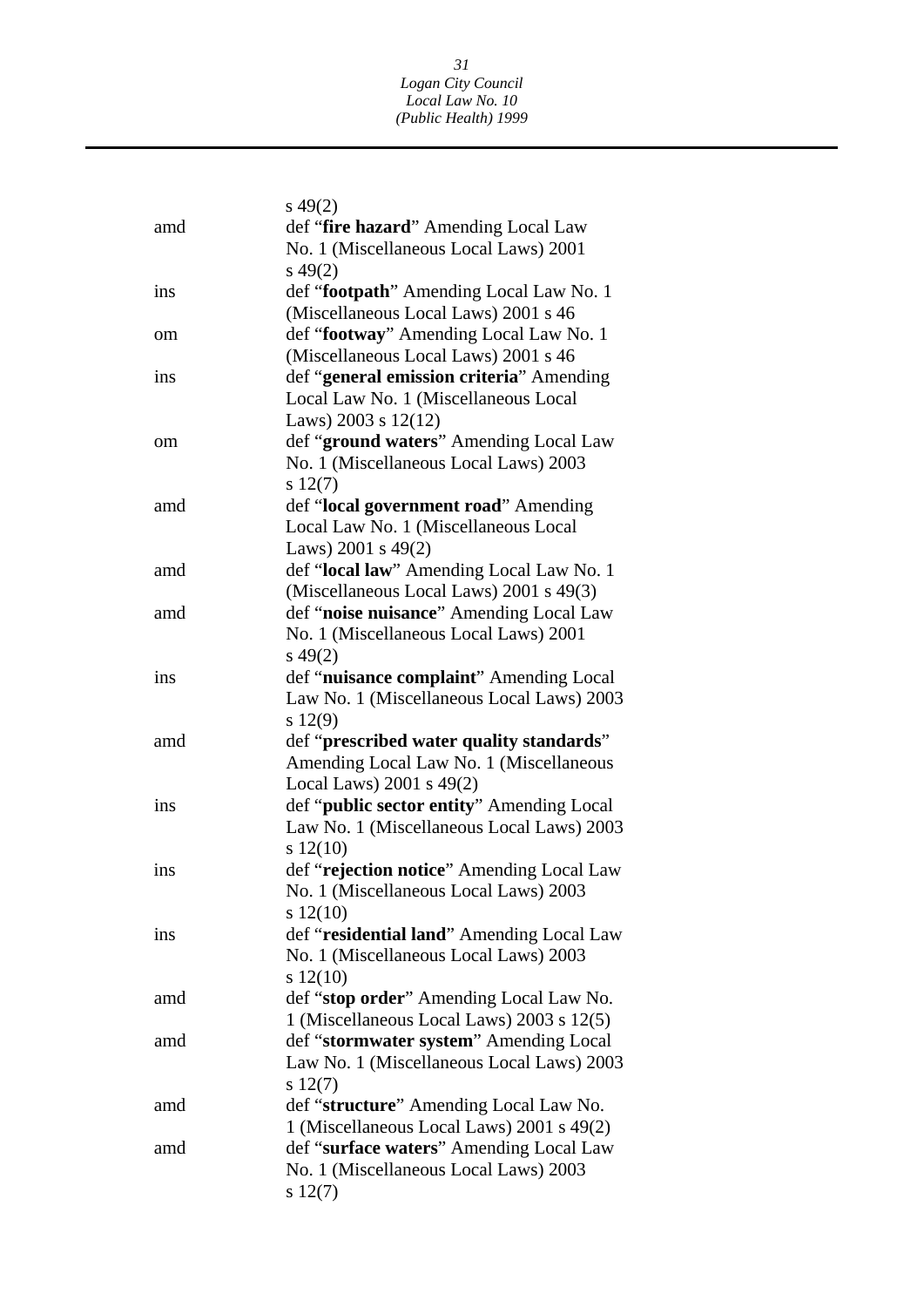|                | ins                               | def "toy vehicle" Amending Local Law No.                                                                      |
|----------------|-----------------------------------|---------------------------------------------------------------------------------------------------------------|
|                |                                   | 1 (Miscellaneous Local Laws) 2003<br>$s\ 12(11)$                                                              |
|                | ins                               | def "traffic" Amending Local Law No. 1<br>(Miscellaneous Local Laws) 2003 s 12(11)                            |
|                | amd                               | def "vehicle" Amending Local Law No. 1<br>(Miscellaneous Local Laws) 2001 s 49(2)                             |
|                | amd                               | Amending Local Law No. 1 (Miscellaneous<br>Local Laws) $2003$ s $12(6)$                                       |
|                | amd                               | def "vermin" Amending Local Law No. 1<br>(Miscellaneous Local Laws) 2001 s 49(2)                              |
|                | amd                               | def "waste" Amending Local Law No. 1<br>(Miscellaneous Local Laws) 2001 s 49(2)                               |
|                | om                                | def "waste" Amending Local Law No. 1<br>(Miscellaneous Local Laws) 2003 s 12(7)                               |
|                | om                                | def "watercourse" Amending Local Law<br>No. 1 (Miscellaneous Local Laws) 2003                                 |
|                |                                   | $s\ 12(7)$                                                                                                    |
|                | om                                | def "waters" Amending Local Law No. 1                                                                         |
|                | amd                               | (Miscellaneous Local Laws) 2003 s 12(7)<br>Amending Local Law No. 1 (Miscellaneous                            |
|                |                                   | Local Laws) 2005 s 104                                                                                        |
|                | amd hdg                           | Amending Local Law No. 2 (Miscellaneous                                                                       |
|                |                                   | Local Laws) 2005 s 193                                                                                        |
|                | amd                               | Amending Local Law No. 2 (Miscellaneous<br>Local Laws) 2005 s 193                                             |
|                | <b>Relationship to other laws</b> |                                                                                                               |
| s <sub>4</sub> | amd                               | Amending Local Law No. 1 (Miscellaneous<br>Local Laws) 2001 s 47                                              |
|                | amd                               | Amending Local Law No. 1 (Miscellaneous<br>Local Laws) 2005 ss 105(1), 105(2), 105(3),<br>$105(4)$ , $105(5)$ |
|                | amd                               | Amending Local Law No. 2 (Miscellaneous<br>Local Laws) 2005 s 206                                             |
|                | amd                               | Amending Local Law No. 1 (Miscellaneous<br>Local Laws) 2010 s 51                                              |
|                | amd                               | Amending Local Law No. 1 (Local Law No.<br>10 (Public Health) 1999) 2015 s 4                                  |
|                | amd                               | Amending Local Law No. 1 (Miscellaneous                                                                       |

Local Laws) 2018 s 8 amd Amending Local Law No. 1 (Miscellaneous Local Laws) 2019 s 12

## **PART 2—NUISANCES**

## **Prohibition of a nuisance**

| $\sqrt{5}$ | amd | Amending Local Law No. 1 (Miscellaneous |
|------------|-----|-----------------------------------------|
|            |     | Local Laws) $2010 s 52$                 |

## **Commission of a nuisance**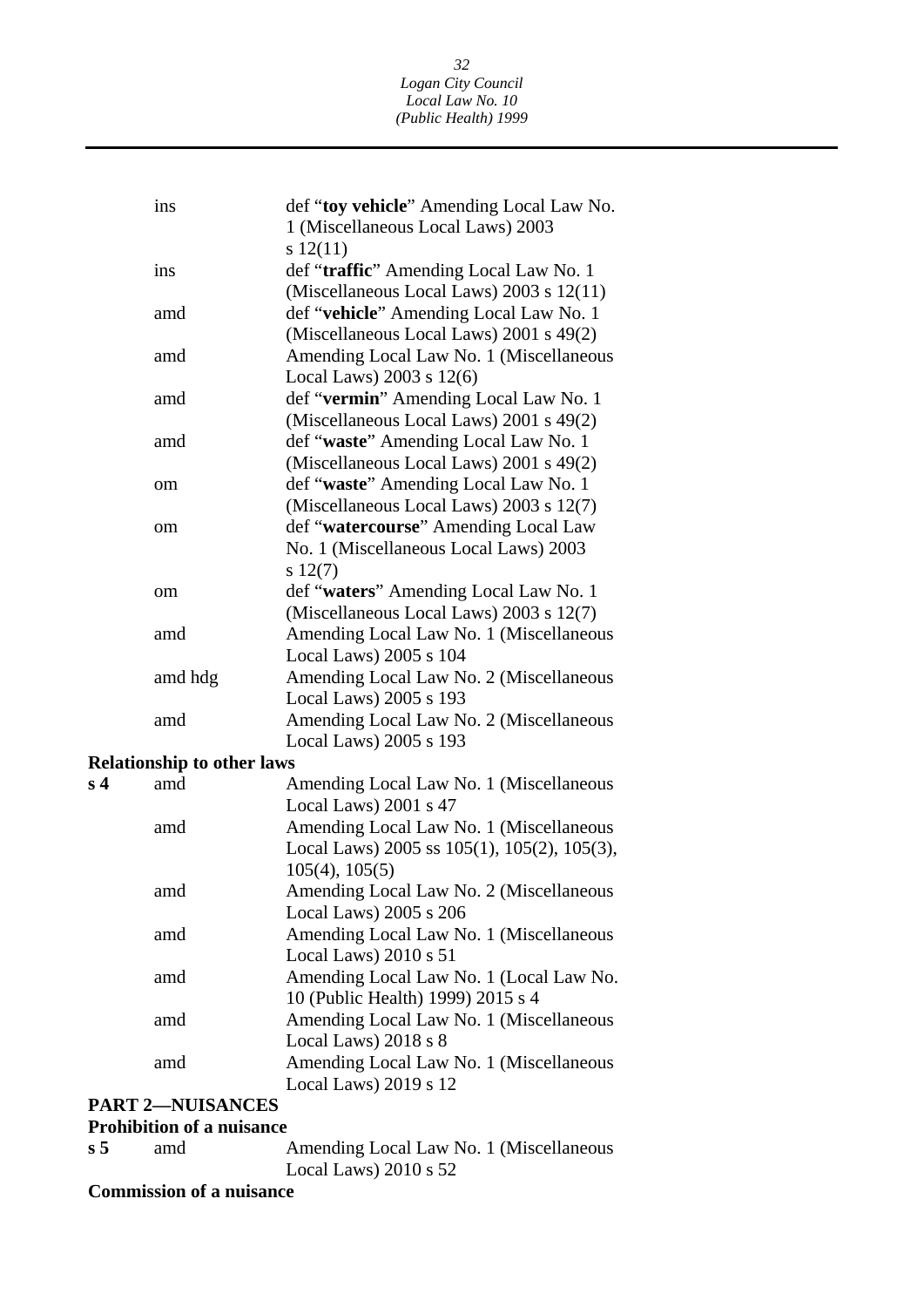*33 Logan City Council Local Law No. 10 (Public Health) 1999* 

| $s\,6$         | amd                                | Amending Local Law No. 1 (Miscellaneous                                            |
|----------------|------------------------------------|------------------------------------------------------------------------------------|
|                |                                    | Local Laws) 2001 ss $49(1)$ , $49(2)$                                              |
|                | amd                                | Amending Local Law No. 1 (Miscellaneous                                            |
|                |                                    | Local Laws) $2003$ s 13                                                            |
|                | amd                                | Amending Local Law No. 2 (Miscellaneous                                            |
|                |                                    | Local Laws) 2005 s 206                                                             |
|                | amd                                | Amending Local Law No. 1 (Miscellaneous                                            |
|                |                                    | Local Laws) 2007 s 70                                                              |
|                | amd                                | Amending Local Law No. 1 (Miscellaneous                                            |
|                |                                    | Local Laws) 2010 s 53                                                              |
|                | amd                                | Amending Local Law No. 1 (Local Law No.                                            |
|                |                                    | 10 (Public Health) 1999) 2014 s 5                                                  |
|                | amd                                | Amending Local Law No. 1 (Miscellaneous                                            |
|                |                                    | Local Laws) 2014 s 8                                                               |
|                | amd                                | Amending Local Law No. 1 (Local Law No.                                            |
|                |                                    | 10 (Public Health) 1999) 2015 s 5                                                  |
|                | amd                                | Amending Local Law No. 1 (Miscellaneous                                            |
|                |                                    | Local Laws) 2017 s 30                                                              |
|                | amd                                | Amending Local Law No. 1 (Miscellaneous                                            |
|                |                                    | Local Laws) 2018 s 9                                                               |
|                | amd                                | Amending Local Law No. 1 (Miscellaneous                                            |
|                |                                    | Local Laws) 2019 s 13                                                              |
|                | <b>Exclusion from liability</b>    |                                                                                    |
| s <sub>7</sub> | amd                                | Amending Local Law No. 1 (Miscellaneous                                            |
|                |                                    | Local Laws) 2001 s 48                                                              |
|                | amd                                | Amending Local Law No. 1 (Miscellaneous<br>Local Laws) 2005 ss $106(1)$ , $106(2)$ |
|                | amd                                | Amending Local Law No. 2 (Miscellaneous                                            |
|                |                                    | Local Laws) 2005 s 194                                                             |
|                | amd                                | Amending Local Law No. 1 (Miscellaneous                                            |
|                |                                    | Local Laws) 2010 s 54                                                              |
|                | amd                                | Amending Local Law No. 1 (Local Law No.                                            |
|                |                                    | 10 (Public Health) 1999) 2015 s 6                                                  |
|                | amd                                | Amending Local Law No. 1 (Miscellaneous                                            |
|                |                                    | Local Laws) 2018 s 10                                                              |
|                | amd                                | Amending Local Law No. 1 (Miscellaneous                                            |
|                |                                    | Local Laws) 2019 s 14                                                              |
|                | <b>PART 3-NUISANCE COMPLAINTS</b>  |                                                                                    |
| pt hdg ins     |                                    | Amending Local Law No. 1 (Miscellaneous                                            |
|                |                                    | Local Laws) 2003 s 25                                                              |
|                | <b>Making a nuisance complaint</b> |                                                                                    |
| s <sub>8</sub> | ins                                | Amending Local Law No. 1 (Miscellaneous                                            |
|                |                                    | Local Laws) 2003 s 25                                                              |
|                | amd                                | Amending Local Law No. 2 (Miscellaneous                                            |
|                |                                    | Local Laws) 2005 s 206                                                             |
|                | amd                                | Amending Local Law No. 1 (Miscellaneous                                            |
|                |                                    | Local Laws) 2017 s 31                                                              |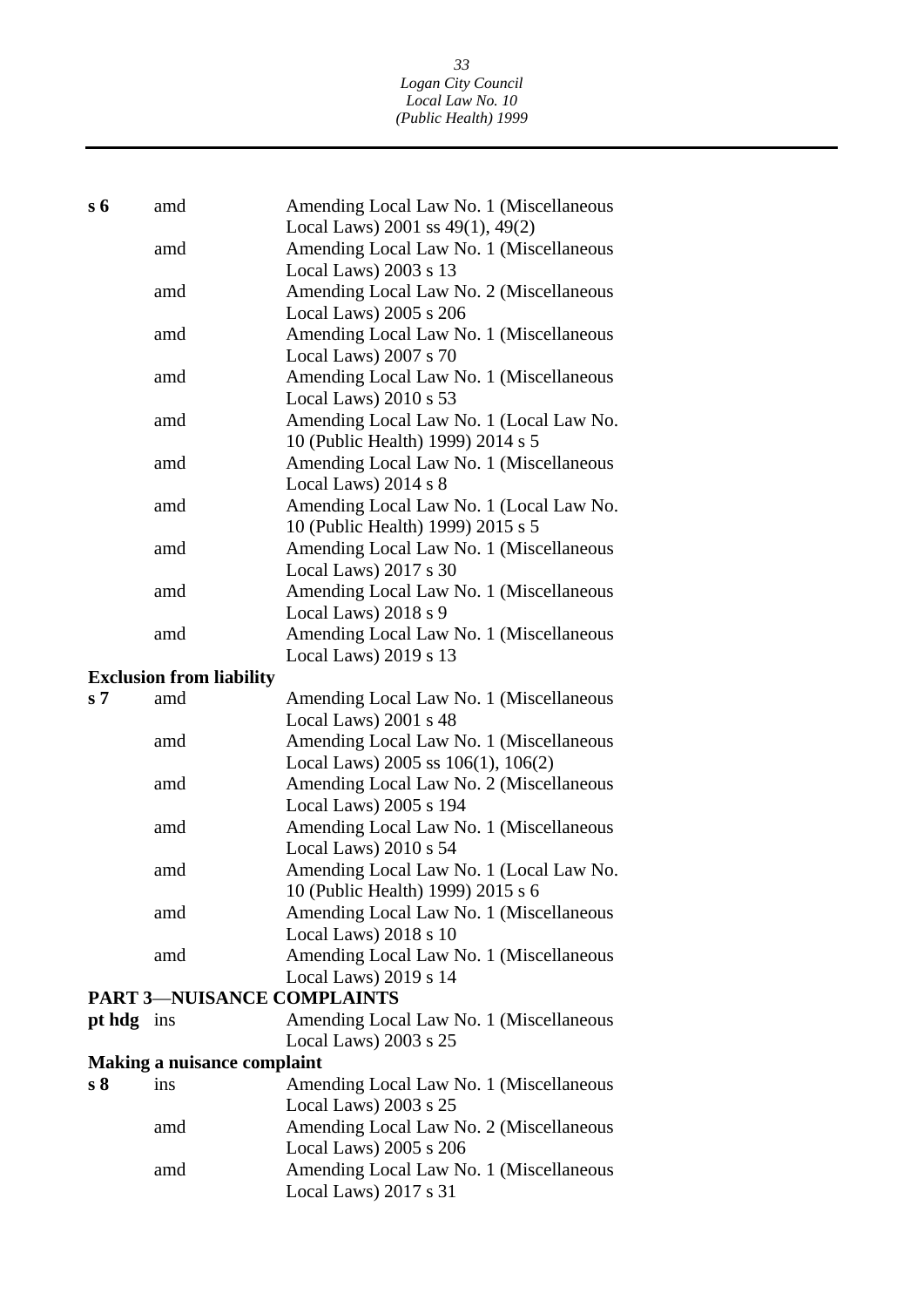### **Frivolous, vexatious or mistaken nuisance complaints**

| s <sub>9</sub>            | ins                                          | Amending Local Law No. 1 (Miscellaneous                                 |  |
|---------------------------|----------------------------------------------|-------------------------------------------------------------------------|--|
|                           |                                              | Local Laws) 2003 s 25                                                   |  |
|                           | amd                                          | Amending Local Law No. 2 (Miscellaneous                                 |  |
|                           |                                              | Local Laws) 2005 s 195                                                  |  |
|                           | amd                                          | Amending Local Law No. 2 (Miscellaneous                                 |  |
|                           |                                              | Local Laws) 2005 s 206                                                  |  |
|                           | om                                           | Amending Local Law No. 1 (Miscellaneous                                 |  |
|                           |                                              | Local Laws) 2010 s 55                                                   |  |
|                           | <b>Regulation of a nuisance</b>              |                                                                         |  |
| s 9                       | ins                                          | Amending Local Law No. 1 (Miscellaneous                                 |  |
|                           |                                              | Local Laws) 2003 s 25                                                   |  |
|                           | amd                                          | Amending Local Law No. 2 (Miscellaneous                                 |  |
|                           |                                              | Local Laws) 2005 s 196                                                  |  |
|                           | amd                                          | Amending Local Law No. 2 (Miscellaneous                                 |  |
|                           |                                              | Local Laws) 2005 s 206                                                  |  |
|                           | renum/amd                                    | Amending Local Law No. 1 (Miscellaneous                                 |  |
|                           |                                              | Local Laws) 2010 ss 55, 56                                              |  |
|                           |                                              | Frivolous, vexatious or mistaken nuisance complaints                    |  |
| s <sub>10</sub>           | ins                                          | Amending Local Law No. 1 (Miscellaneous                                 |  |
|                           |                                              | Local Laws) $2010 s 57$                                                 |  |
|                           | <b>Investigation of a nuisance complaint</b> |                                                                         |  |
| s 11                      | ins                                          | Amending Local Law No. 1 (Miscellaneous                                 |  |
|                           |                                              | Local Laws) 2003 s 25                                                   |  |
|                           | amd                                          | Amending Local Law No. 2 (Miscellaneous                                 |  |
|                           |                                              | Local Laws) 2005 s 206                                                  |  |
|                           | amd                                          | Amending Local Law No. 1 (Miscellaneous                                 |  |
|                           |                                              | Local Laws) 2010 s 58                                                   |  |
|                           | <b>Completion of investigation</b>           |                                                                         |  |
| s <sub>12</sub>           | ins                                          | Amending Local Law No. 1 (Miscellaneous                                 |  |
|                           |                                              | Local Laws) 2003 s 25                                                   |  |
|                           | amd                                          | Amending Local Law No. 2 (Miscellaneous                                 |  |
|                           |                                              | Local Laws) 2005 s 206<br><b>PART 4-REGULATION OF SHOPPING TROLLEYS</b> |  |
|                           |                                              |                                                                         |  |
| pt hdg amd                |                                              | Amending Local Law No. 1 (Miscellaneous<br>Local Laws) 2010 s 59        |  |
|                           | <b>Shopping trolley containment systems</b>  |                                                                         |  |
| s <sub>13</sub>           | ins                                          | Amending Local Law No. 1 (Miscellaneous                                 |  |
|                           |                                              | Local Laws) 2010 s 59                                                   |  |
|                           | <b>Identification of shopping trolleys</b>   |                                                                         |  |
| s <sub>14</sub>           | ins                                          | Amending Local Law No. 1 (Miscellaneous                                 |  |
|                           |                                              | Local Laws) 2010 s 59                                                   |  |
| <b>PART 5-ENFORCEMENT</b> |                                              |                                                                         |  |
| pt hdg renum              |                                              | Amending Local Law No. 1 (Miscellaneous                                 |  |
|                           |                                              | Local Laws) 2003 s 15                                                   |  |
|                           |                                              | Amending Local Law No. 1 (Miscellaneous                                 |  |
|                           | renum                                        | Local Laws) 2010 s 59                                                   |  |
|                           |                                              |                                                                         |  |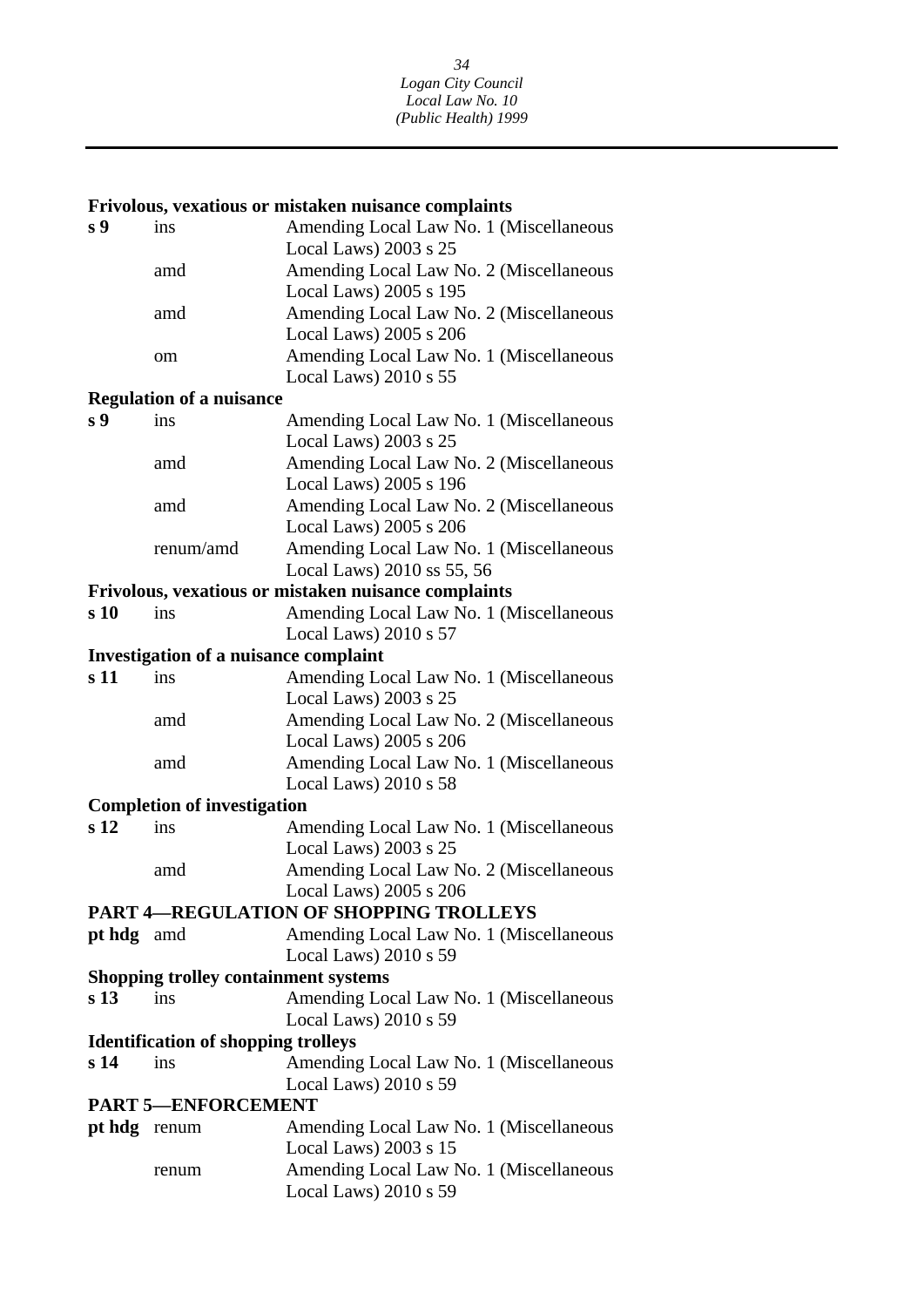## **Compliance notice**

| s <sub>15</sub> | renum/amd                     | Amending Local Law No. 1 (Miscellaneous |
|-----------------|-------------------------------|-----------------------------------------|
|                 |                               | Local Laws) 2003 s 14, 16               |
|                 | amd                           | Amending Local Law No. 1 (Miscellaneous |
|                 |                               | Local Laws) 2005 ss $107(1)$ , $107(2)$ |
|                 | amd                           | Amending Local Law No. 2 (Miscellaneous |
|                 |                               | Local Laws) 2005 s 197                  |
|                 | amd                           | Amending Local Law No. 2 (Miscellaneous |
|                 |                               | Local Laws) 2005 s 206                  |
|                 | renum/amd                     | Amending Local Law No. 1 (Miscellaneous |
|                 |                               | Local Laws) 2010 ss 59, 60              |
|                 | amd                           | Amending Local Law No. 1 (Miscellaneous |
|                 |                               | Local Laws) 2019 s 15                   |
| Stop order      |                               |                                         |
| s 16            | renum/amd                     | Amending Local Law No. 1 (Miscellaneous |
|                 |                               | Local Laws) 2003 s 14, 17               |
|                 | amd                           | Amending Local Law No. 1 (Miscellaneous |
|                 |                               | Local Laws) 2005 s 108                  |
|                 | amd                           | Amending Local Law No. 2 (Miscellaneous |
|                 |                               | Local Laws) 2005 s 206                  |
|                 | renum/amd                     | Amending Local Law No. 1 (Miscellaneous |
|                 |                               | Local Laws) 2010 ss 59, 61              |
|                 | <b>Inspection of Premises</b> |                                         |
| s <sub>17</sub> | amd                           | Amending Local Law No. 1 (Miscellaneous |
|                 |                               | Local Laws) $2001$ s $49(2)$            |
|                 | renum/amd                     | Amending Local Law No. 1 (Miscellaneous |
|                 |                               | Local Laws) 2003 s 14, 18               |
|                 | amd                           | Amending Local Law No. 1 (Miscellaneous |
|                 |                               | Local Laws) 2005 s 109                  |
|                 | amd                           | Amending Local Law No. 2 (Miscellaneous |
|                 |                               | Local Laws) 2005 s 198                  |
|                 | amd                           | Amending Local Law No. 2 (Miscellaneous |
|                 |                               | Local Laws) 2005 s 206                  |
|                 | renum/amd                     | Amending Local Law No. 1 (Miscellaneous |
|                 |                               | Local Laws) 2010 ss 59, 62              |
|                 | <b>Performance of work</b>    |                                         |
| s 18            | renum/amd                     | Amending Local Law No. 1 (Miscellaneous |
|                 |                               | Local Laws) 2003 s 14, 19               |
|                 | amd                           | Amending Local Law No. 1 (Miscellaneous |
|                 |                               | Local Laws) 2005 s 110                  |
|                 | amd                           | Amending Local Law No. 2 (Miscellaneous |
|                 |                               | Local Laws) 2005 s 199                  |
|                 | amd                           | Amending Local Law No. 2 (Miscellaneous |
|                 |                               | Local Laws) 2005 s 206                  |
|                 | amd                           | Amending Local Law No. 1 (Miscellaneous |
|                 |                               | Local Laws) 2007 s 71                   |
|                 | renum/amd                     | Amending Local Law No. 1 (Miscellaneous |
|                 |                               |                                         |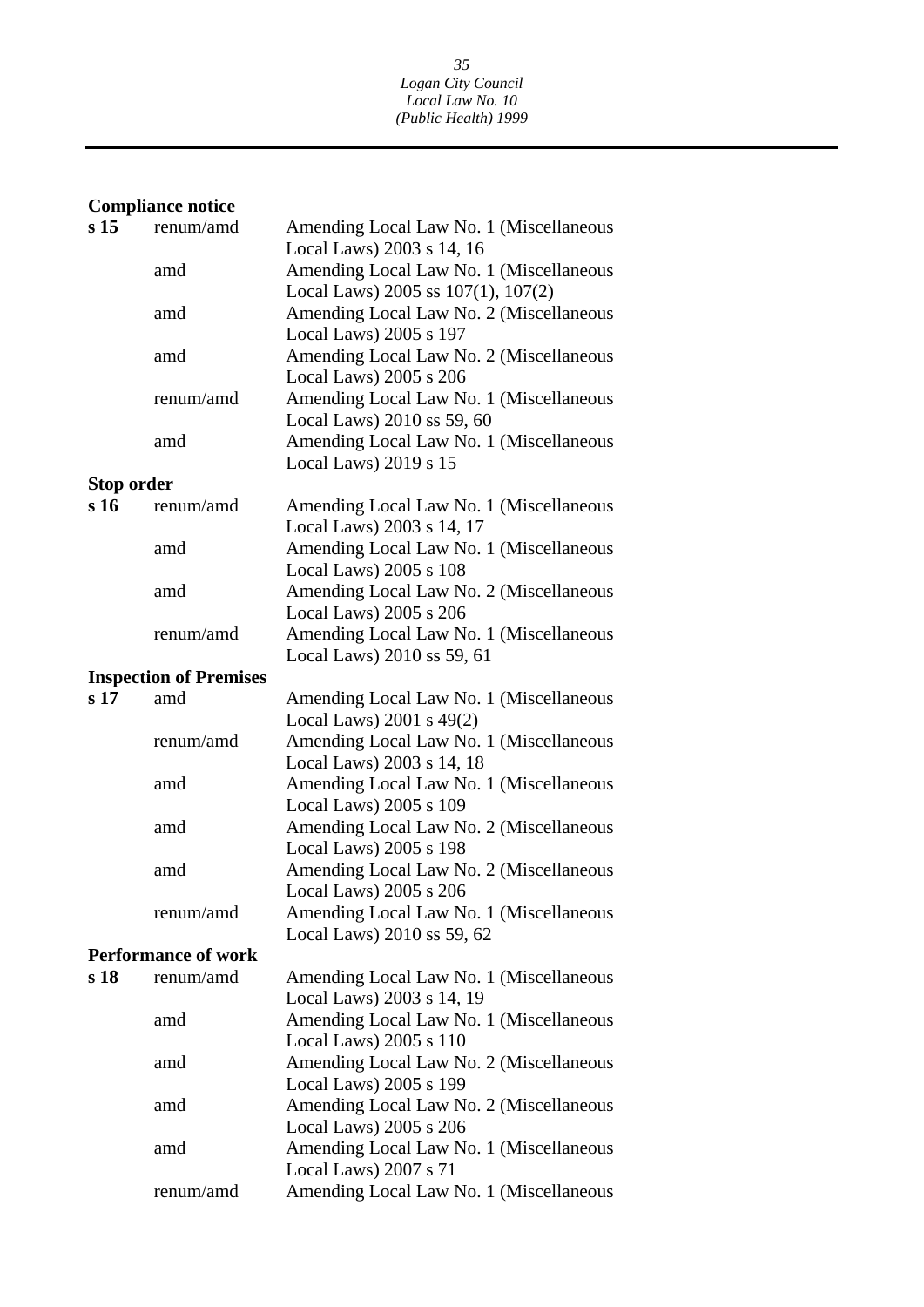Local Laws) 2010 ss 59, 63

| Power of entry and cost recovery |                                          |                                                                  |
|----------------------------------|------------------------------------------|------------------------------------------------------------------|
| s 19                             | renum/amd                                | Amending Local Law No. 1 (Miscellaneous                          |
|                                  |                                          | Local Laws) 2003 s 14, 20                                        |
|                                  | amd                                      | Amending Local Law No. 2 (Miscellaneous                          |
|                                  |                                          | Local Laws) 2005 s 200                                           |
|                                  | amd                                      | Amending Local Law No. 2 (Miscellaneous                          |
|                                  |                                          | Local Laws) 2005 s 206                                           |
|                                  | renum/amd                                | Amending Local Law No. 1 (Miscellaneous                          |
|                                  |                                          | Local Laws) 2010 ss 59, 64                                       |
|                                  |                                          | <b>PART 6-ADMINISTRATIVE PROVISIONS</b>                          |
| pt hdg renum                     |                                          | Amending Local Law No. 1 (Miscellaneous                          |
|                                  |                                          | Local Laws) $2003$ s $15$                                        |
|                                  | renum                                    | Amending Local Law No. 1 (Miscellaneous                          |
|                                  |                                          | Local Laws) 2010 s 59                                            |
|                                  | <b>Appointment of authorised persons</b> |                                                                  |
| s 18                             | renum                                    | Amending Local Law No. 1 (Miscellaneous                          |
|                                  |                                          | Local Laws) 2003 s 14                                            |
|                                  | om                                       | Amending Local Law No. 1 (Miscellaneous                          |
|                                  |                                          | Local Laws) 2005 s 111                                           |
|                                  | <b>Powers of authorised persons</b>      |                                                                  |
| s <sub>19</sub>                  | renum                                    | Amending Local Law No. 1 (Miscellaneous                          |
|                                  |                                          | Local Laws) 2003 s 14                                            |
|                                  | om                                       | Amending Local Law No. 1 (Miscellaneous                          |
|                                  |                                          | Local Laws) $2005 s 112(1)$                                      |
|                                  |                                          | Executive officers must ensure the corporation complies with the |
| local law                        |                                          |                                                                  |
| s <sub>20</sub>                  | renum                                    | Amending Local Law No. 1 (Miscellaneous                          |
|                                  |                                          | Local Laws) 2003 s 14                                            |
|                                  |                                          | Amending Local Law No. 1 (Miscellaneous                          |
|                                  |                                          | Local Laws) $2005 s 112(2)$                                      |
|                                  | amd                                      | Amending Local Law No. 2 (Miscellaneous                          |
|                                  |                                          | Local Laws) 2005 s 201                                           |
|                                  | amd                                      | Amending Local Law No. 2 (Miscellaneous                          |
|                                  |                                          | Local Laws) 2005 s 206                                           |
|                                  | renum                                    | Amending Local Law No. 1 (Miscellaneous                          |
|                                  |                                          | Local Laws) 2010 s 59                                            |
|                                  |                                          | Owners and occupiers must ensure compliance with the local law   |
| s 21                             | renum/amd                                | Amending Local Law No. 1 (Miscellaneous                          |
|                                  |                                          | Local Laws) 2003 s 14, 21                                        |
|                                  | renum                                    | Amending Local Law No. 1 (Miscellaneous                          |
|                                  |                                          | Local Laws) $2005 s 112(2)$                                      |
|                                  | amd                                      | Amending Local Law No. 2 (Miscellaneous                          |
|                                  |                                          | Local Laws) 2005 s 206                                           |
|                                  | renum                                    | Amending Local Law No. 1 (Miscellaneous                          |
|                                  |                                          | Local Laws) 2010 s 59                                            |

## **Liability of third parties**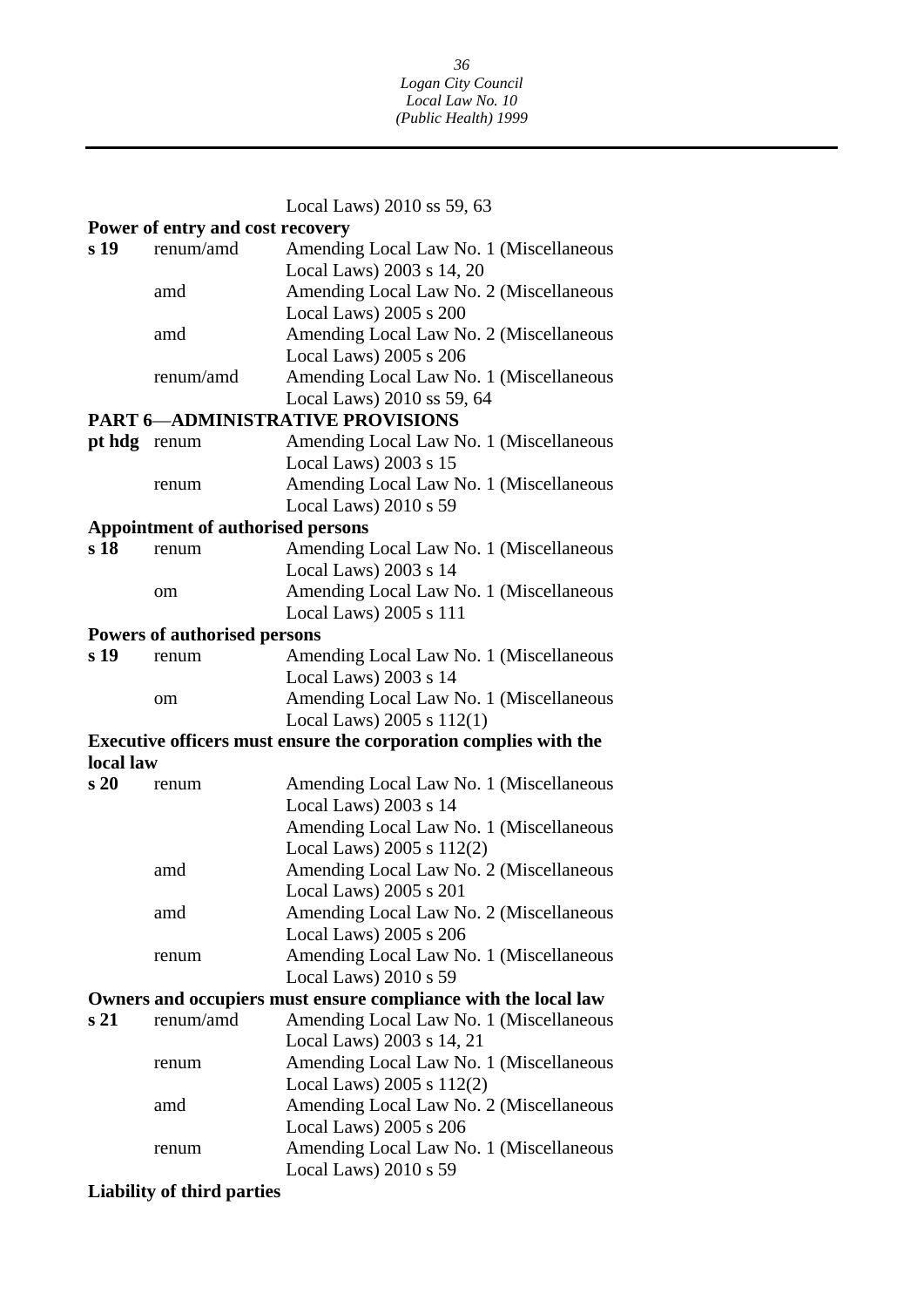| s <sub>22</sub> | renum/amd                          | Amending Local Law No. 1 (Miscellaneous                           |  |  |  |
|-----------------|------------------------------------|-------------------------------------------------------------------|--|--|--|
|                 |                                    | Local Laws) 2003 s 14, 22                                         |  |  |  |
|                 | renum                              | Amending Local Law No. 1 (Miscellaneous                           |  |  |  |
|                 |                                    | Local Laws) $2005 s 112(2)$                                       |  |  |  |
|                 | amd                                | Amending Local Law No. 2 (Miscellaneous                           |  |  |  |
|                 |                                    | Local Laws) 2005 s 202                                            |  |  |  |
|                 | amd                                | Amending Local Law No. 2 (Miscellaneous                           |  |  |  |
|                 |                                    | Local Laws) 2005 s 206                                            |  |  |  |
|                 | renum/amd                          | Amending Local Law No. 1 (Miscellaneous                           |  |  |  |
|                 |                                    | Local Laws) 2010 ss 59, 65                                        |  |  |  |
|                 | <b>Attempts to commit offences</b> |                                                                   |  |  |  |
| s <sub>23</sub> | renum/amd                          | Amending Local Law No. 1 (Miscellaneous                           |  |  |  |
|                 |                                    | Local Laws) 2003 s 14, 23                                         |  |  |  |
|                 | renum                              | Amending Local Law No. 1 (Miscellaneous                           |  |  |  |
|                 |                                    | Local Laws) $2005 s 112(2)$                                       |  |  |  |
|                 | renum                              | Amending Local Law No. 1 (Miscellaneous                           |  |  |  |
|                 |                                    | Local Laws) 2010 s 59                                             |  |  |  |
|                 | <b>Defence</b>                     |                                                                   |  |  |  |
| s <sub>24</sub> | <i>ins</i>                         | Amending Local Law No. 1 (Miscellaneous                           |  |  |  |
|                 |                                    | Local Laws) $2005 s 114(1)$                                       |  |  |  |
|                 | amd                                | Amending Local Law No. 2 (Miscellaneous                           |  |  |  |
|                 |                                    | Local Laws) 2005 s 203                                            |  |  |  |
|                 | renum                              | Amending Local Law No. 1 (Miscellaneous                           |  |  |  |
|                 |                                    | Local Laws) 2010 s 59                                             |  |  |  |
|                 | PART 7-SUBORDINATE LOCAL LAWS      |                                                                   |  |  |  |
|                 |                                    |                                                                   |  |  |  |
|                 |                                    |                                                                   |  |  |  |
| pt hdg amd      |                                    | Amending Local Law No. 1 (Miscellaneous                           |  |  |  |
|                 | renum                              | Local Laws) 2001 s 49(4)                                          |  |  |  |
|                 |                                    | Amending Local Law No. 1 (Miscellaneous                           |  |  |  |
|                 | renum                              | Local Laws) 2003 s 15<br>Amending Local Law No. 1 (Miscellaneous  |  |  |  |
|                 |                                    |                                                                   |  |  |  |
|                 |                                    | Local Laws) 2010 s 59                                             |  |  |  |
|                 | <b>Subordinate local laws</b>      |                                                                   |  |  |  |
| s <sub>25</sub> | amd                                | Amending Local Law No. 1 (Miscellaneous                           |  |  |  |
|                 |                                    | Local Laws) 2001 ss $49(1)$ , $49(2)$ , $49(3)$ , $49(5)$         |  |  |  |
|                 | renum/amd                          | Amending Local Law No. 1 (Miscellaneous                           |  |  |  |
|                 |                                    | Local Laws) 2003 ss 14, 24                                        |  |  |  |
|                 | renum/amd                          | Amending Local Law No. 1 (Miscellaneous                           |  |  |  |
|                 |                                    | Local Laws) 2005 ss 112(2), 114(2), 115                           |  |  |  |
|                 | renum/amd                          | Amending Local Law No. 2 (Miscellaneous                           |  |  |  |
|                 |                                    | Local Laws) 2005 s 204                                            |  |  |  |
|                 | amd                                | Amending Local Law No. 2 (Miscellaneous                           |  |  |  |
|                 |                                    | Local Laws) 2005 s 206                                            |  |  |  |
|                 | renum/amd                          | Amending Local Law No. 1 (Miscellaneous                           |  |  |  |
|                 |                                    | Local Laws) 2010 ss 59, 66                                        |  |  |  |
|                 | amd                                | Amending Local Law No. 1 (Miscellaneous                           |  |  |  |
|                 | renum/amd                          | Local Laws) $2014 s 9$<br>Amending Local Law No. 1 (Local Law No. |  |  |  |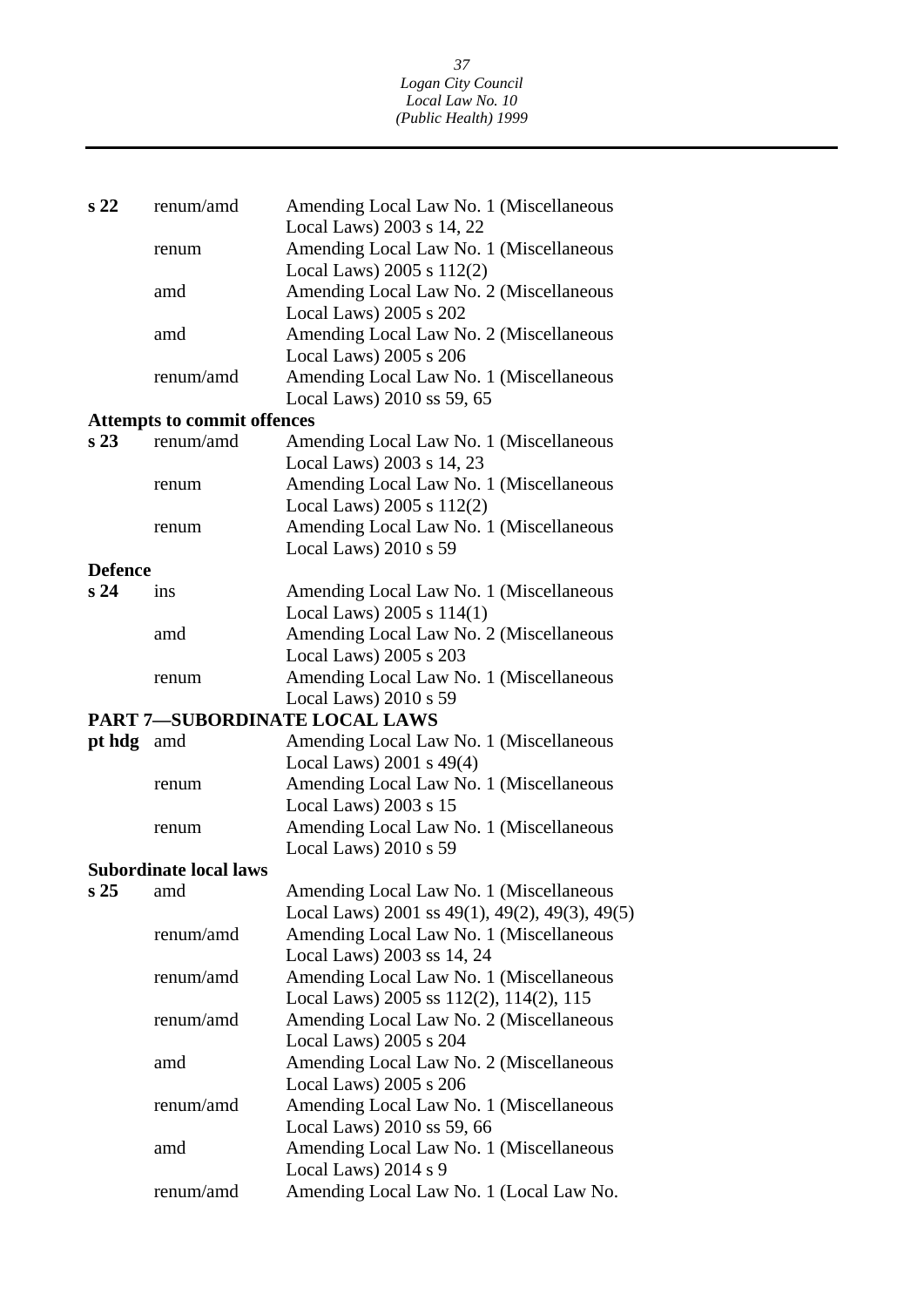|     | 10 (Public Health) 1999) 2015 s 7                                                |
|-----|----------------------------------------------------------------------------------|
| amd | Amending Local Law No. 1 (Miscellaneous                                          |
|     | Local Laws) $2019 s 16$                                                          |
|     | <b>SCHEDULE-DICTIONARY</b>                                                       |
| ins | Amending Local Law No. 1 (Miscellaneous                                          |
|     | Local Laws) 2005 s 116                                                           |
| amd | def advertisement Amending Local Law No. 2 (Miscellaneous                        |
|     | Local Laws) 2005 s 205                                                           |
| amd | def <i>animal</i> Amending Local Law No. 1 (Miscellaneous                        |
|     | Local Laws) 2010 s 67                                                            |
| amd | def <i>approval</i> Amending Local Law No. 1 (Miscellaneous                      |
|     | Local Laws) $2010 s 67$                                                          |
| amd | def <i>authorised person</i> Amending Local Law No. 1 (Miscellaneous             |
|     | Local Laws) $2010 s 67$                                                          |
| ins | def brand Amending Local Law No. 1 (Miscellaneous                                |
|     | Local Laws) $2010 s 67$                                                          |
| amd | def building work Amending Local Law No. 2 (Miscellaneous                        |
|     | Local Laws) 2005 s 205                                                           |
| amd | Amending Local Law No. 1 (Miscellaneous                                          |
|     | Local Laws) $2010 s 67$                                                          |
| amd | def cemetery Amending Local Law No. 1 (Miscellaneous                             |
|     | Local Laws) 2010 s 67                                                            |
| amd | def complainant Amending Local Law No. 1 (Miscellaneous<br>Local Laws) 2007 s 72 |
| amd | def <i>compliance notice</i> Amending Local Law No. 1 (Miscellaneous             |
|     | Local Laws) $2010 s 67$                                                          |
| amd | def <i>declared pest</i> Amending Local Law No. 2 (Miscellaneous                 |
|     | Local Laws) 2005 s 205                                                           |
| amd | def <i>dwelling unit</i> Amending Local Law No. 1 (Miscellaneous                 |
|     | Local Laws) 2010 s 67                                                            |
| om  | def <i>dwelling unit</i> Amending Local Law No. 1 (Miscellaneous                 |
|     | Local Laws) $2014 s 10(1)$                                                       |
| ins | def dwelling Amending Local Law No. 1 (Miscellaneous                             |
|     | Local Laws) $2014 s 10(2)$                                                       |
| amd | def footpath Amending Local Law No. 2 (Miscellaneous                             |
|     | Local Laws) 2005 s 205                                                           |
| amd | def general emission criteria Amending Local Law No. 1                           |
|     | (Miscellaneous Local Laws) 2010 s 67                                             |
| amd | def <i>land</i> Amending Local Law No. 1 (Miscellaneous                          |
|     | Local Laws) $2010 s 67$                                                          |
| ins | def light emission standards Amending Local Law No. 1 (Miscellaneous             |
|     | Local Laws) 2010 s 67                                                            |
| amd | def Local Government Act Amending Local Law No. 1 (Miscellaneous                 |
|     | Local Laws) 2010 s 67                                                            |
| amd | def local government road Amending Local Law No. 2 (Miscellaneous                |
|     | Local Laws) 2005 s 205                                                           |
| ins | def maintain Amending Local Law No. 1 (Local Law                                 |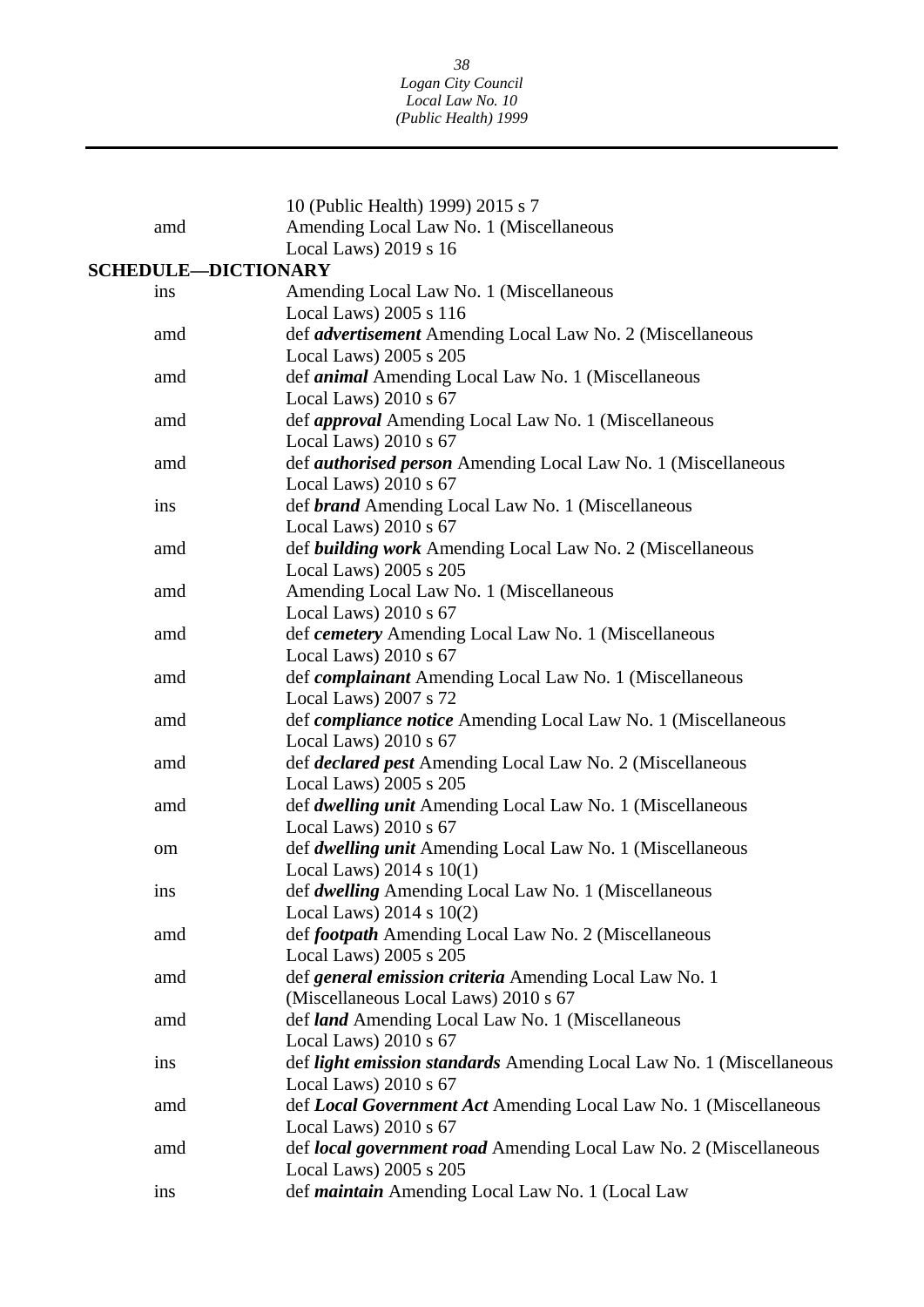|     | No. 10 (Public Health) 1999) 2015 s 8                                                     |
|-----|-------------------------------------------------------------------------------------------|
| amd | Amending Local Law No. 1 (Miscellaneous                                                   |
|     | Local Laws) 2010 s 67                                                                     |
| ins | def noise emission criteria Amending Local Law No. 1 (Miscellaneous                       |
|     | Local Laws) $2010 s 67$                                                                   |
| om  | def noise nuisance Amending Local Law No. 1 (Miscellaneous                                |
|     | Local Laws) 2010 s 67                                                                     |
| amd | def <i>perform work</i> Amending Local Law No. 1 (Miscellaneous                           |
|     | Local Laws) 2010 s 67                                                                     |
| ins | def <i>planning scheme</i> Amending Local Law No. 1 (Miscellaneous                        |
|     | Local Laws) $2014 s 10(3)$                                                                |
| om  | def <i>planning scheme</i> Amending Local Law No. 1 (Miscellaneous                        |
|     | Local Laws) 2010 s 67                                                                     |
| amd | def <i>plant</i> Amending Local Law No. 2 (Miscellaneous                                  |
|     | Local Laws) 2005 s 205                                                                    |
| amd | Amending Local Law No. 1 (Miscellaneous                                                   |
|     | Local Laws) 2010 s 67                                                                     |
| om  | def <i>prescribed fee</i> Amending Local Law No. 1 (Miscellaneous                         |
|     | Local Laws) $2010 s 67$                                                                   |
| om  | def prescribed form Amending Local Law No. 1 (Miscellaneous                               |
|     | Local Laws) 2010 s 67                                                                     |
| amd | def prescribed water quality standards Amending Local Law No. 1                           |
|     | (Miscellaneous Local Laws) 2010 s 67                                                      |
| om  | def <i>private swimming pool</i> Amending Local Law No. 1 (Miscellaneous                  |
|     | Local Laws) $2010 s 67$                                                                   |
| ins | def <i>public place</i> Amending Local Law No. 1 (Miscellaneous                           |
|     | Local Laws) 2017 s 32                                                                     |
| amd | def rejection notice Amending Local Law No. 1 (Miscellaneous                              |
|     | Local Laws) 2010 s 67                                                                     |
| om  | def residential land Amending Local Law No. 1 (Miscellaneous                              |
|     | Local Laws) $2010 s 67$                                                                   |
| ins | def residential premises Amending Local Law No. 1 (Miscellaneous                          |
|     | Local Laws) $2010 s 67$                                                                   |
| ins | def residential use Amending Local Law No. 1 (Miscellaneous<br>Local Laws) 2010 s 67      |
|     |                                                                                           |
| amd | def residential use Amending Local Law No. 1 (Miscellaneous<br>Local Laws) $2014 s 10(4)$ |
| amd | def residential use Amending Local Law No. 1 (Miscellaneous                               |
|     | Local Laws) $2017 s 32$                                                                   |
| ins | def <i>retailer</i> Amending Local Law No. 1 (Miscellaneous                               |
|     | Local Laws) $2010 s 67$                                                                   |
| ins | def shopping trolley containment system Amending Local Law No. 1                          |
|     | (Miscellaneous Local Laws) 2010 s 67                                                      |
| amd | def <i>stop order</i> Amending Local Law No. 1 (Miscellaneous                             |
|     | Local Laws) $2010 s 67$                                                                   |
| amd | def <i>structure</i> Amending Local Law No. 1 (Miscellaneous                              |
|     | Local Laws) $2010 s 67$                                                                   |